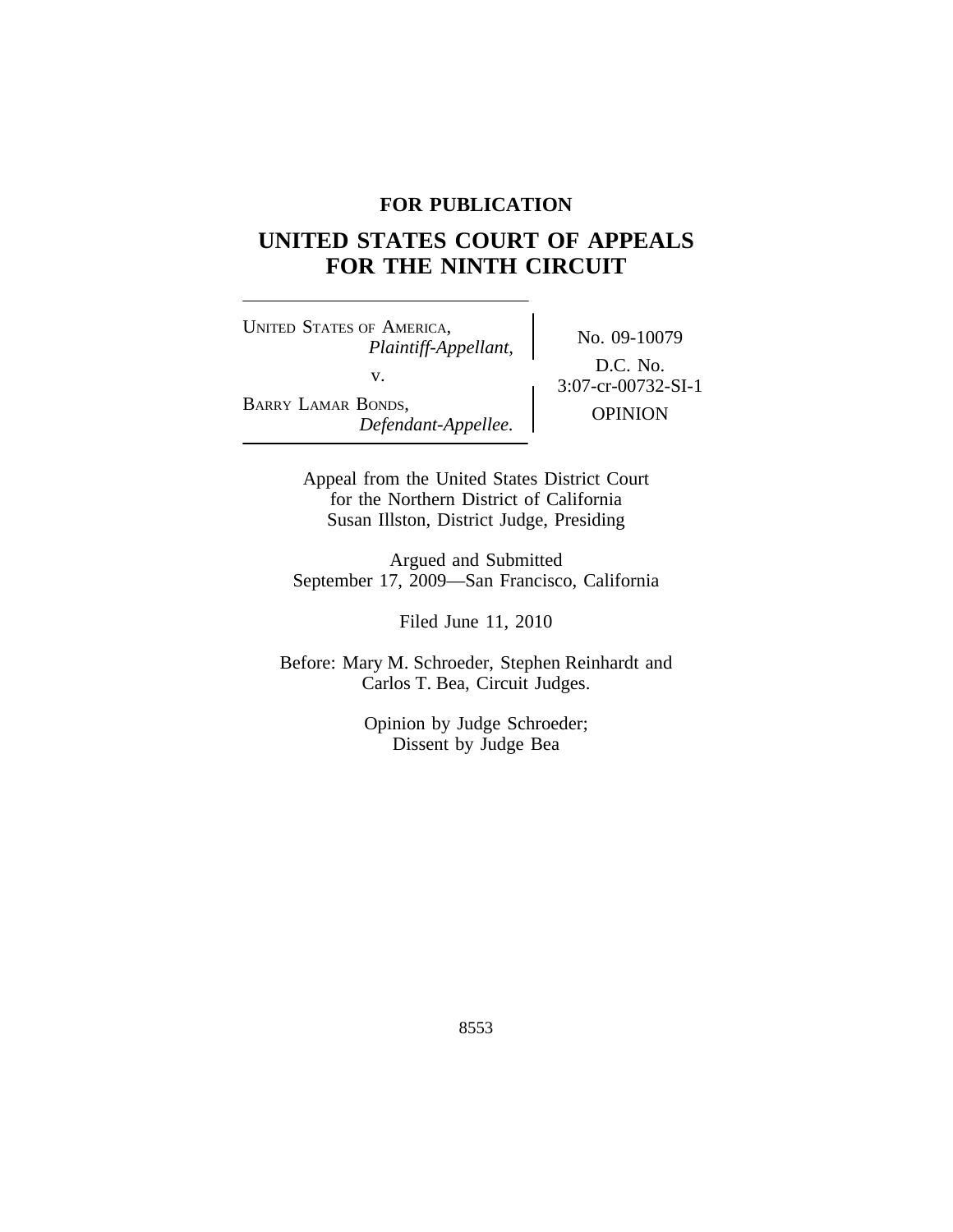## **COUNSEL**

Barbara Valliere, San Francisco, California, for the plaintiffappellant.

Dennis Riordan, San Francisco, California, for the defendantappellee.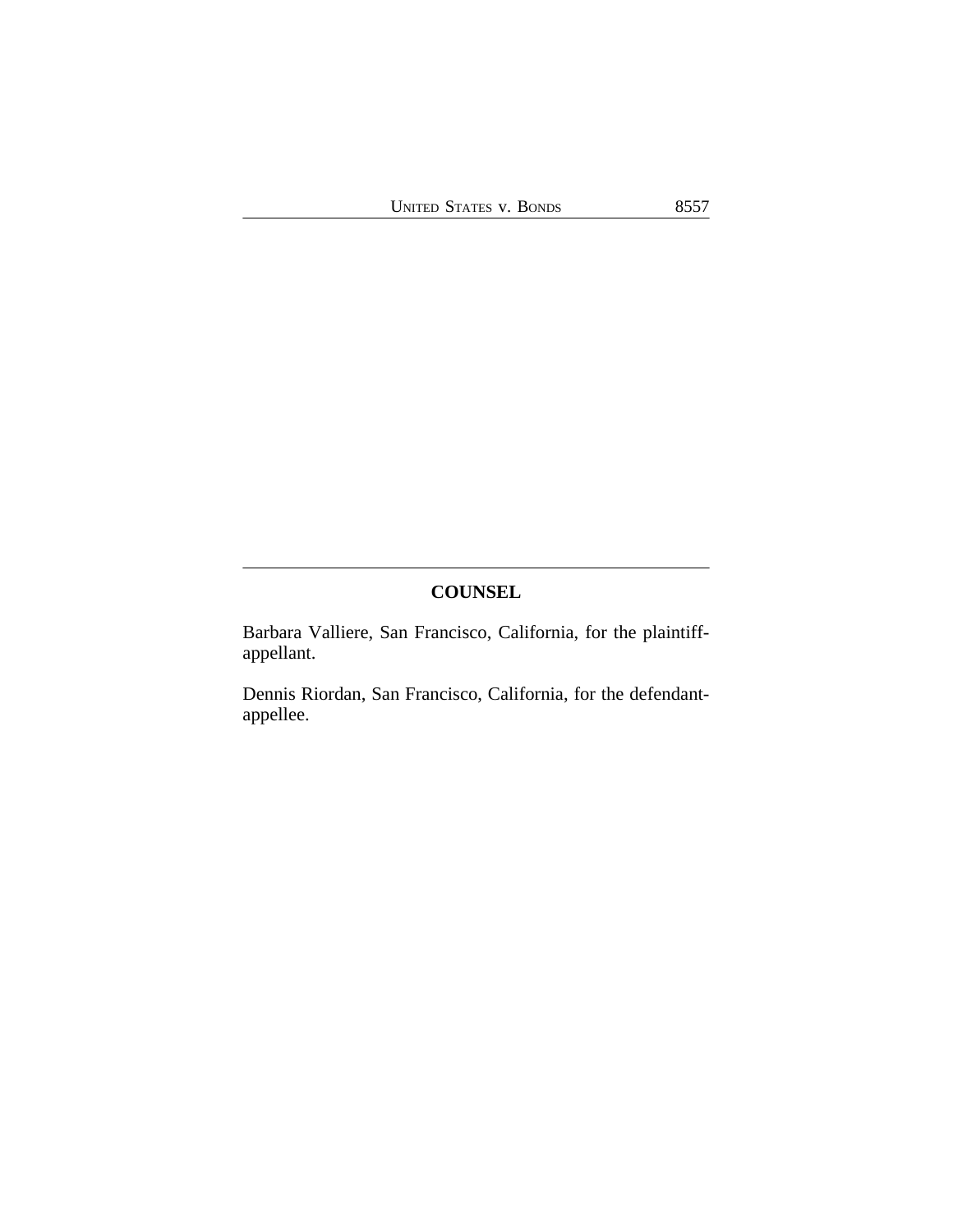#### **OPINION**

#### SCHROEDER, Circuit Judge:

In 2001, Barry Bonds hit 73 home runs for the San Francisco Giants. Also in 2001, as well as in prior and succeeding years, BALCO Laboratories, Inc. in San Francisco recorded, under the name "Barry Bonds," positive results of urine and blood tests for performance enhancing drugs. In 2003, Bonds swore under oath he had not taken performance enhancing drugs, so the government is now prosecuting him for perjury. But to succeed it must prove the tested samples BALCO recorded actually came from Barry Bonds. Hence, this appeal.

The government tried to prove the source of the samples with the indisputably admissible testimony of a trainer, Greg Anderson, that Barry Bonds identified the samples as his own before giving them to Anderson, who took them to BALCO for testing. Anderson refused to testify, however, and has been jailed for contempt of court.

The government then went to Plan B, which was to offer the testimony of the BALCO employee, James Valente, to whom Anderson gave the samples. Valente would testify Anderson brought the samples to the lab and said they came from Barry Bonds. But the district court ruled this was hearsay that could not be admitted to establish the truth of what James Valente was told. *See* Fed. R. Evid. 802. Accordingly we have this interlocutory appeal by the United States seeking to establish that the Anderson statements fall within some exception to the hearsay rule.

The district court also ruled that because Anderson's statements were inadmissible, log sheets on which BALCO recorded the results of the testing under Bonds' name, were also inadmissible to prove the samples were Bonds'. The government challenges that ruling as well.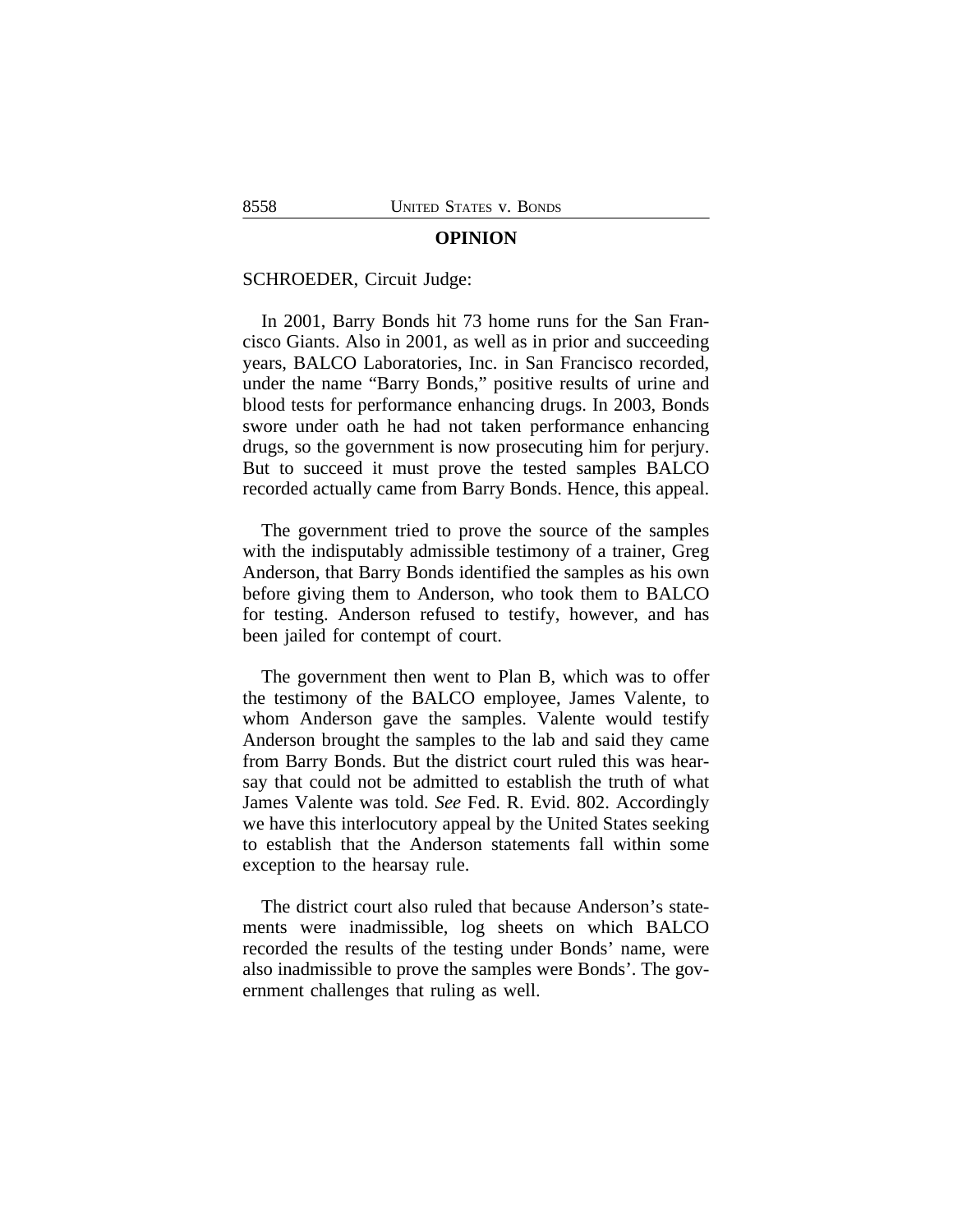We have jurisdiction pursuant to 18 U.S.C. § 3731 which authorizes government interlocutory appeals of adverse evidentiary rulings. We review for abuse of discretion and affirm.

#### **I. Background**

BALCO Laboratories, Inc. was a California corporation that engaged in blood and urine analysis, and was located in San Francisco. In 2003, the IRS began to investigate BALCO, suspecting the company of first, distributing illegal performance enhancing drugs to athletes, and then, laundering the proceeds. In September 2003, the government raided BALCO and discovered evidence which it contends linked both trainer Greg Anderson ("Anderson") and BALCO to numerous professional athletes. One of these athletes was professional baseball player and Defendant Barry Bonds ("Bonds"). The government also found blood and urine test records which, it asserts, established that Bonds tested positive for steroids.

On multiple occasions Anderson took blood and urine samples to BALCO Director of Operations James Valente ("Valente") and identified them as having come from Bonds. According to Valente, when he received a urine sample from Bonds, he would assign the sample a code number in a log book, and then send the sample to Quest Diagnostics ("Quest") for analysis. Quest would send the result back to BALCO. BALCO would then record the result next to the code number in the log book. Also, according to Valente, BALCO would send Bonds' blood samples to LabOne & Specialty Lab ("LabOne") for analysis. The government seized the log sheets from BALCO, along with the lab test results.

Before the grand jury in the probe of BALCO, the questioning by the government focused extensively on the nature of Bonds' relationship with Anderson. Bonds testified that he had known Anderson since grade school, although the two had lost touch between high school and 1998. In 1998, Ander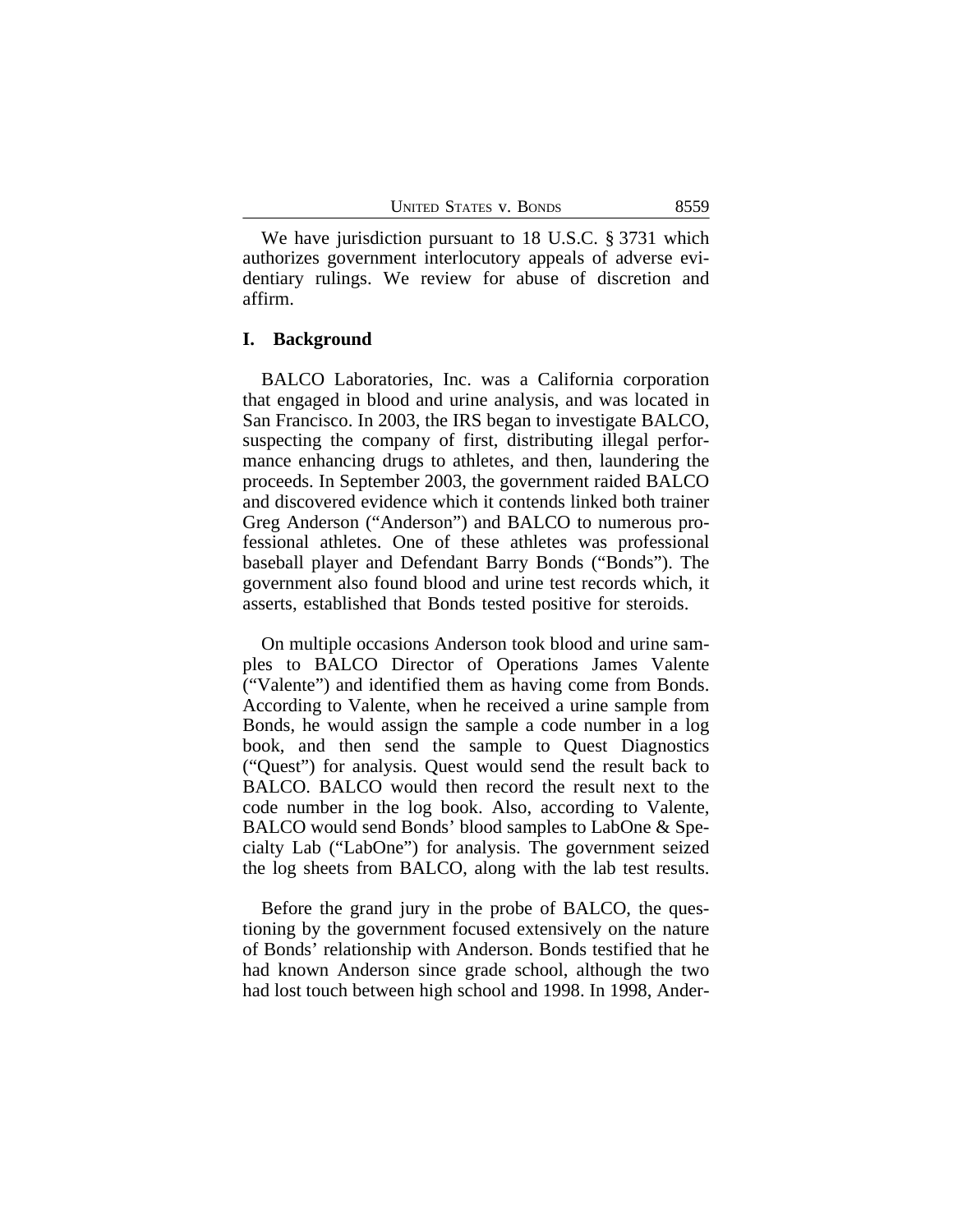son started working out with Bonds and aiding him with his weight training. Anderson also provided Bonds with substances including "vitamins and protein shakes," "flax seed oil," and a "cream." According to the government, some or all of these items contained steroids. Anderson provided all of these items at no cost to Bonds. Bonds testified he took whatever supplements and creams Anderson gave him without question because he trusted Anderson as his friend. ("I would trust that he wouldn't do anything to hurt me."). Bonds stated that he did not believe anything Anderson provided him contained steroids. He specifically denied Anderson ever told him the cream was actually a steroid cream.

With respect to blood sample testing, Bonds testified before the grand jury that Anderson asked Bonds to provide blood samples on five or six occasions, telling Bonds he would take the blood to BALCO to determine any nutritional deficiencies in his body. Bonds said that he would only allow his own "personal doctor" to take the blood for the samples.

Bonds also testified he provided around four urine samples to Anderson and he believed the urine samples were also going to be used to analyze his nutrition. Anderson also delivered these samples to Valente at BALCO for analysis. ("Greg went [to BALCO] and dealt with it."). Bonds did not question Anderson about this process because they "were friends."

The government showed Bonds numerous results of blood and urine tests but Bonds denied ever having seen them before. Rather Bonds contended that Anderson verbally and informally relayed the results of any tests to him. Bonds stated that Anderson told him that he tested negative for steroids. ("Greg just said: "You're — you're negative."). Bonds trusted what Anderson told him. ("He told me everything's okay. I didn't think anything about it.").

With respect to the relationship between Bonds and Anderson, Bonds admitted to paying Anderson \$15,000 a year for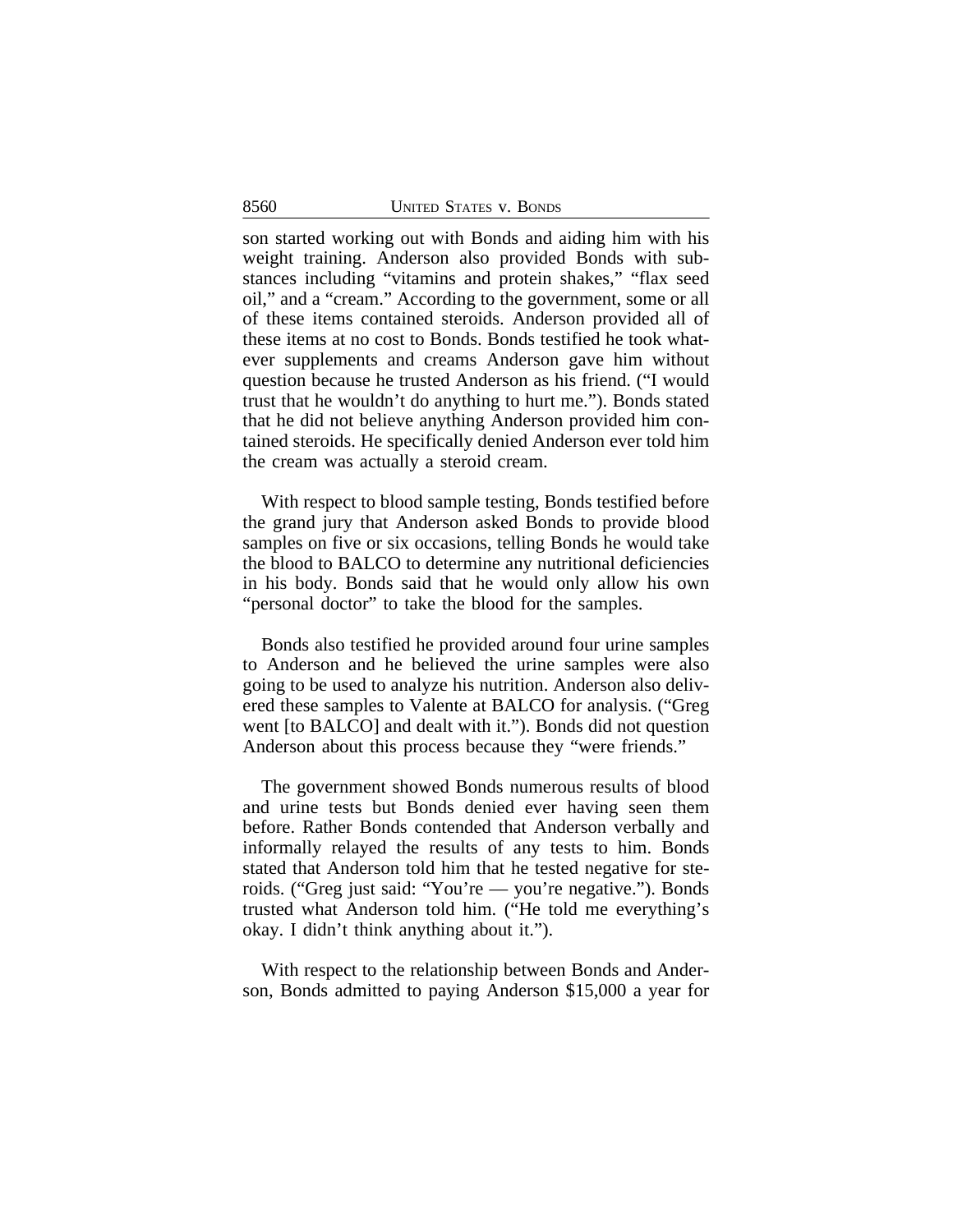| <b>UNITED STATES V. BONDS</b> |  |  |  |  |  | 8561 |
|-------------------------------|--|--|--|--|--|------|
|-------------------------------|--|--|--|--|--|------|

training. Bonds stated that this payment was not formally agreed to. Rather, Bonds contended that he "felt guilty" and "at least [wanted to give Anderson] something." ("Greg has never asked me for a penny."). Bonds had several trainers and considered some of the trainers employees, but considered Anderson a friend whom he paid for his help. ("Greg is my friend. . . . Friend, but I'm paying you."). Bonds made his payments to Anderson in lump sums. In 2001, the year he set the Major League Baseball single season home run record, Bonds also provided Anderson, along with other friends and associates, a "gift" of \$20,000. Bonds spent considerable time with Anderson in San Francisco but Bonds noted that Anderson only visited during weekends during spring training.

On February 12, 2004, a grand jury indicted Anderson and other BALCO figures for their illegal steroid distribution. Anderson pled guilty to these charges and admitted to distributing performance enhancing drugs to professional athletes. The government also commenced an investigation into whether Bonds committed perjury by denying steroid use during his grand jury testimony. Anderson, since that time, has continuously refused to testify against Bonds or in any way aid the government in this investigation and has spent time imprisoned for contempt.

### **II. Procedural History of this Appeal**

On December 4, 2008, the government indicted Bonds on ten counts of making false statements during his grand jury testimony and one count of obstruction of justice. They included charges that Bonds lied when he 1) denied taking steroids and other performance enhancing drugs, 2) denied receiving steroids from Anderson, 3) misstated the time frame of when he received supplements from Anderson.

The next month, in January 2009, Bonds filed a motion in limine to exclude numerous pieces of evidence the government contends link Bonds to steroids. As relevant to this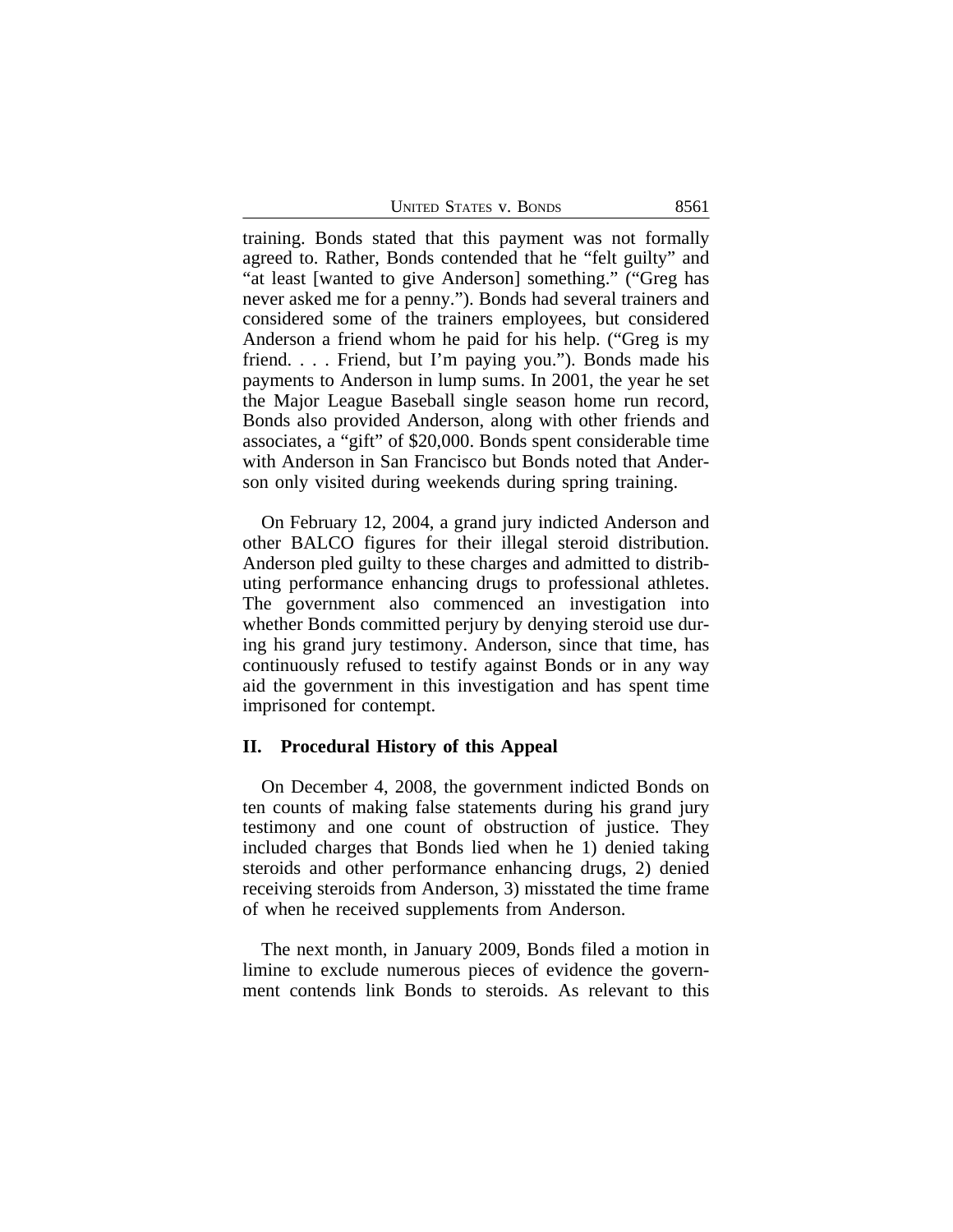appeal Bonds moved to exclude two principal categories of evidence: the laboratory blood and urine test results, and the BALCO log sheets of test results.

When the government sought to introduce as business records the lab test results from Quest (urine) and LabOne (blood) seized from BALCO, Anderson's refusal to testify created an obstacle. The essence of the government's identification proof was Anderson's identification of the samples to Valente as Bonds'. The government wanted to introduce Valente's testimony that Anderson told him for each sample that "This blood/urine comes from Barry Bonds," in order to provide the link to Bonds. Because the government was attempting to use Anderson's out of court statements to prove the truth of what they contained, Bonds argued that Anderson's statements were inadmissible hearsay and that the lab results could not be authenticated as Bonds' in that manner. *See* Fed. R. Evid. ("FRE") 802 ("Hearsay is not admissible except as provided by these rules or by other rules prescribed by the Supreme Court pursuant to statutory authority or by Act of Congress.").

The government sought to fit the statements within a hearsay exception. In its response to the defense motion in limine the government countered that Anderson's statements were admissible as statements against Anderson's penal interest (FRE  $804(b)(3)$ ), as statements of a co-conspirator (FRE  $801(d)(2)(E)$ , and, alternatively, as admissible under the residual exception (FRE 807). At oral argument and in supplemental briefing before the district court, the government advanced two additional rationales as to how the court could admit the blood and urine samples: as statements authorized by a party (Anderson's statements authorized by Bonds) under FRE  $801(d)(2)(C)$ , or as statements of an agent (Anderson as Bonds' agent) under FRE 801(d)(2)(D). The court held that the government, as the proponent of hearsay, had failed to prove by a preponderance of the evidence that any of the exceptions or exemptions applied. *See Bourjaily v. U.S.*, 483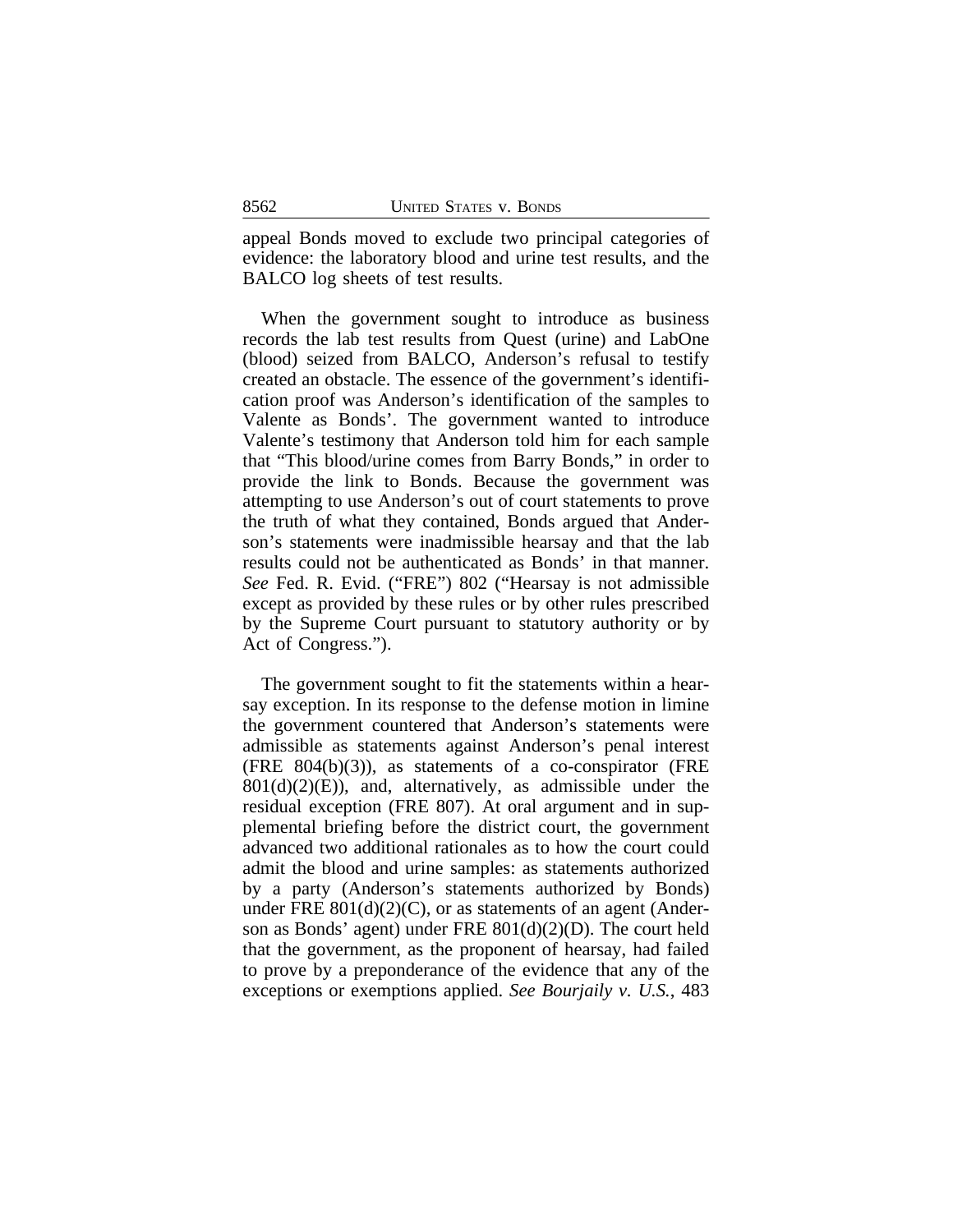U.S. 171, 175 (1987) (holding that proponent of hearsay must prove exception or exemption by preponderance of the evidence).

The government also sought to introduce the log sheets from BALCO containing the Quest lab test results showing Bonds' urine testing positive for steroids, arguing that the log sheets were admissible as non-hearsay business records, or as statements of a conspirator, as statements against penal interest, or admissible under the residual exception to hearsay. The district court ruled the log sheets were also inadmissible to establish the samples tested were Bonds'. This appeal followed. On appeal, the government argues only that FRE 807, the residual exception, or FRE 801's exceptions for authorized statements  $(d)(2)(C)$  or for statements by an agent  $(d)(2)(D)$  apply.

## **III. Discussion**

## **A. Admissibility of Anderson's Statements Under the Residual Exception to the Hearsay Rule**

The district court held that FRE 807, the residual exception, did not apply. The court observed that it was designed for "exceptional circumstances." *See Fong v. American Airlines*, 626 F.2d 759, 763 (9th Cir. 1980). FRE 807, previously FRE 803(24), provides:

A statement specifically not covered by Rule 803 or 804 but having equivalent circumstantial guarantees of trustworthiness, is not excluded by the hearsay rule, if the court determines that (A) the statement is offered evidence of a material fact; (B) the statement is more probative on the point for which it is offered than any other evidence which the proponent can procure through reasonable efforts; and (C) the general purposes of these rules and the interests of jus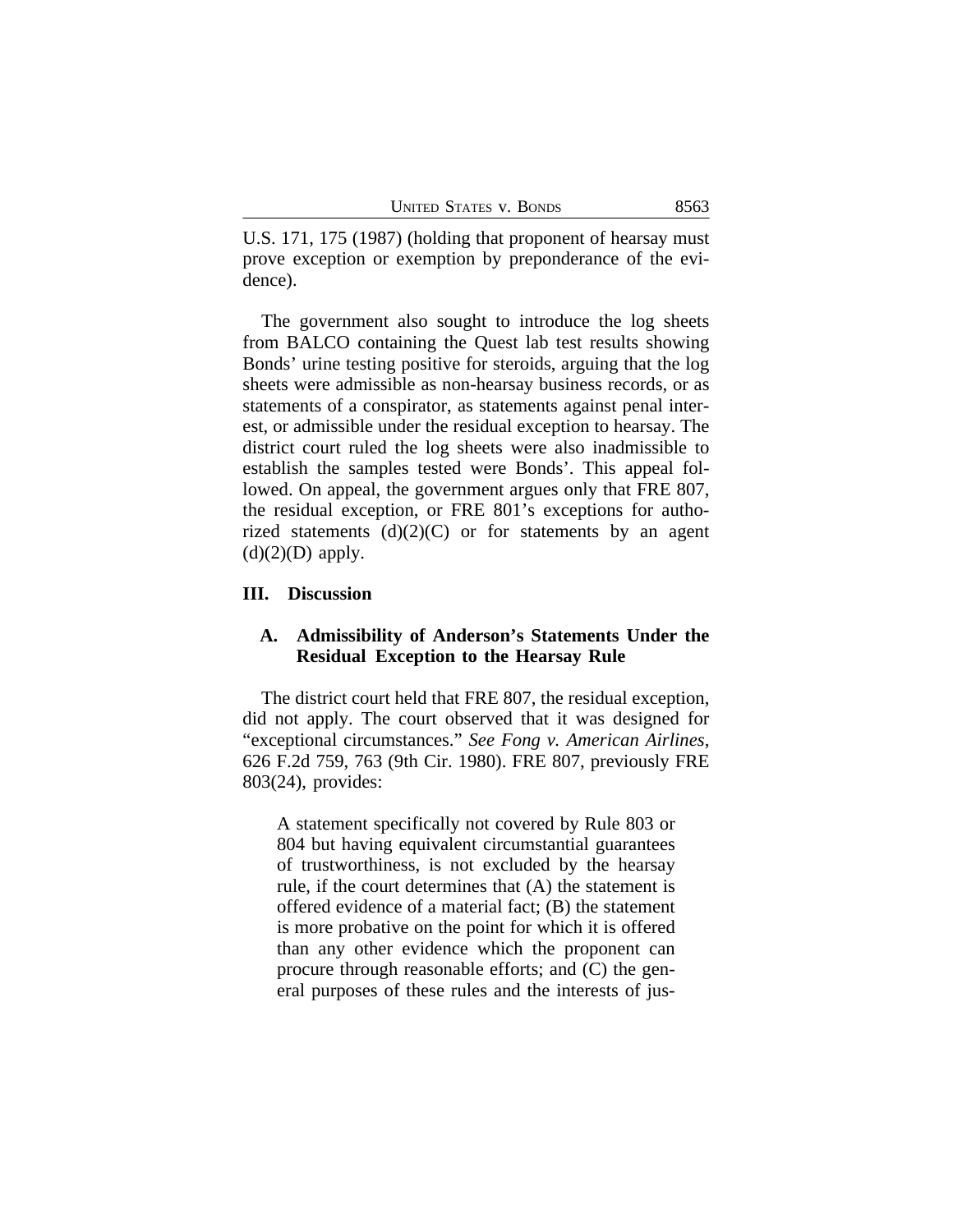tice will be served admission of the statement into evidence.

The court did not find Anderson's refusal to testify an exceptional circumstance because the effect was to make him an unavailable declarant, and FRE 804 already defines an "unavailable" declarant and lists exceptions to inadmissability that the government does not contend are applicable in this case.

**[1]** FRE 807 involves discretion. It exists to provide judges a "fair degree of latitude" and "flexibility" to admit statements that would otherwise be hearsay. *See U.S. v. Valdez-Soto*, 31 F.3d 1467, 1471 (9th Cir. 1994).

**[2]** Our sister circuits have also given district courts wide discretion in the application of FRE 807, whether it be to admit or exclude evidence. *See, e.g.*, *U.S. v. Hughes*, 535 F.3d 880, 882-83 (8th Cir. 2008) (upholding district court decision not to admit evidence under FRE 807); *FTC v. Figgie Intern. Inc.*, 994 F.2d 595, 608-09 (9th Cir. 1993) (upholding admission under residual exception even where trial court failed adequately to explain reasoning). Our research has disclosed only one instance where a circuit court reversed a district court to require admission of a statement under FRE 807. *See U.S. v. Sanchez-Lima*, 161 F.3d 545, 547-48 (9th Cir. 1998). However, the hearsay statements in that case were videotaped and under oath, and thus had indicators of trustworthiness that Anderson's statements do not. *See id*. More important, the circumstances were "exceptional" because the government had deported the witnesses, so the statements remained the only way the defendants could present their defense. Therefore, the government is asking this Court to take an unprecedented step in using 807 to admit the statements of a declarant who has chosen not to testify and whose statements lack significant indicators of trustworthiness.

The government argues that the district court adopted an improperly narrow view of FRE 807 by not taking into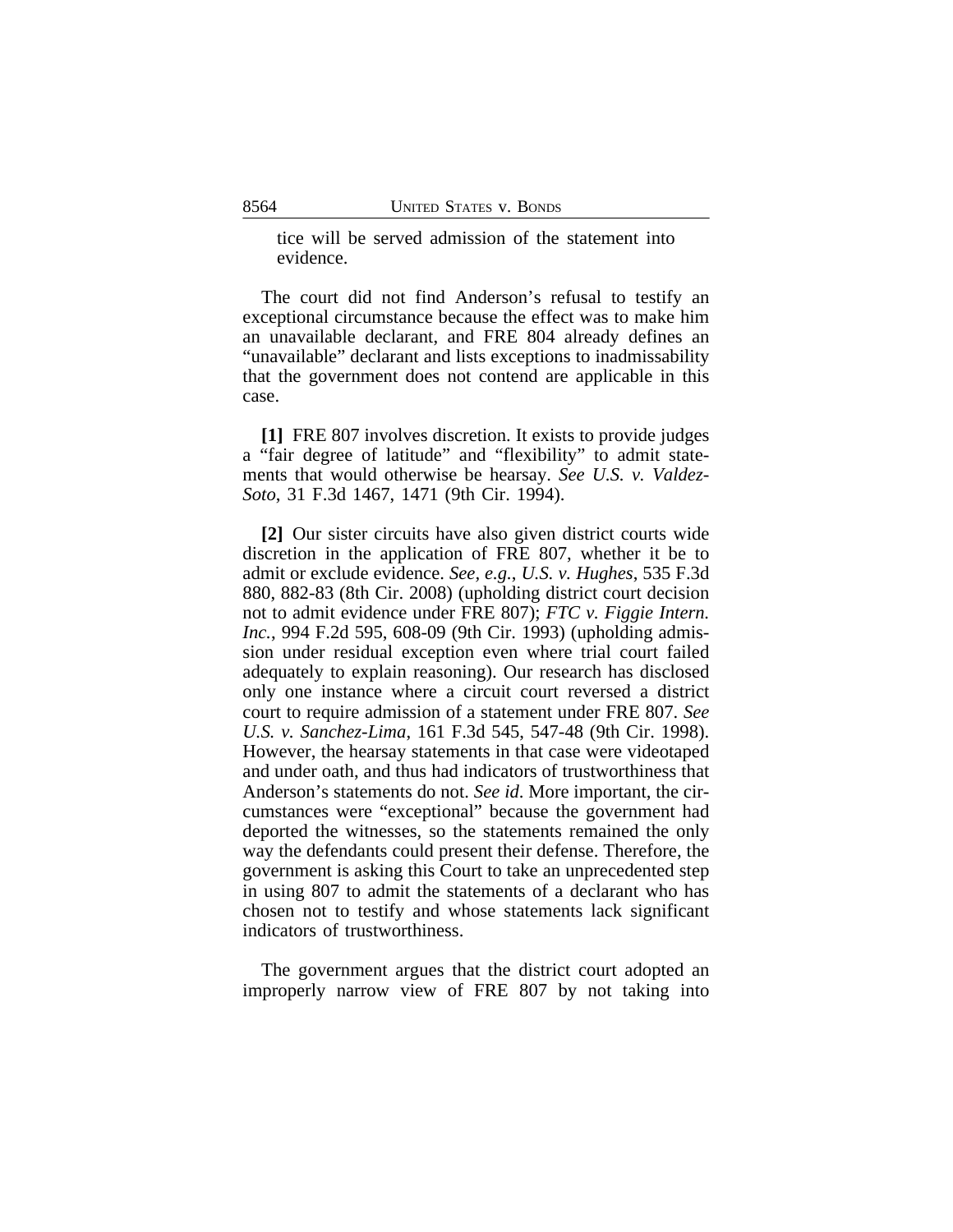account that Anderson's statements "almost" fell within several other hearsay exceptions. It also asserts the court did not give enough weight to Anderson's unavailability.

**[3]** The government contends that Anderson's statements "almost" met several other hearsay exceptions, and for that reason the district court erred in not admitting them under FRE 807. Specifically the government points out that Anderson's statements came close to qualifying as statements against his penal interest and statements of a coconspirator. The government relies on *Valdez-Soto*. In upholding the admission of out of court statements under the 807 exception in *Valdez-Soto*, we said that where a statement "almost fit[s]" into other hearsay exceptions, the circumstance cuts in favor of admissibility under the residual exception. *See* 31 F.3d at 1471. We did not, however, hold the factor was determinative, only that it supported the district court's application of FRE 807 in that case to admit the evidence. In this case, even though this was a "near miss" it was nevertheless a "miss" that may have permitted, but did not alone compel the trial court to admit Anderson's statements under FRE 807.

The government next suggests that Anderson's unavailability is "exactly the type of scenario" FRE 807 was intended to remedy, but cites no authority supporting the proposition. It argues the district court misunderstood the rule and applied it too narrowly. The district court, however, correctly noted that courts use FRE 807 only in exceptional circumstances and found this situation unexceptional because it involves statements of an unavailable witness like those FRE 804 excludes, with limited exceptions here not applicable.

**[4]** In addition, FRE 807 requires that the admissible statements have trustworthiness. The district court concluded Anderson's statements were untrustworthy, in major part because Valente admitted that he once mislabeled a sample when Anderson asked him to do so. To the extent the government contends that the district court improperly focused on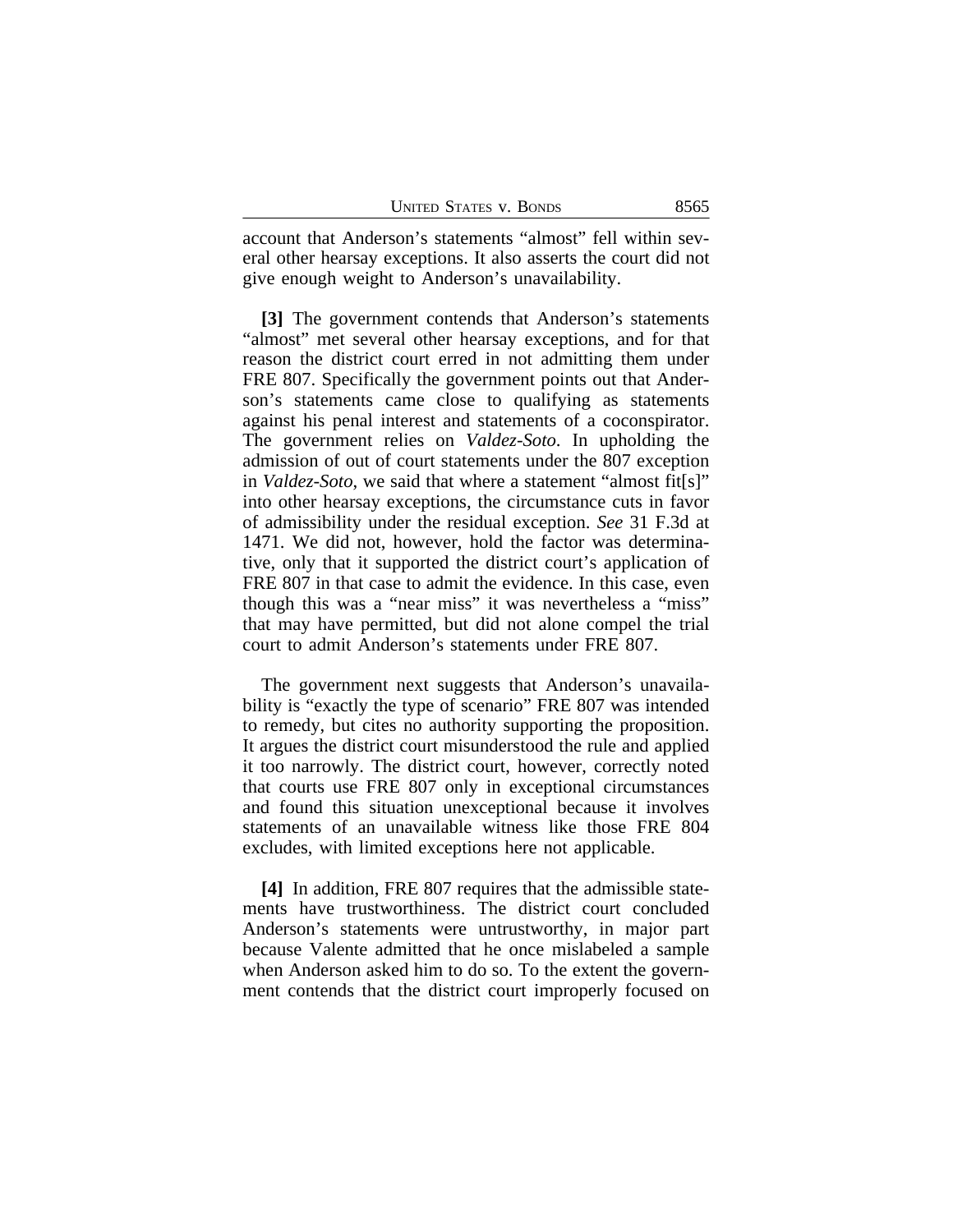Valente's trustworthiness instead of on the trustworthiness of Anderson's statements, the government misinterprets the district court's opinion. The district court finding properly focused on the record of untrustworthiness of the out of court declarant, Anderson, as required under the rule. There was support for its conclusion that Anderson's statements about the source of samples were not trustworthy.

## **B. Admissibility of Anderson's Statements Under 801(d)(2)(C) and (D).**

**[5]** FRE 801(d)(2)(C) provides that a statement is a nonhearsay party admission if it "is offered against a party and is . . . a statement by a person authorized by the [defendant] to make a statement concerning the subject." FRE  $801(d)(2)(D)$ provides that a statement is not hearsay if it "is offered against a party and is . . . a statement by the party's agent or servant concerning a matter within the scope of the agency or employment, made during the existence of the relationship." Subsection (C) thus requires the declarant to have specific authority from a party to make a statement concerning a particular subject. Subsection (D) authorizes admission of any statement against a party, but only provided it is made within the scope of an employment or agency relationship.

As a threshold matter, Bonds contends that the government did not preserve its arguments under either subsection, because the government failed to timely raise the issues in its response to the defense motion in limine to exclude the statements; the government raised them for the first time in oral argument on the motion in the district court, and then filed a supplemental brief. Bonds cites *U.S. v. Chang*, 207 F.3d 1169 (9th Cir. 2000), but *Chang* does not support Bonds' position. *Chang* states that if "a party fails to state the specific grounds upon which evidence is admissible, the issue is not preserved for review, and the court will review only for plain error." 207 F.3d at 1176 (citation omitted). *Chang* would bar a party from arguing for admissibility an appeal when it gave no justifica-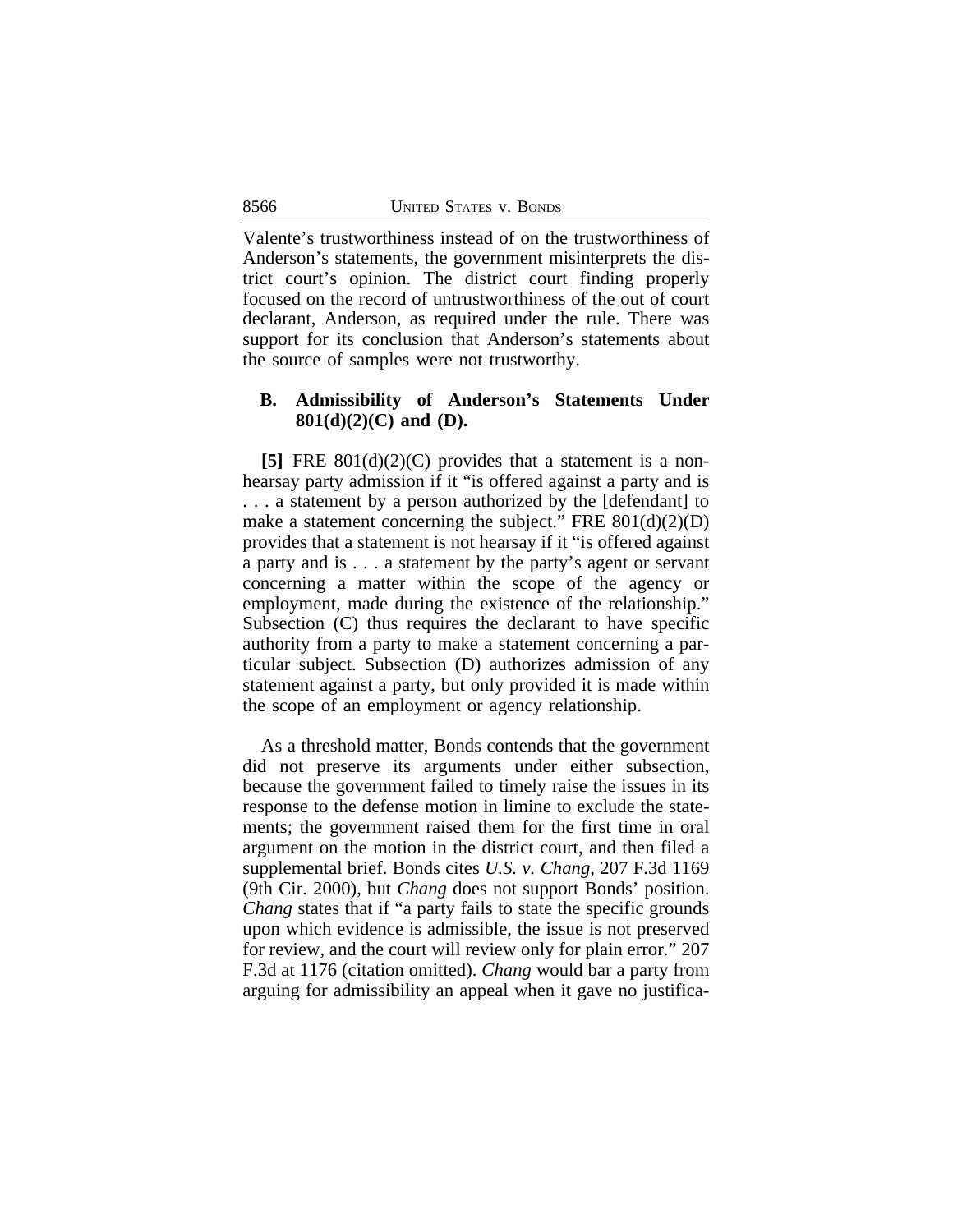| UNITED STATES V. BONDS | 8567 |
|------------------------|------|
|------------------------|------|

tion under the rules to support admissibility in the district court. *Chang* further suggests a party can not contend on appeal that admissibility would have been proper under a different rule from that advocated in the district court. In this case, however, the government argued the points and the district court allowed the government and Bonds to file supplemental briefs to address the new contentions. They are not raised for the first time on appeal. Although the government's brief contained little factual information explaining the extent and nature of Bonds' relationship with Anderson, and that doubtless contributed to the district court's adverse ruling on the merits, the government preserved the right to appeal the district court's ruling that Subsections C and D did not apply.

We turn first to the government's challenge to the district court ruling that the statements should not be admitted under Subsection (C) because Bonds did not specifically authorize Anderson to make the statements. Both parties agree that if the samples were Bonds', he *could* have authorized Anderson to make the statements. The question is whether the district court was within its discretion in ruling the record failed to establish sufficiently that he did.

**[6]** The government acknowledges it cannot establish that Bonds explicitly authorized Anderson to identify the samples as his. Bonds was never asked the question during his grand jury testimony and Anderson, of course, is unavailable. The government's position is, in essence, that by authorizing Anderson to act as one of his trainers, Bonds implicitly authorized Anderson to speak to the lab on his behalf. The conclusion does not follow from the premise.

**[7]** The district court correctly observed that certain relationships do imply an authority to speak on certain occasions. *See e.g.*, *Hanson v. Waller*, 888 F.2d 806, 814 (11th Cir. 1989) (stating that lawyers have implied authority to speak outside of court on matters related to the litigation). Athletic trainers, however, as the district court went on to observe, do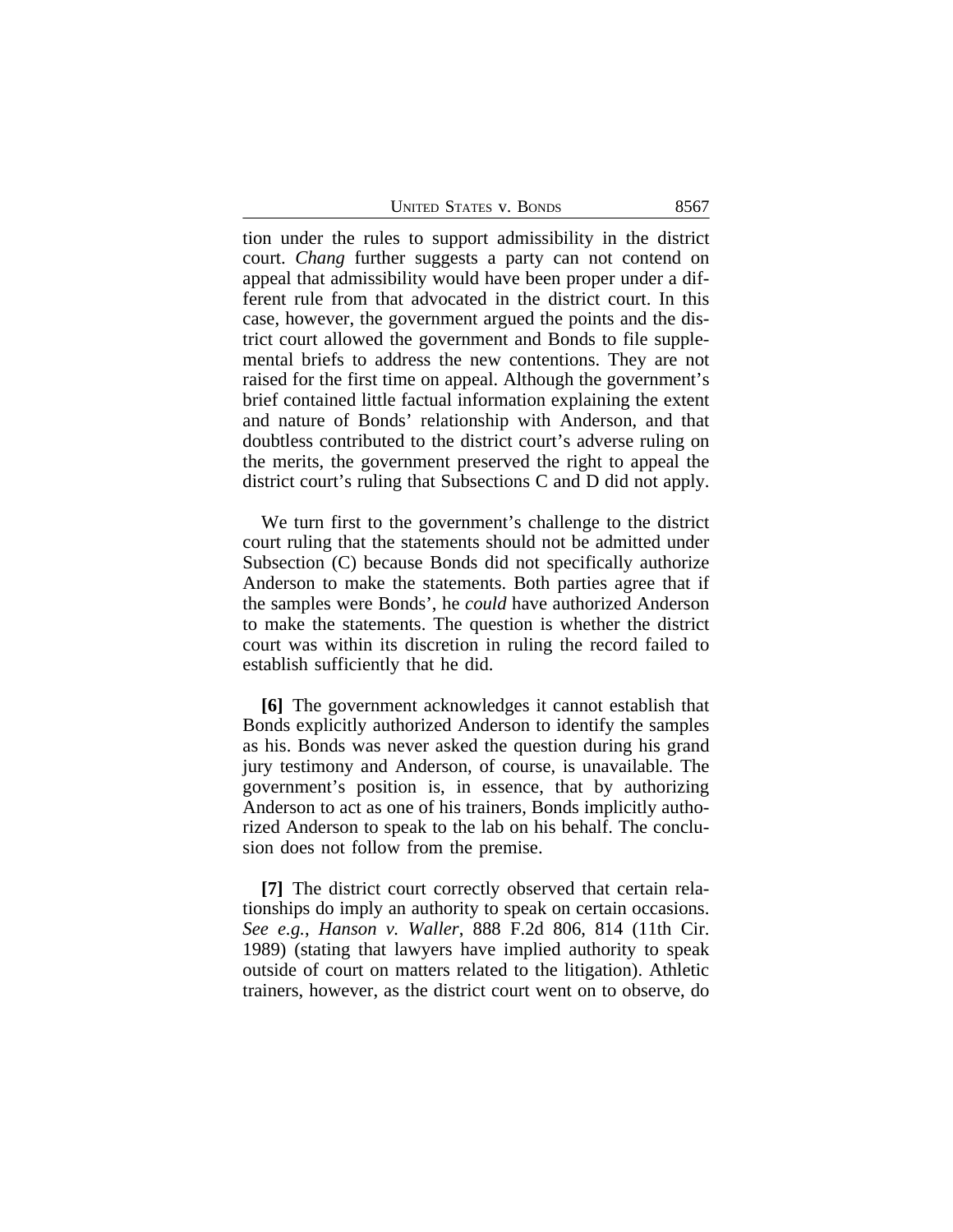not traditionally have such any such implicit authorization to speak. The government suggests that by allowing Anderson to have the samples tested, Bonds impliedly authorized Anderson to identify them to BALCO, citing *United States v. Iaconetti*, 540 F.2d 574, 576-77 (2d Cir. 1976). In *Iaconetti*, the defendant demanded a bribe from the president of a company. *Id.* The court held that by demanding the bribe, the defendant had provided implicit authorization for the president to discuss the bribe with his business partner. *Id.* Here, Bonds provided the samples after Anderson asked for them and thus *Iaconetti* does not apply. There is no evidence of discussions about how Anderson was to deal with the samples. The district court could have quite reasonably concluded that Bonds was accommodating the wishes of a friend rather than providing Anderson with "the authority to speak" on his behalf.

We cannot agree with the dissent's assertion that the nature of the task of testing blood and urine samples implies that the person who makes the necessary arrangements for the testing and delivers the samples is authorized to identify the samples' origin. Even assuming that Bonds allowed Anderson to have his blood and urine tested in order to obtain medical information rather than to accommodate Anderson's wishes, it was not necessary for Anderson to reveal Bonds' identity to accomplish that purpose. The samples could easily have been identified by a number or a code word. Indeed, there are many legitimate reasons to perform medical testing anonymously. The dissent's conclusion that Anderson was impliedly authorized to identify Bonds depends on the assumption that identifying Bonds by name was the only way to ensure accurate test results. Because we disagree with that assumption, we do not find the dissent's reasoning persuasive.

The district court also expressly found that the government had failed to carry its burden of showing that Bonds had provided Anderson the authority to identify the samples on each particular occasion, because Bonds could not remember how many samples he had provided. ("[Bonds'] equivocal answers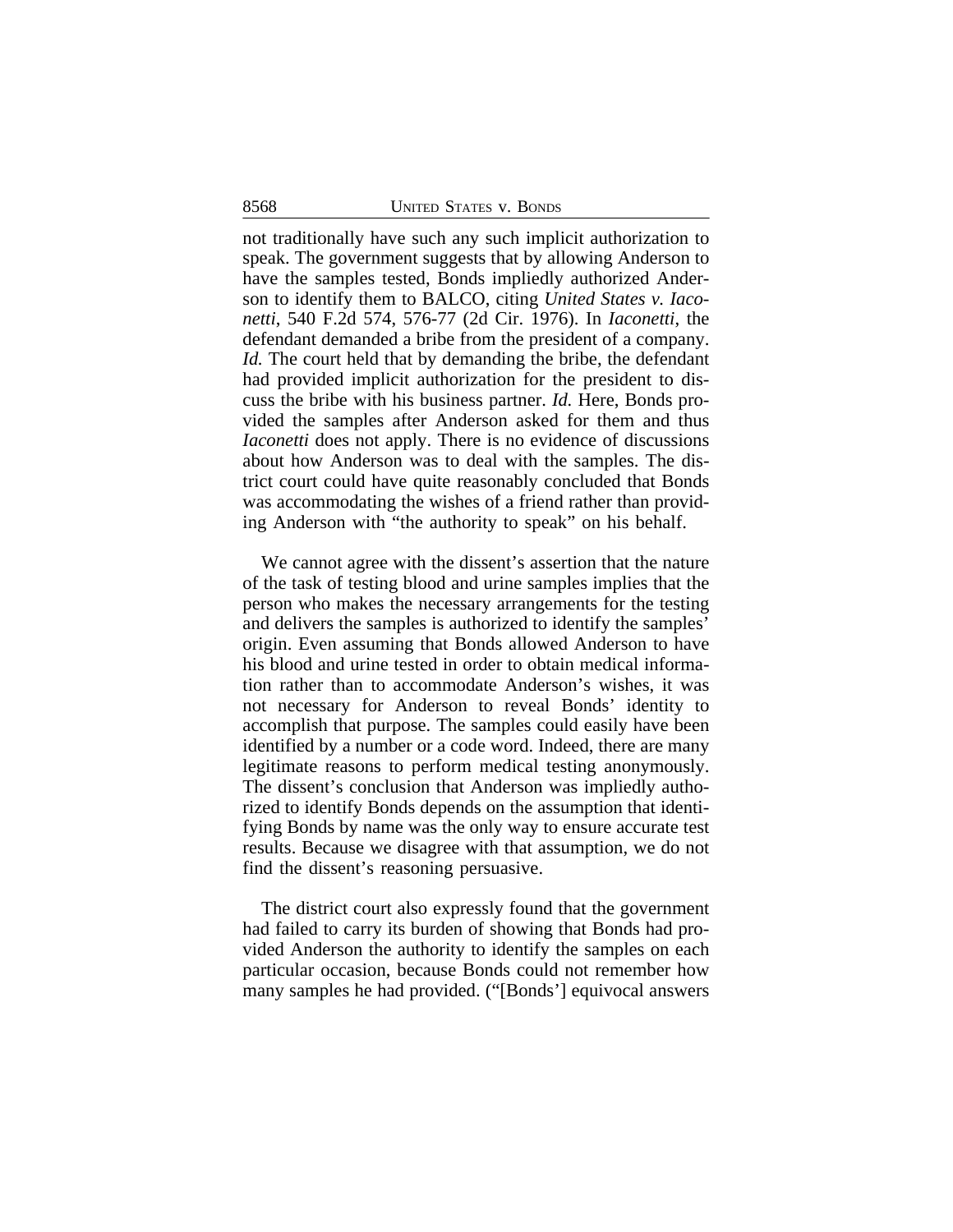| <b>UNITED STATES V. BONDS</b><br>8569 |  |
|---------------------------------------|--|
|---------------------------------------|--|

about the number of samples he gave Anderson are not sufficiently certain to establish that Anderson had authority to speak with regard to the particular samples at issue here."). The district court thus concluded Bonds' lack of memory about the number of samples militated against his having conferred on Anderson authority to speak for each disputed sample in the case. Contrary to the government's theory, the court was not suggesting Bonds should have had a perfect memory.

**[8]** The government also focuses on a district court remark suggesting that to be admissible under Subsection C, the statements had to have been against Anderson's penal interest. The government is correct that had they been against Anderson's penal interest they may have been admissible under a different subsection of 801, but such a requirement does not appear in Subsection C. The district court may have misstated Subsection C's provision i.e., that the statement be "offered against a party," which these statements were, and incorrectly suggested the statements had to qualify as admissions against the penal interest of Anderson, which these statements were not. Any such misstatement had no bearing on the court's ruling, however, because the court clearly ruled that the government failed to show the statements were authorized by Bonds. It thus applied the correct standard. A tangential misstatement does not transform the ruling into error. There was no abuse of discretion in the court's refusing to admit the statements, under FRE  $801(d)(2)(C)$ , as statements authorized by Bonds.

**[9]** We now turn to whether the statements, though not specifically authorized, came within the scope of an agency or employment relationship that permitted their admission under FRE  $801(d)(2)(D)$ . That provision makes admissible "a statement by the party's agent or servant concerning a matter within the scope of the agency or employment, made during the existence of the relationship." The district court rejected the government's contention that Anderson's statements to Valente are admissible under this provision. Again, we may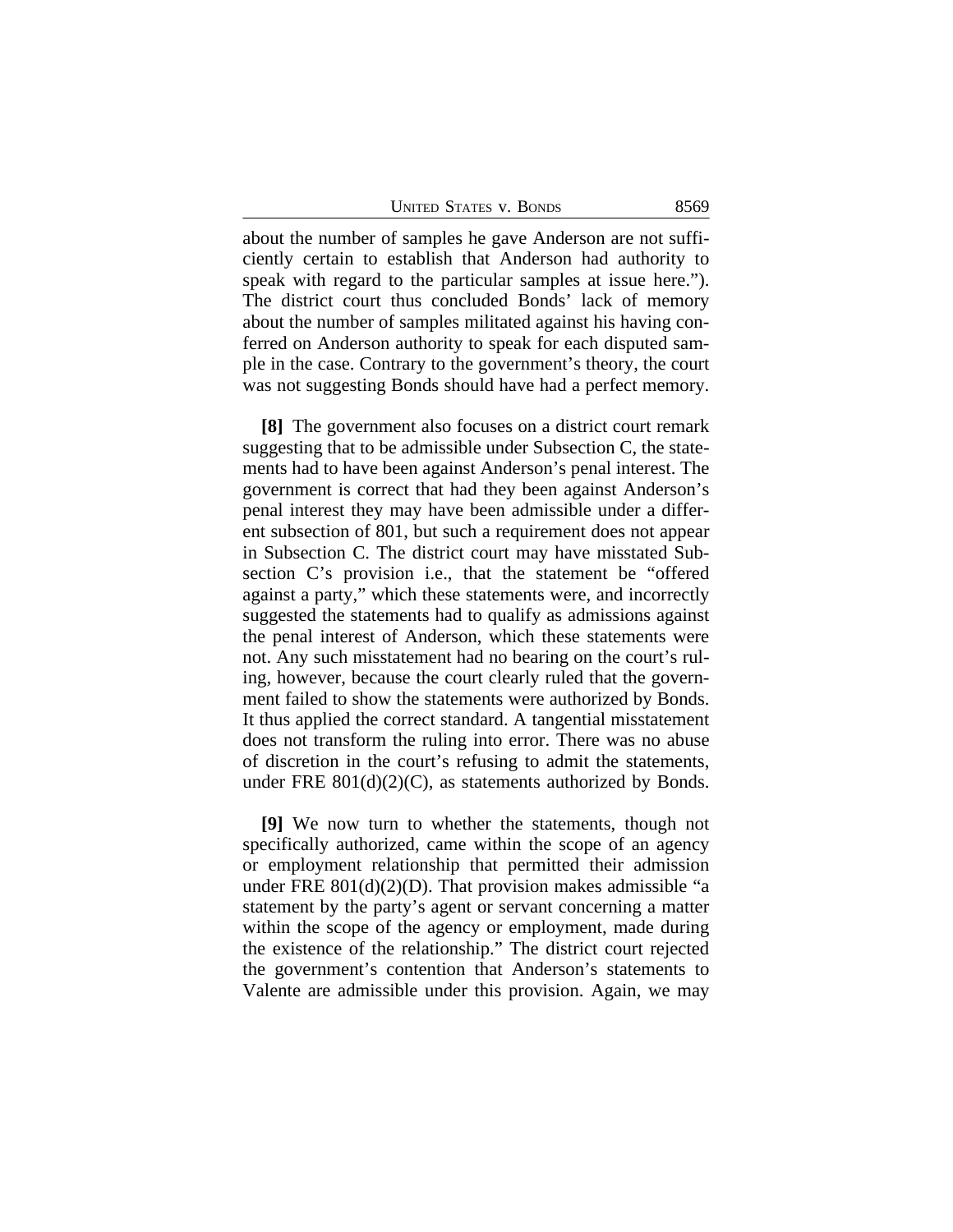reverse only for abuse of discretion. *U.S. v. 4.5 Acres of Land*, 546 F.3d 613, 617 (9th Cir. 2008).

**[10]** To determine whether Anderson's statements are admissible under Rule  $801(d)(2)(D)$ , we must "undertake a fact-based inquiry applying common law principles of agency." *NLRB v. Friendly Cab Co., Inc.*, 512 F.3d 1090, 1096 (9th Cir. 2008). For Anderson's statements to fall under this exception, he would have to have been Bonds' employee or agent.

The government provides two arguments in favor of admissibility of Anderson's statements under Rule  $801(d)(2)(D)$ . First, it argues that the district court erred in finding that, as a general matter, Anderson's work as a trainer was not that of an employee or agent. Next, it contends that even if Anderson did not generally act as an employee or agent, he assumed the status of an agent for the purpose of delivering Bonds' blood and urine to BALCO. We cannot accept either argument.

**[11]** The record supports the district court's conclusion that Anderson was an independent contractor, rather than an employee. The parties briefed this issue under the Second Restatement of Agency, which sets forth ten factors that a court should consider: 1) the control exerted by the employer, 2) whether the one employed is engaged in a distinct occupation, 3) whether the work is normally done under the supervision of an employer, 4) the skill required, 5) whether the employer supplies tools and instrumentalities, 6) the length of time employed, 7) whether payment is by time or by the job, 8) whether the work is in the regular business of the employer, 9) the subjective intent of the parties, and 10) whether the employer is or is not in business. *Restatement (Second) Agency* § 220(2) (1958). Although the parties presented this issue primarily under the Second Restatement, we have independently reviewed the Third Restatement, which abandons the term independent contractor. *See Restatement (Third) Agency § 1.01 cmt. c*. We find nothing in the later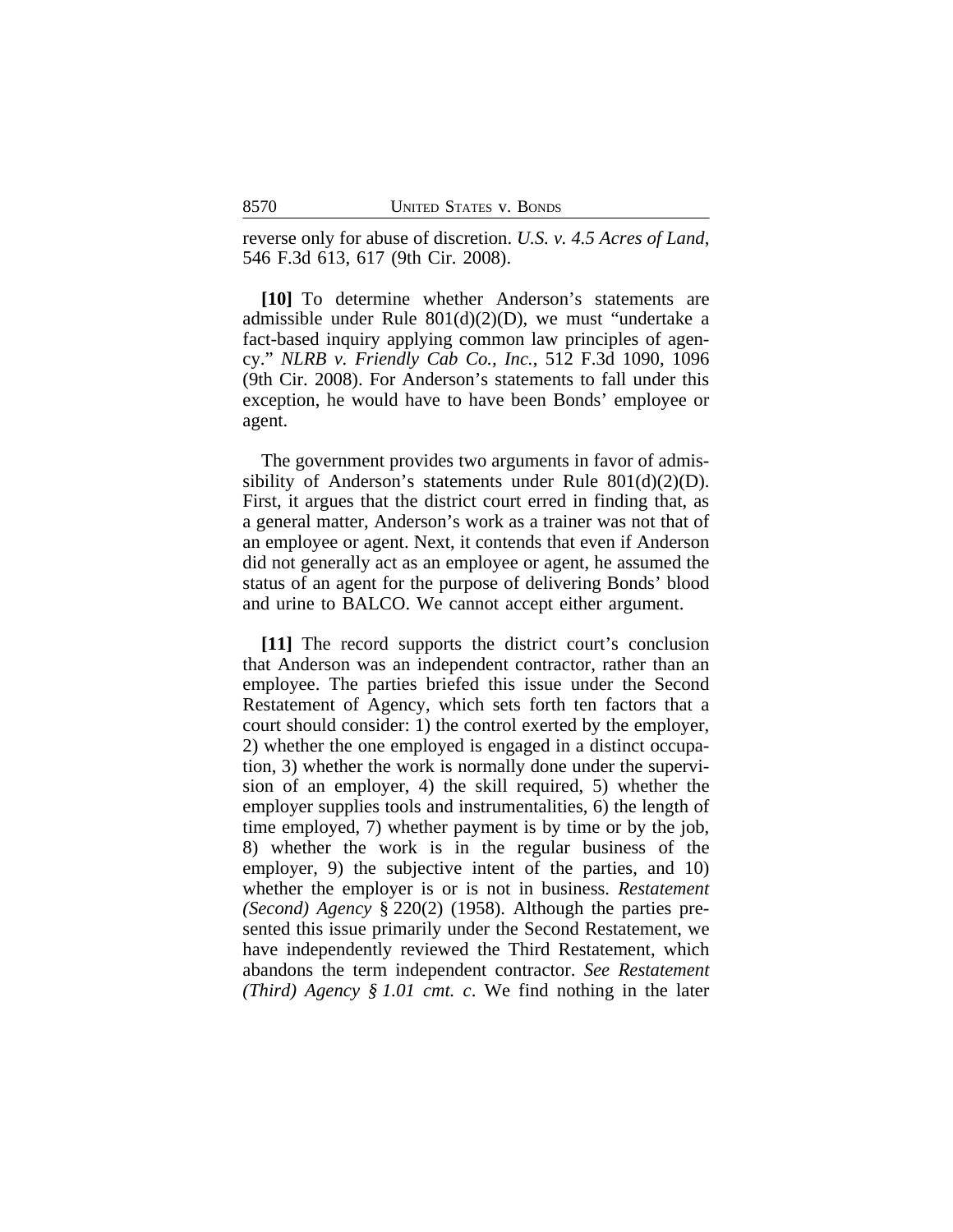Restatement's provisions that would materially change our analysis or cause us to reach a different result than the district court.

**[12]** In applying the Second Restatement factors, a court will look to the totality of the circumstances, but the "essential ingredient . . . is the extent of control exercised by the employer." *Friendly Cab*, 512 F.3d at 1096 (internal quotation marks and citation omitted). Virtually none of the Second Restatement factors favor the existence of an employment relationship in this case. Most important, there is no evidence that Bonds directed or controlled any of Anderson's activities. To the contrary, the facts on record regarding the Bonds-Anderson relationship evidence a lack of control exercised by Bonds. For example, Anderson seemingly had free reign to provide Bonds whatever muscle creams and supplements he felt appropriate. Bonds took these items without question on the basis of his friendship with Anderson. Rather than exercise control over Anderson's training program, Bonds testified that he had a "Dude, whatever" attitude to Anderson's actions. These facts make it clear that Anderson was, as the district court found, not an employee.

Other elements of the Second Restatement test also point to Anderson's acting as an independent contractor, not an employee. For example, Anderson provided his own "instrumentalities" and "tools" for his work with Bonds. *See Restatement (Second) Agency* § 220(2)(e). All of the aforementioned creams and supplements came from Anderson, not Bonds. There is no evidence that Bonds supplied any type of equipment or material related to Anderson's training regimen. As a trainer, Anderson was engaged in a "distinct occupation." *See id.* § 220(2)(b). He had many different clients and offered his services to others during the same period. Moreover, it is important in this context that Bonds testified that he considered Anderson a friend and not an employee. *See id.* § 220(2)(i) (noting subjective intent of parties relevant to determining whether one is an independent contractor).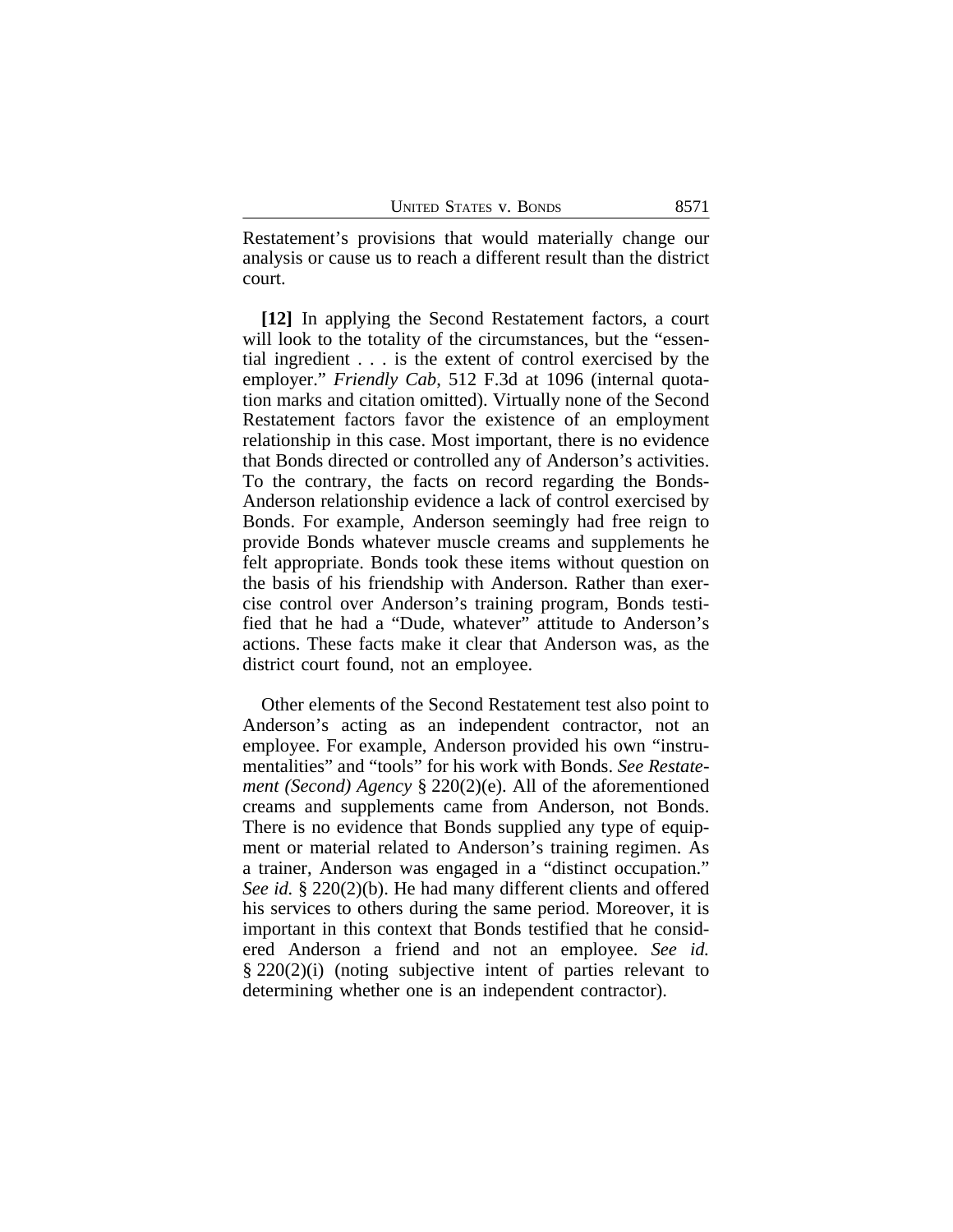**[13]** The government is correct that certain, but limited, aspects of the Bonds-Anderson relationship may suggest an employer/employee relationship. For example, Bonds conceded that he paid Anderson annually, and not "by the job." *See id.* § 220(2)(g). Yet Bonds paid gratuitously, and not on the basis of any regular employment relationship. There is, thus, sufficient basis in the record to support the district court's conclusion that Anderson acted as an independent contractor rather than an employee.

**[14]** Unlike employees, independent contractors are not ordinarily agents. *See Dearborn v. Mar Ship Operations, Inc.*, 113 F.3d 995, 998 n.3 (9th Cir. 1997) (recognizing that "an independent contractor . . . may be an agent" in limited circumstances in which he acts "subject to the principal's overall control and direction"). The district court was therefore correct to conclude that "independent contractors do not qualify as agents for the purposes of Rule  $801(d)(2)(D)$ " in the sense that evidence of an independent contractor relationship is *insufficient* in itself to establish an agency relationship for the purposes of the rule. *See Merrick v. Farmers Ins. Group*, 892 F.2d 1434, 1440 (9th Cir. 1990) (holding that statements of independent contractors were not admissible under Rule  $801(d)(2)(D)$  when there was no showing that the contractors were also agents). However, a finding that a speaker is an independent contractor does not *preclude* a finding that the speaker is also an agent for some purposes.

The dissent thus incorrectly suggests the district court's ruling was the result of an incorrect application of a legal standard. We have of course observed many times that a district court abuses its discretion when it makes an error of law. *See, e.g.*, *Yokoyama v. Midland Nat. Life Ins. Co.*, 594 F.3d 1087, 1091 (9th Cir. 2010) (citing cases); *U.S. v. Hinkson*, 585 F.3d 1247, 1261-62 (9th Cir. 2009) (en banc). In this case, however, the district court did not base its ruling on a legal determination that independent contractors can never be agents. Rather the district court held that the government had not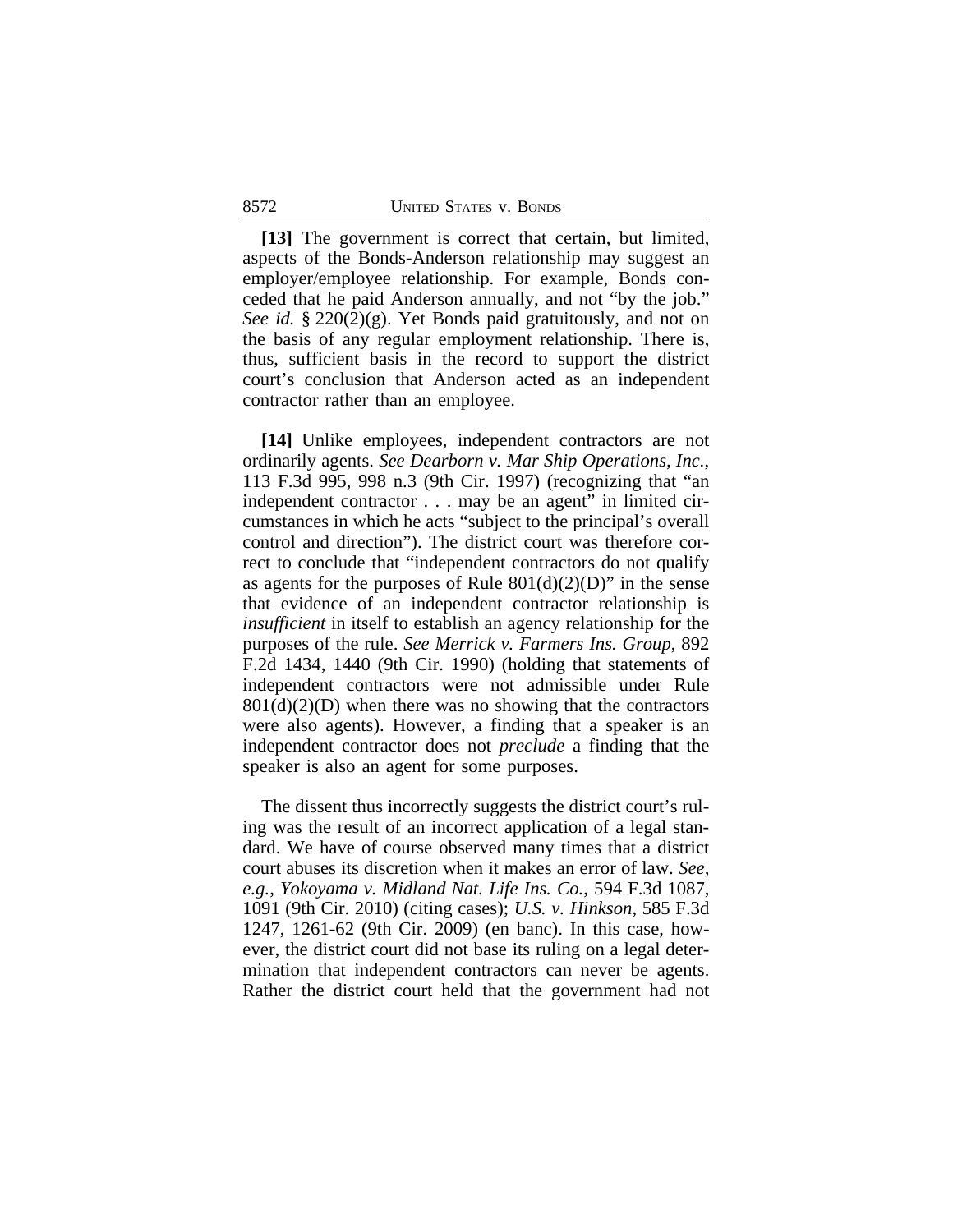shown that the task of identifying Bonds' samples was within the scope of any agency relationship.

Accordingly, we must now address the government's argument that even if Anderson was an independent contractor, he acted as an agent in delivering Bonds' blood and urine to BALCO. An agent is one who "act[s] on the principal's behalf and subject to the principal's control." *Restatement (Third) Agency § 1.01*. To form an agency relationship, both the principal and the agent must manifest assent to the principal's right to control the agent. *Id*.

**[15]** As is clear from the above description of Anderson's and Bonds' relationship, Anderson did not generally act subject to Bonds' control in his capacity as a some-time trainer, nor did he or Bonds manifest assent that Bonds had the right to control Anderson's actions as a trainer. There is no basis in the record to differentiate between Anderson's actions in his capacity as a trainer and his conduct in delivering the samples to BALCO. There is little or no indication that Bonds actually exercised any control over Anderson in determining when the samples were obtained, to whom they were delivered, or what tests were performed on them. Nor, contrary to the dissent's assertion, is there any indication that either Bonds or Anderson manifested assent that Bonds would have the right to instruct Anderson in these respects. It was Anderson who proposed to Bonds that he have his blood and urine tested. Bonds provided samples to Anderson when requested by the latter, and according to Bonds' testimony, "didn't think anything about it" after doing so. It was, further, Anderson who selected BALCO as the location for testing. In short, it was Anderson who defined the scope of the testing. Bonds provided Anderson no guidance or direction in terms of what specific tests BALCO would run on the samples. Bonds did not even inquire into the results of the tests. Rather, Anderson would, apparently on his own initiative, inform Bonds of results. The dissent says that Bonds instructed Anderson to deliver the samples to BALCO within 30 minutes of extrac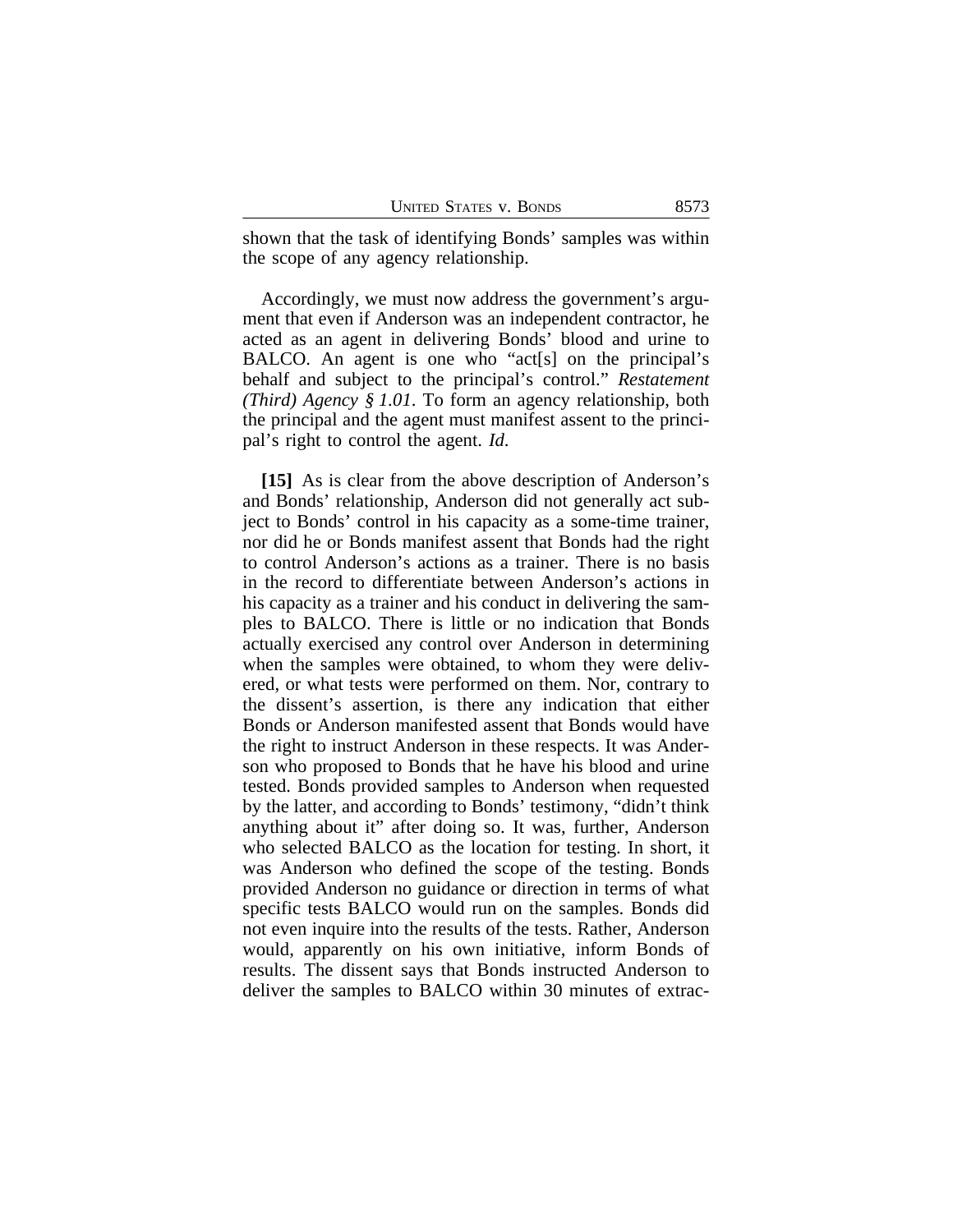tion, but this is not correct. The record shows that it was Anderson who told Bonds about the 30-minute time constraint. Moreover, the samples were taken at Bonds' house not because Bonds so ordered, but because his house was close to BALCO and taking the samples there made it possible for them to be delivered in time. Bonds quite understandably would allow only his own doctor to take the samples, but this does not show that he also had reserved the right to instruct Anderson as to what to do with the samples. *See Restatement (Third) of Agency § 1.01 cmt. f* (stating that the fact that a service recipient imposes some constraints on the provision of services does not itself mean that the recipient has a general right to instruct and control the provider).

**[16]** While the dissent focuses on whether, as a practical matter, Bonds had the "capacity" to assess Anderson's performance and give Anderson instructions as to how to have the testing performed, it ignores the key question: whether Bonds and Anderson ever agreed that Bonds could do so. These are very different inquiries. Any time one person does something for another, the latter is in all likelihood capable of evaluating and instructing the first. The Restatement provision on which the dissent relies makes it clear, however, that not all service providers and recipients stand in agency relationships. *Restatement (Third) of Agency § 1.01 cmt f*. Rather, as we have seen, an agency relationship exists only if both the provider and the recipient have manifested assent that the provider will act subject to the recipient's control and instruction. *Id*. The question whether Bonds had the ability, in a practical sense, to prevent Anderson from having the testing carried out similarly fails to resolve the question whether Anderson was Bonds' agent. Obviously Bonds could have put an end to the testing by refusing to provide Anderson with samples of his blood and urine, but that does not establish an agency relationship. There is nothing in the record that requires a finding that Bonds actually controlled Anderson with respect to the testing or that Bonds and Anderson had agreed that Anderson would be obligated to follow Bonds' instructions if Bonds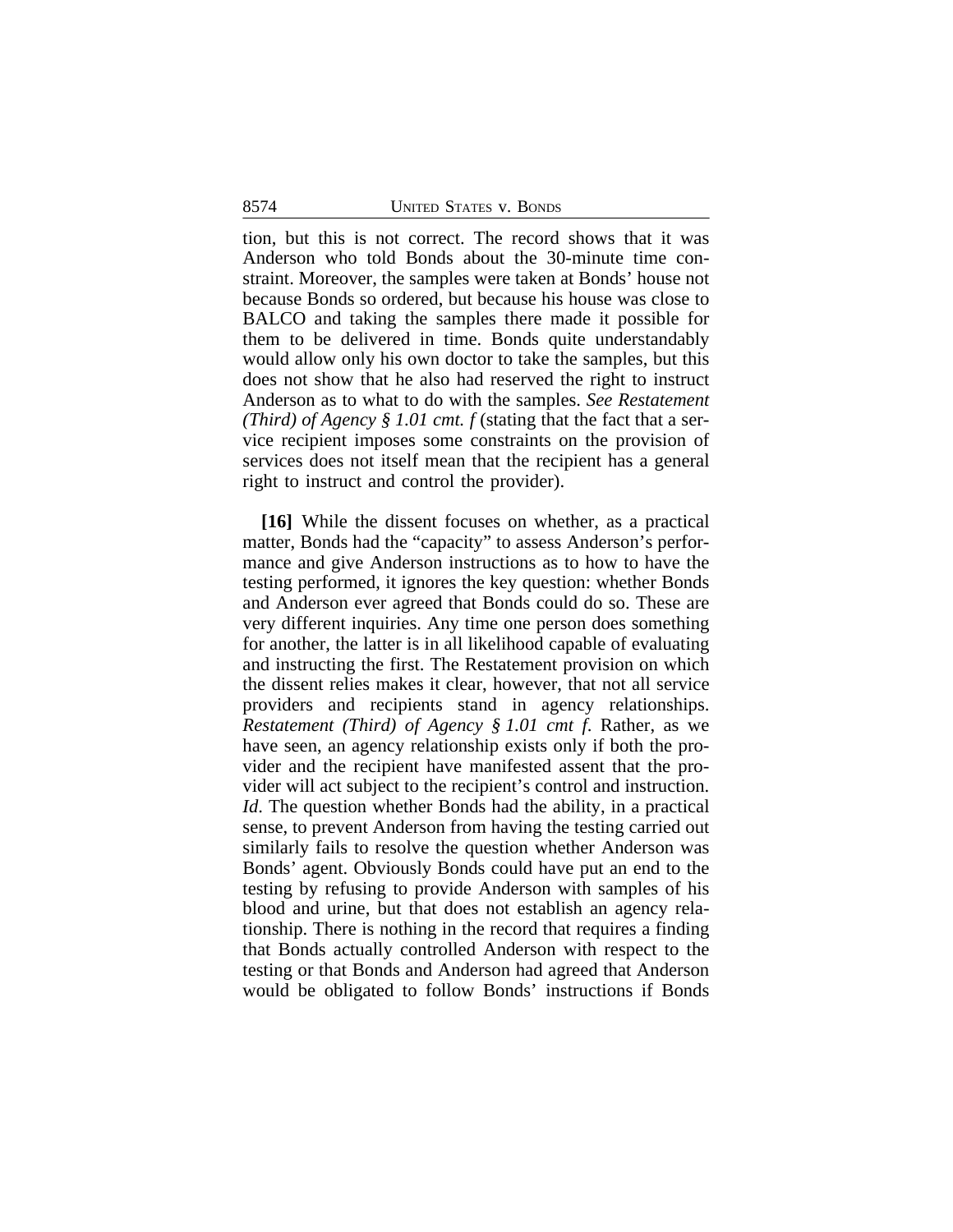| <b>UNITED STATES V. BONDS</b> | 8575 |
|-------------------------------|------|
|-------------------------------|------|

chose to provide them. Contrary to the dissent's contention, we do not maintain there needs to be an explicit agreement, but there must be at least some manifestation of assent to the principal's right to control. Here, the testing was performed on Anderson's own initiative and not at the request of Bonds. The dissent incorrectly assumes otherwise. Thus, the district court did not abuse its discretion in finding that Anderson was not an agent for the limited purpose of the drug testing.

The dissent incorrectly suggests our holding somehow conflicts with *Harris v. Itzhaki*, 183 F.3d 1043 (9th Cir. 1999) and *U.S. v. Jones*, 766 F.2d 412 (9th Cir. 1985). *Itzhaki* was a Fair Housing Act case in which we held that the jury, as trier of fact, should decide whether discriminatory statements were made by an agent of the defendant. *Id.* at 1054. That case has no relevance to the finding of a district court on a motion in limine. Our discussion is also fully consistent with *Jones*. There we found the district court did not abuse its discretion in admitting statements of 'bag men' in an extortion scheme. *Jones*, 766 F.2d at 415. *Jones* has no application to this case. The fact that this court deferred to a district court's decision to admit evidence in *Jones* does not compel us to refuse to defer to a district court's decision here and to admit Anderson's statements. Moreover, in this case the government was required to demonstrate that Anderson was an agent by a preponderance of the evidence. *See Bourjaily*, 483 U.S. at 175. The applicable burden of proof was lower at the time the court decided *Jones*. *See* 766 F.2d at 415 ("Evidence of agency must be substantial, although proof by a preponderance is not necessary.").

To the extent that the dissent looks beyond the relevant time period to rely on a claim that on May 28, 2003, Bonds "asked Anderson to have Bonds tested for steroids to protect himself against false test results," the claim is both irrelevant and misleading. The government's arguments on appeal pertain to lab results from 2001 and 2002. What Bonds asked Anderson to do in 2003, is not relevant. The statement is mis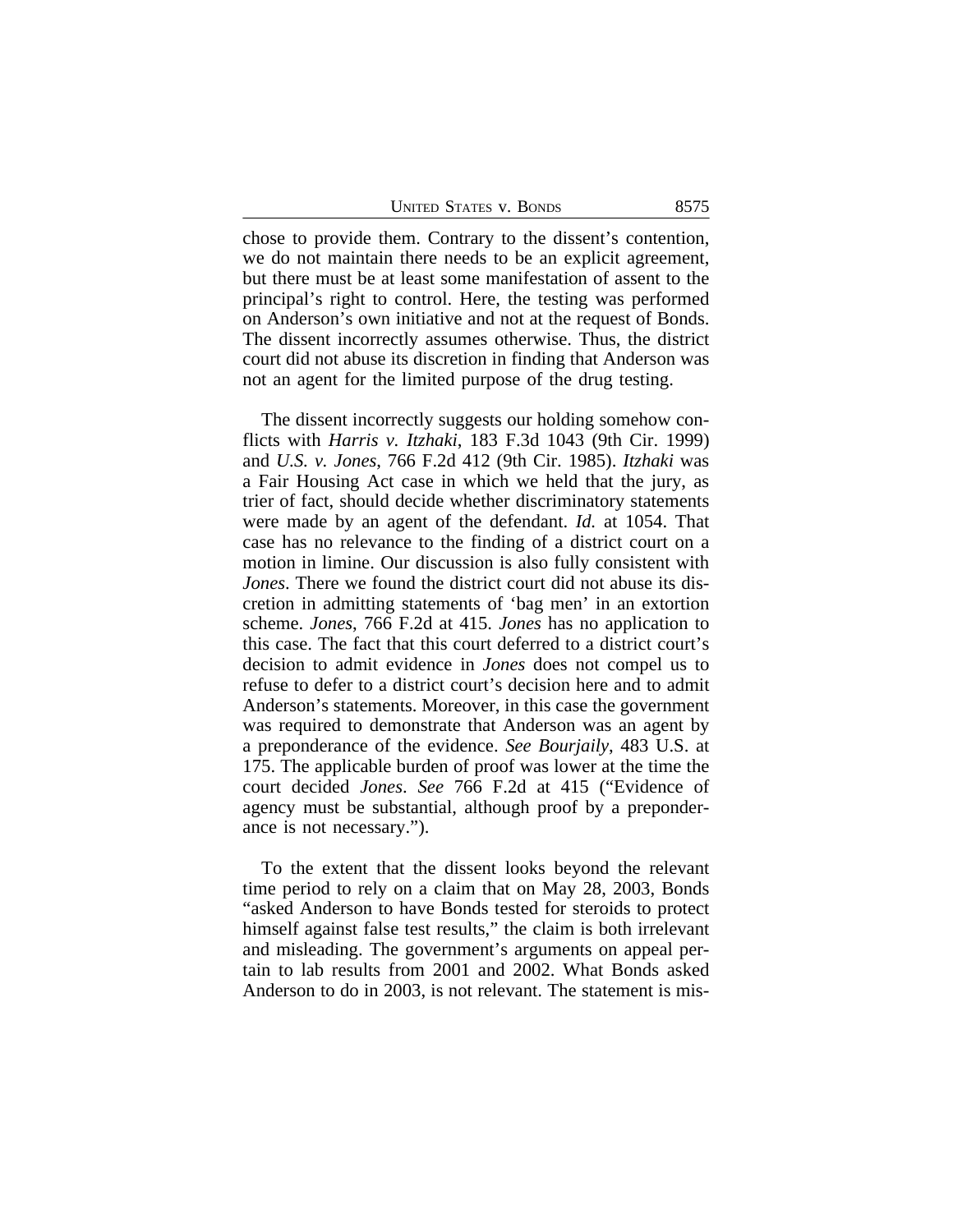leading because the record only shows that, on that date, after being required to submit to a steroids test by Major League Baseball, Bonds told Anderson that he was suspicious of the test and that he "want[ed] to know what baseball's doing behind our backs." The dissent infers from this that Bonds must have asked Anderson to verify the test results by having BALCO independently test Bonds for steroids, but this is not the only possible interpretation of Bonds' testimony. In any event, it sheds no light on the nature of Bonds' and Anderson's relationship with respect to the tests performed in 2001 and 2002.

Although the district court might, in the exercise of its discretion, have reached a different decision, our standard of review is deferential, and we cannot say here that we are left with a "definite and firm conviction" that it made a "clear error in judgment" in ruling that Rule  $801(d)(2)(D)$  did not apply. *4.5 Acres of Land*, 546 F.3d at 617. There was no abuse of discretion.

#### **C. The Log Sheets**

The district court excluded BALCO log sheets purportedly showing Bonds testing positive for steroids "because even if [the log sheets] qualify as business records, they are not relevant because the government cannot link the samples to [Bonds] without Anderson's testimony." The parties spar about whether this statement by the district court meant relevance in the literal sense that they did not on their face pertain to Bonds, or whether the district court meant they could not in fact relate to Bonds unless the data was authenticated as relating to Bonds. The district court meant the latter.

**[17]** The log sheets were business records reflecting that BALCO recorded test results in the name of Barry Bonds. The records themselves, however, go no further toward showing the actual samples came from Barry Bonds than Valente's testimony about what Anderson told him. If anything the logs,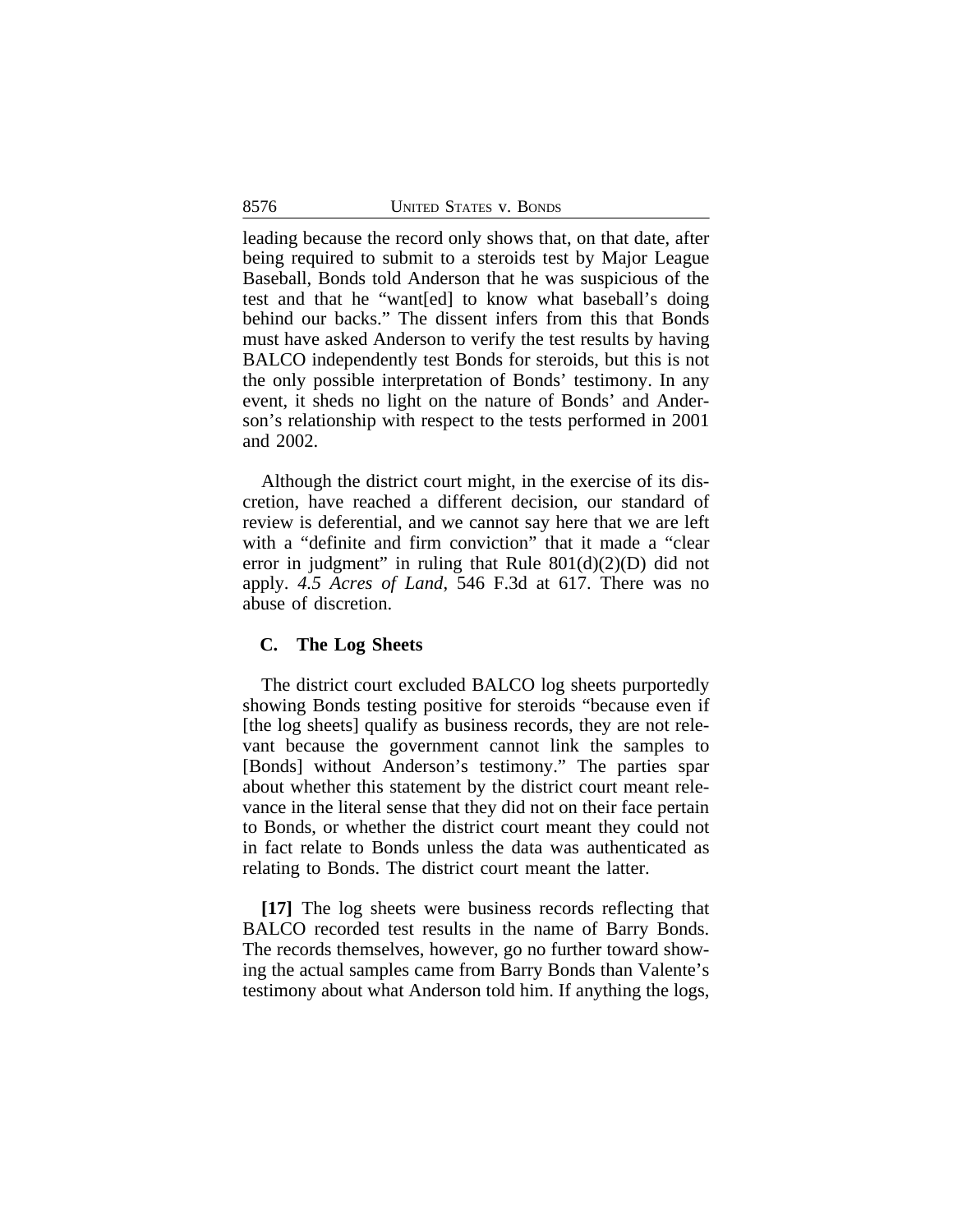when offered for the truth of the identification of the sample donor, created an additional level of hearsay rather than removing one. The district court did not abuse its discretion in refusing to admit the log sheets as evidence that the samples listed were Bonds'.

#### **IV. Conclusion**

The district court's evidentiary rulings are **AFFIRMED** and the case is remanded for further proceedings consistent with this opinion.

BEA, Circuit Judge, dissenting:

I dissent.

At a pretrial hearing, the district court granted defendant Barry Bonds's motion *in limine* to exclude statements of James Valente. Valente was an employee of BALCO, a laboratory that tested Bonds's blood and urine for steroids. He testified that Greg Anderson delivered samples of blood and urine to BALCO, and while doing so, Anderson identified the samples as being Bonds's blood and urine.

Without doubt, Anderson's statements to Valente were outof-court statements, offered to prove the matter asserted—that the samples came from Bonds—and were neither made under oath nor subject to cross-examination by Bonds. Although the statements appear to be hearsay, they are defined as not hearsay by Federal Rule of Evidence 801(d) because they are, in law, statements or "admissions" of a party-opponent.**<sup>1</sup>** The statements are not hearsay for two reasons that were incorrectly disdained, first by the district court, and then by the majority.

**<sup>1</sup>**Federal Rule of Evidence 801(d) begins: "A statement is not hearsay if—".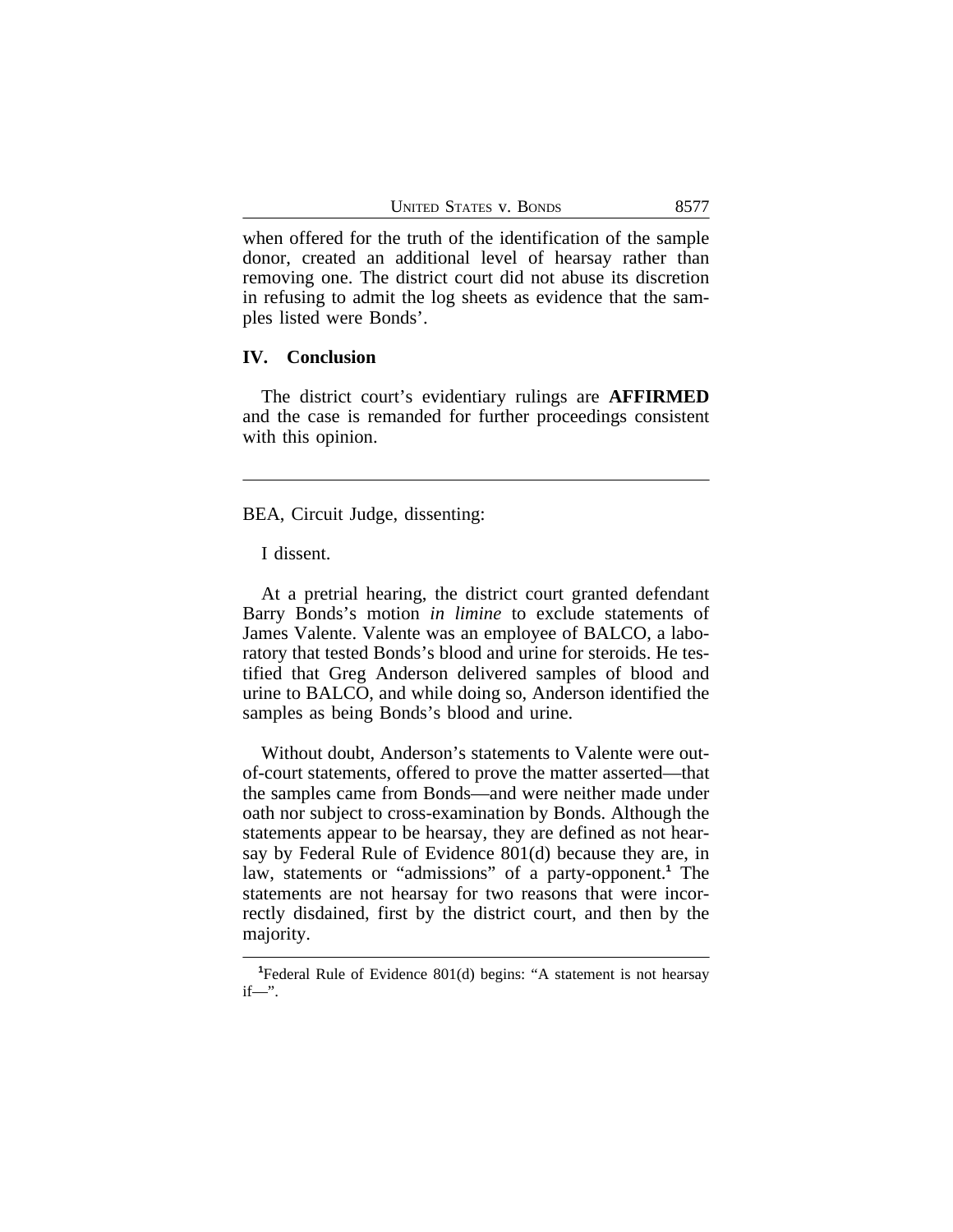First, Anderson was an agent of Bonds; his statements to Valente concerned a matter within the scope of his agency; and, his statements were made during the existence of his agency. Rule 801(d)(2)(D).**<sup>2</sup>** Anderson acted as Bonds's agent for the collection of samples from Bonds, and in the delivery of those samples to BALCO for the purposes of their testing. Further, Anderson acted as Bonds's agent when he dealt with BALCO to procure the tests and the test results, and when he reported the results back to Bonds. Bonds's sole role was to give Anderson the samples. Everything else was up to Anderson and BALCO. Because the task Bonds entrusted to Anderson was to accomplish testing Bonds's blood and urine, from start to finish, Anderson's mid-task statements to Valente about *whose* samples were being tested concerned a matter within the scope of his authority as Bonds's agent. The statements were admissible in evidence as statements of Bonds a party opponent to the United States—under Rule  $801(d)(2)(D)$ .

Second, a less frequently used rule: Anderson was authorized by Bonds to identify the samples as coming from Bonds under Rule  $801(d)(2)(C)$ . As it was normal and necessary to make sure accurate test results were procured, Anderson was impliedly authorized to identify the samples as coming from Bonds. Because Anderson made these statements for the purpose of insuring accuracy of the test results, they are imputed to party-opponent Bonds as authorized admissions, and were admissible in evidence against him under Rule 801(d)(2)(C).

The district court made several errors of law in granting Bonds's motion *in limine*, the most egregious of which was to hold that independent contractors are not agents as a matter of law. The majority compounds these errors by acknowledging the district court indeed erred, but then improperly reviewing that court's legal conclusion under a deferential

<sup>&</sup>lt;sup>2</sup>All references to "Rules" or a "Rule" in this dissent refer to the Federal Rules of Evidence.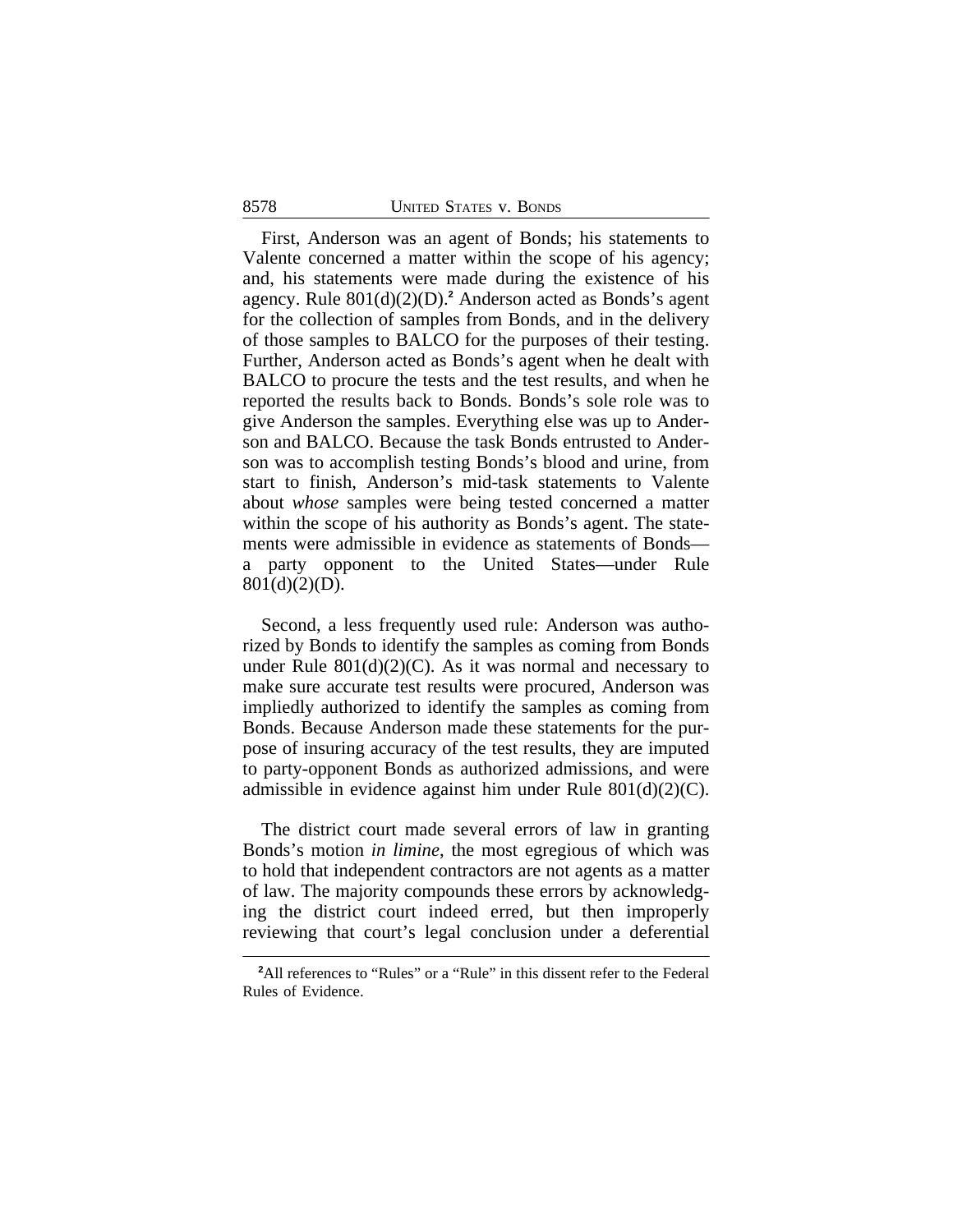| UNITED STATES V. BONDS | 8579 |
|------------------------|------|
|------------------------|------|

standard of review. The correct approach to this case, under our standard of review as expressed in *United States v. Hinkson*, 585 F.3d 1247, 1261-62 (9th Cir. 2009) (en banc), is first to identify whether the district court erred in identifying the correct legal standard or in applying the correct legal standard to the facts of a case. If the district court has so erred, then we do not defer to how the district court decided the case; we reverse—unless the error was harmless. Of course, no one claims an error in barring this evidence from admission is harmless.

Perhaps less egregious, but equally prejudicial in result, was the failure of the district court to identify and apply the correct rule of law to determine whether Anderson was authorized by Bonds to identify his samples to BALCO. Rather than consider the totality of the task entrusted by Bonds to Anderson—procure tests and their results—the district court characterized Anderson as solely a trainer and delivery courier. Failure properly to consider the task entrusted to Anderson by Bonds resulted in legal error under Rule 801(d)(2)(C).

#### **I. Background**

#### **A. Procedural Background**

Barry Bonds began playing professional baseball in 1985. He joined the San Francisco Giants in 1993, and in 2001 he set Major League Baseball's single-season home run record, hitting 73 home runs.

In 2003, the federal government began investigating the Bay Area Laboratory Corporation ("BALCO") and several individuals, including Bonds's trainer, Greg Anderson, for conspiracy to distribute steroids to professional athletes. The government executed a search warrant on BALCO's offices and seized laboratory reports and handwritten notes related to blood and urine tests of several individuals, including reports purporting to show Bonds tested positive for steroids.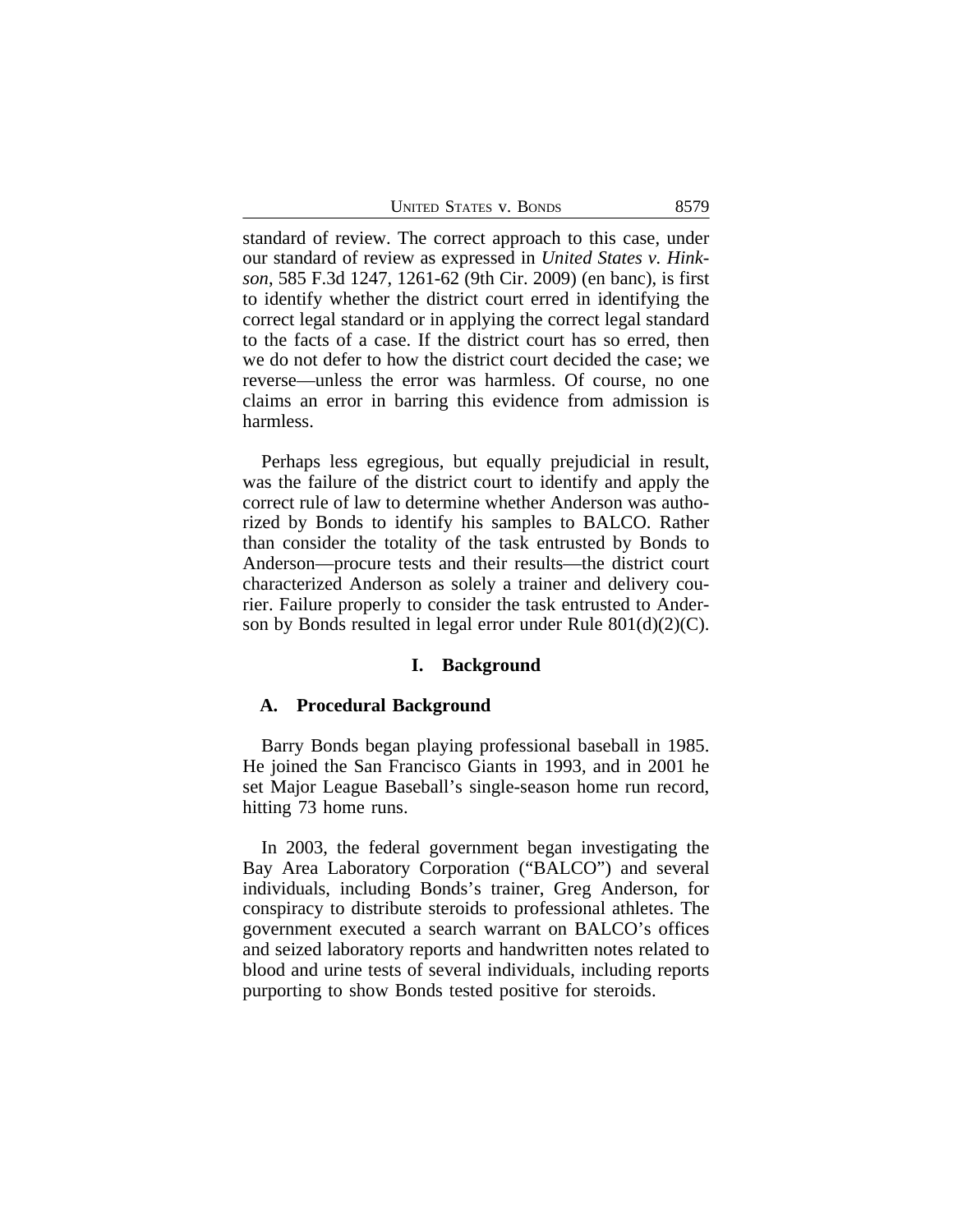On December 4, 2003, Bonds testified before a grand jury regarding Anderson and BALCO. Bonds denied he had taken steroids, at least knowingly. On December 4, 2008, a grand jury returned a second superseding indictment charging Bonds with ten counts of making false declarations before a grand jury and one count of obstruction of justice.

Bonds moved to suppress laboratory reports and other documents the government seized during a search of BALCO and other laboratories. The government contends these documents prove Bonds tested positive for steroids in 2001 and 2002.

The admissibility of the BALCO reports against Bonds depends on whether the government can prove the blood and urine tested were Bonds's. For this necessary proof, the government sought to introduce testimony from James Valente, a BALCO employee, that Anderson, Bonds's trainer and the man who brought blood and urine samples to BALCO, stated to Valente the blood and urine samples were Bonds's. The district court ordered excluded the BALCO reports before trial on the grounds the documents contained hearsay. From that order, this appeal followed.

#### **B. Bonds and Anderson's Relationship**

The following facts are drawn from Bonds's grand jury testimony: Anderson and Bonds have known each other since they met in grade school. They lost touch after high school, but reconnected in 1998. At that time, Bonds played for the San Francisco Giants; he began weight training with Anderson—a professional weight lifting trainer—as his coach. When Bonds testified to the grand jury in 2003, Bonds said he continued to work out daily under Anderson's coaching.

At some time in 2000 or 2001, Anderson suggested Bonds provide Anderson with samples of Bonds's blood and urine so Anderson could take the samples to be tested at BALCO and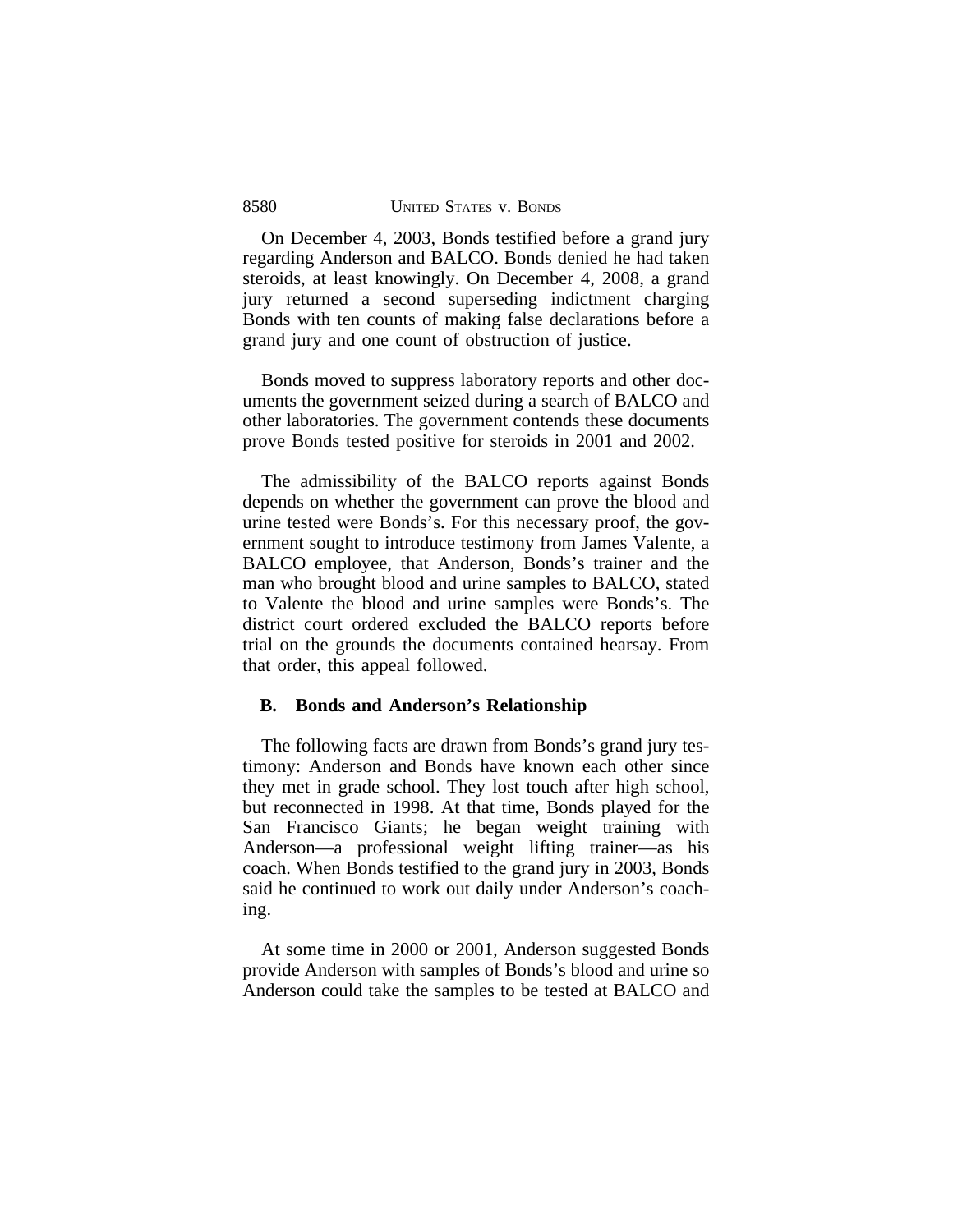UNITED STATES V. BONDS 8581

then report the results to Bonds. Bonds testified the purpose of the tests was to show whether he was deficient in certain nutrients, such as zinc or magnesium. The information provided by these tests would help Bonds alter his diet to regulate his nutrient levels. Bonds testified that before 2003 he had no idea BALCO may have sent his samples to be tested for steroids.

Bonds provided Anderson with blood samples five or six times, between approximately 2000 and 2003. He provided urine samples approximately four times. Each time, Anderson procured and provided the vials into which Bonds's samples were to be placed. Bonds had his personal doctor, Dr. Teng, draw his blood and collect his urine at Bonds's home and put the fluids in the vials brought there by Anderson. Dr. Teng then gave the samples to Anderson, at Bonds's home. Anderson had to deliver the blood and urine samples to BALCO within 30 minutes; otherwise, the samples would not yield valid test results. Bonds knew Anderson would drive the samples directly from Bonds's house to the BALCO labs. Bonds testified he did not instruct Anderson to put Bonds's samples under Anderson's name or otherwise preserve Bonds's anonymity.

Later, Anderson told Bonds the tests came back and "everything is fine." Anderson did not give Bonds any written reports explaining the test results and Bonds did not request additional details. Anderson did, however, tell him how much food to consume and what vitamins to take.

At some point after Bonds began to provide samples to Anderson, Bonds visited BALCO's offices with Anderson. The BALCO offices were very close to the gym where they exercised together. While at the BALCO laboratory, Bonds met Victor Conte, the CEO of BALCO. Conte, Bonds, and Anderson discussed how testing Bonds's blood and urine would help Bonds regulate his nutrient levels. Bonds testified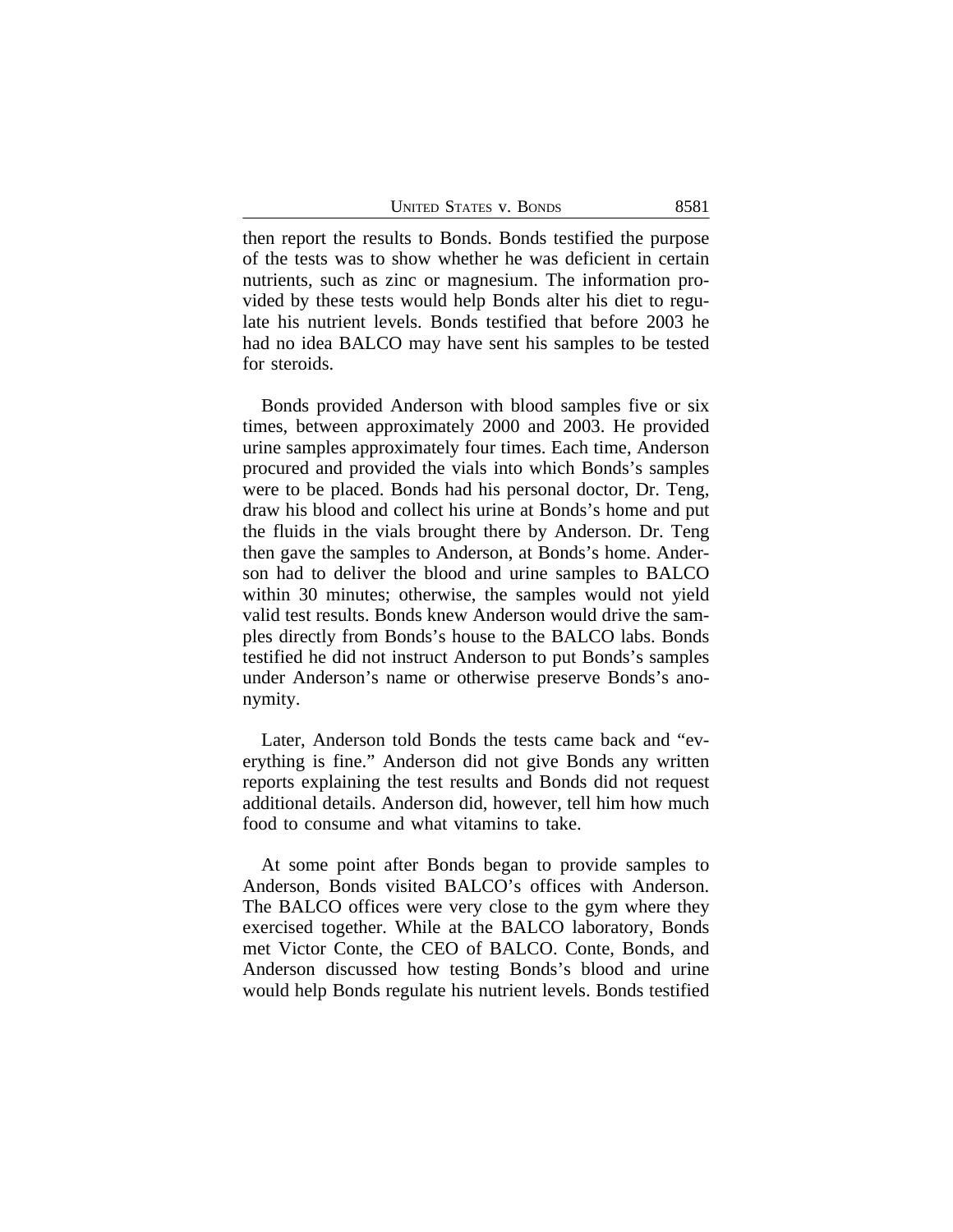they did not discuss any lotions or liquids that Anderson provided to Bonds.

During the 2003 season, Bonds was tested for steroids in two unannounced tests conducted by Major League Baseball. The government seized a document titled "NSIC Drug Testing Custody and Control Form," dated May 28, 2003, from Quest Diagnostic. Bonds testified the document was "one of my filled-out sheets from Major League Baseball."

The same day he was tested by Major League Baseball, Bonds specifically asked Anderson to have Bonds tested for steroids to protect himself against possible false test results. Bonds testified "I may have given [the Major League's document] to Greg [Anderson]. Because when I took the sample when I took the test I wanted to make sure, like I said earlier, because I don't trust baseball, to make sure that they don't come back to me and try to say: 'X, Y, Z,' that I protect myself." In giving Anderson Major League Baseball's form, Bonds specifically directed Anderson to have BALCO verify or refute the results of Major League Baseball's steroids test. After the BALCO test results came back, Anderson told Bonds that Bonds had tested negative for steroids.

In May or June 2003, Bonds posed for photographs with Conte and sat for an interview as part of an advertisement for BALCO in Muscle & Fitness magazine. In the advertisement, Bonds discussed the "drawing of blood" and "being able to analyze your levels of your body." Bonds appeared in the advertisement for free. No one testified before a grand jury that BALCO charged Anderson or Bonds for the blood and urine testing.

In 2002 or 2003, Anderson began providing Bonds with a liquid Bonds testified was flax seed oil, and with a cream. Bonds testified Anderson administered the cream to Bonds directly, and did not give Bonds the cream for Bonds to use on himself. Bonds testified he never knew what the cream or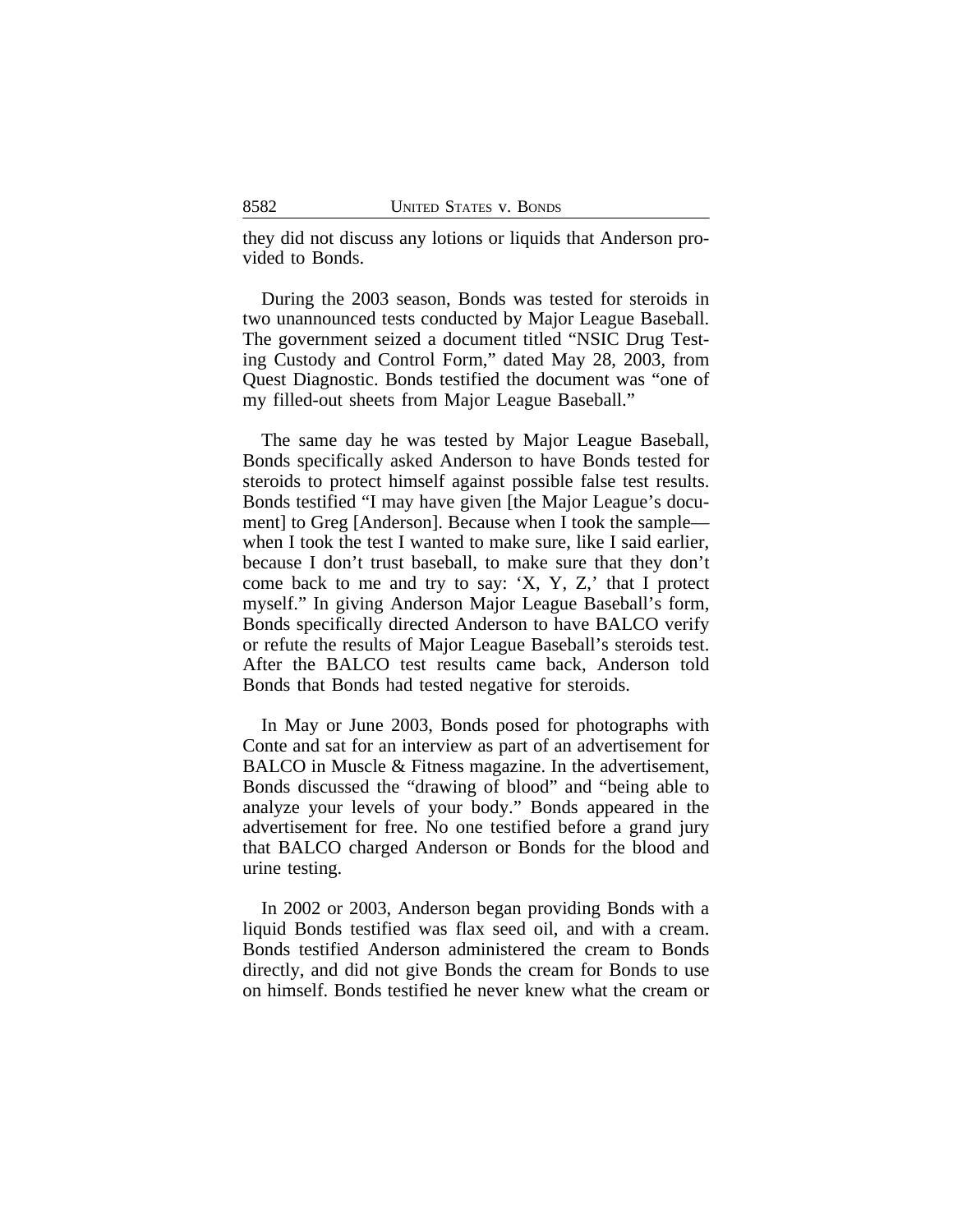the liquid contained; Anderson never told him and Bonds never asked.

Bonds testified he never paid for the blood or urine testing, the cream, the flax seed oil, or any other product from Anderson or BALCO. Bonds did, however, pay Anderson \$15,000 annually for Anderson's weight training services.**<sup>3</sup>** Bonds paid Anderson in cash, either in a single lump sum or sometimes "split up." Despite paying Anderson for several years, Bonds did not sign a contract with Anderson for his weight training services. After Bonds broke the single-season home run record, he gave Anderson, and several other people, such as his publicist, strength coach, and stretching coach, a \$20,000 bonus each. After the 2002 season, Bonds gave Anderson, and several other people, a World Series ring, worth approximately \$ 3,000. Bonds did not deduct any of these payments to Anderson from his taxable income.

### **II. Standard of Review**

We review a district court's ruling excluding evidence for abuse of discretion. *United States v. Alarcon-Simi*, 300 F.3d 1172, 1175 (9th Cir. 2002). A district court must decide preliminary questions of evidence under Rule 104(b).<sup>4</sup> In criminal trials, the court must find a condition of fact, which constitutes such a preliminary question, by a preponderance of the evidence. *Bourjaily v. United States*, 483 U.S. 171, 176 (1987).

**<sup>3</sup>**Bonds also paid his two other trainers similar amounts. Unlike Anderson, Bonds testified he paid his other trainers as employees, but the similar, annual amount he paid Anderson was a "gift" because Anderson was Bonds's friend.

**<sup>4</sup>**Rule 104(b) states: "When the relevancy of evidence depends upon the fulfillment of a condition of fact, the court shall admit it upon, or subject to, the introduction of evidence sufficient to support a finding of the fulfillment of the condition."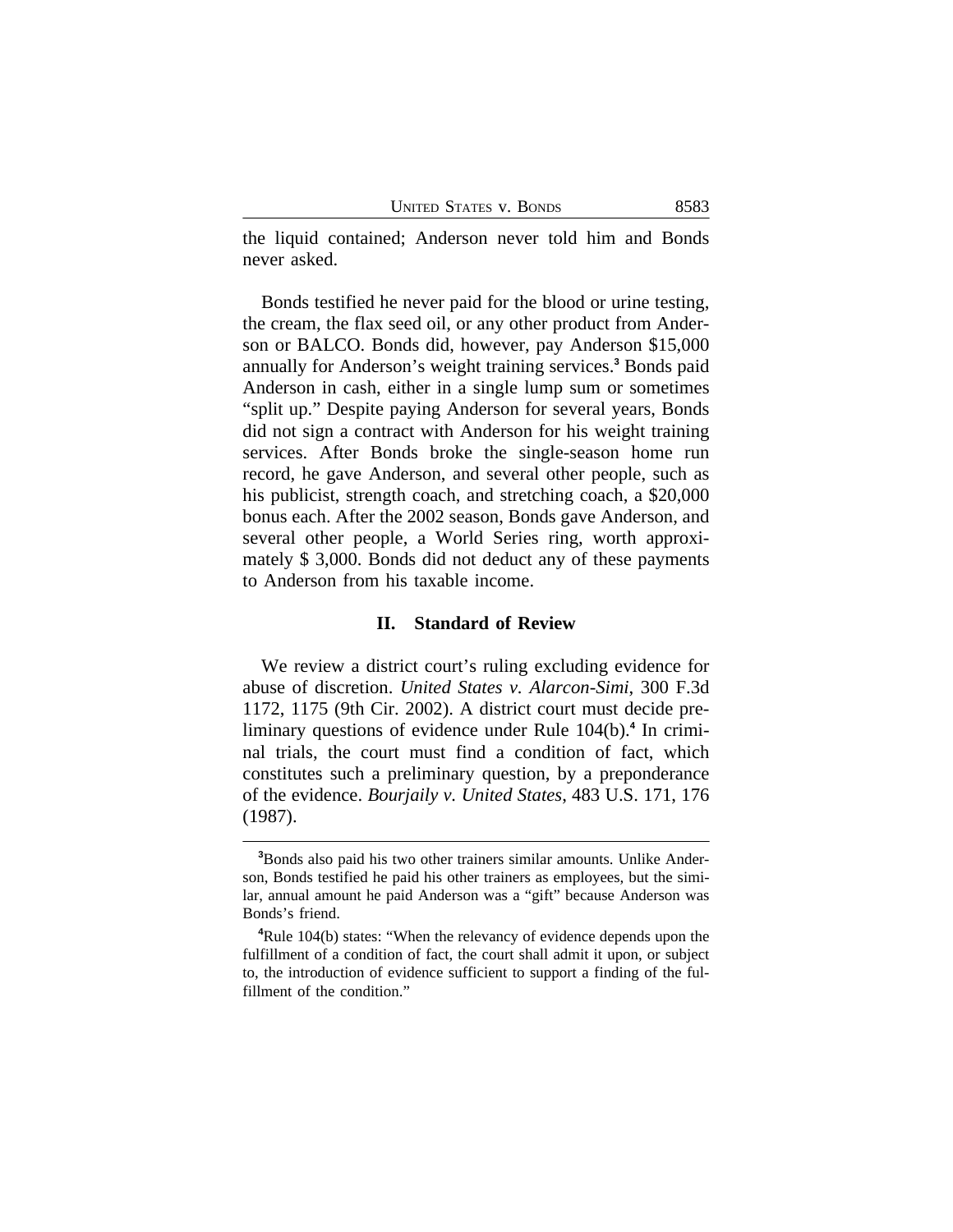[T]he first step of our abuse of discretion test is to determine de novo whether the trial court identified the correct legal rule to apply to the relief requested. If the trial court failed to do so, we much conclude it abused its discretion. . . . [T]he second step of our abuse of discretion test is to determine whether the trial court's application of the correct legal standard was (1) illogical, (2) implausible, or (3) without support in inferences that may be drawn from the facts in the record. If any of these three apply, only then are we able to have a definite and firm conviction that the district court reached a conclusion that was a mistake or was not among its permissible options, and thus that it abused its discretion by making a clearly erroneous finding of fact.

*Hinkson*, 585 F.3d at 1261-62 (internal citations and quotation marks omitted).

If the trial court did not apply the correct legal standard, or its application of the correct legal standard to the facts was illogical, implausible, or without support in inferences that may be drawn from the facts in the record, then the trial court abused its discretion. *Id.* If the error was not harmless, then we must reverse. *Id*.

### **III. Analysis**

## **A. Anderson's Statements Are Admissible Under Rules 801(d)(2)(D) (statements of an agent related to a matter within the scope of his authority) and 801(d)(2)(C) (authorized admissions).**

The district court, and then the majority, err in holding Anderson's statements were hearsay. Statements made by a party's agent that are related to a matter within the scope of his agency or by a person's authorized speaker are not hearsay under Federal Rules of Evidence 801(d)(2)(D) and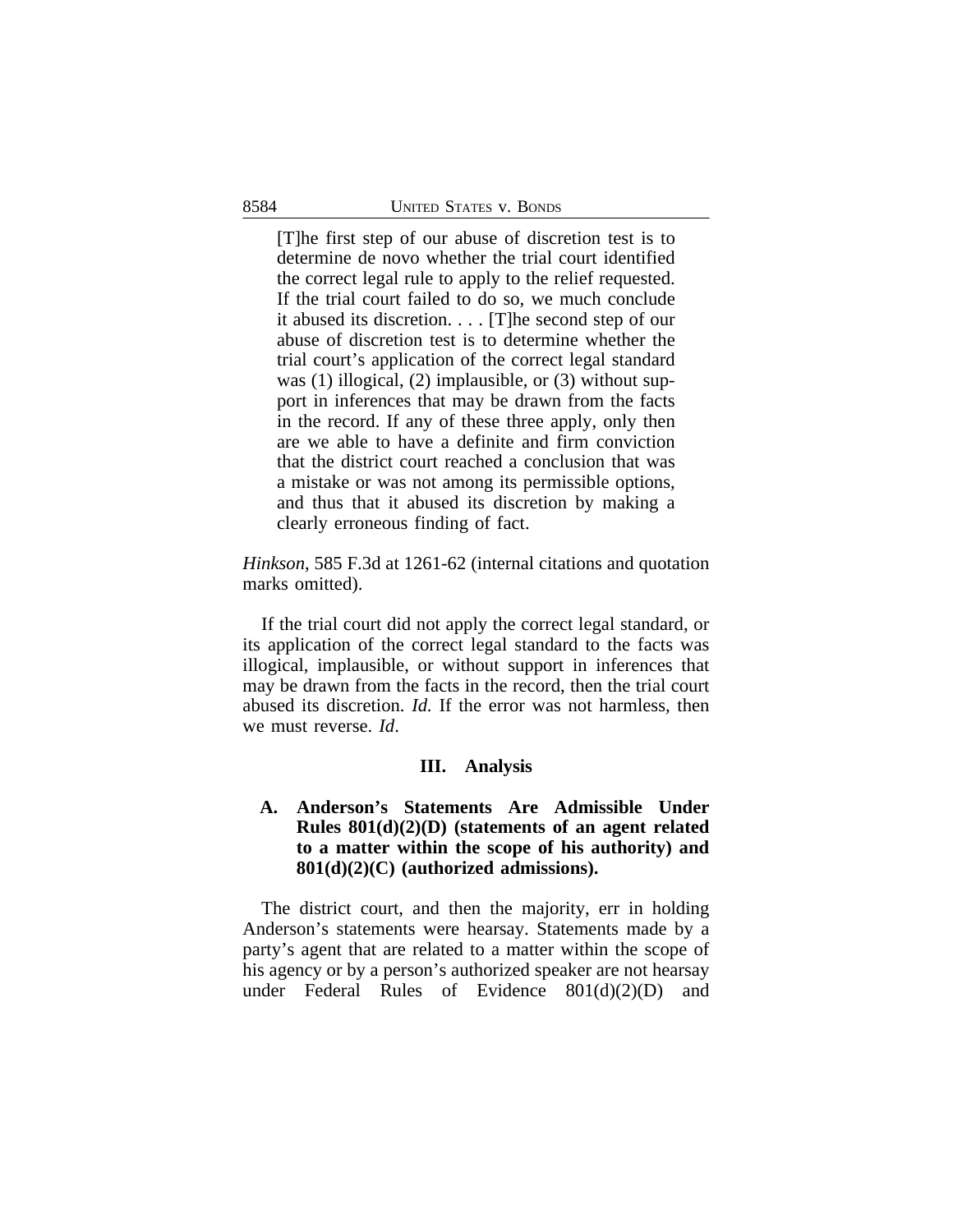| UNITED STATES V. BONDS | 8585 |
|------------------------|------|
|------------------------|------|

 $801(d)(2)(C)$ . Instead, such statements are considered admissions of a party litigant. The errors were not harmless and likely affected the outcome of the district court's decision whether to exclude the evidence. This is not a situation where overwhelming evidence supports the district court's holding, such that we should affirm despite the presence of one or two isolated errors in the district court's opinion. To the contrary, the evidence here strongly supports a finding that Anderson's statements were admissible in evidence because they (1) were statements about a matter related to a matter within the scope of Anderson's agency for Bonds, for the purposes of Rule  $801(d)(2)(D)$ ; and (2) were impliedly authorized by Bonds as a necessary component to Anderson's task, for the purposes of Rule  $801(d)(2)(C)$ .

#### **B. Anderson's Task**

The district court and the majority's error, in holding that Anderson's statements are inadmissible under Rules  $801(d)(2)(D)$  and (C), seems a consequence of their focus on Anderson's role as Bonds's trainer—a red herring—and their overly narrow characterization of the task the evidence proves Bonds entrusted Anderson to perform. It is not necessary for the government to rely on some professional label, such as trainer or coach, for Anderson's statements to be admissible. As I will discuss below, it is enough that Bonds authorized Anderson to be his agent for the purpose of the specific task of setting up tests and procuring accurate test results from BALCO, or, that Bonds authorized Anderson to make statements that would be usual and ordinary in accomplishing that task. For the sake of clarity, I set forth at the outset of this analysis a complete description of what I see as Anderson's task (the "Task").

Bonds assented that Anderson perform the following actions on Bonds's behalf: (1) procure the vials which were to contain the blood and urine samples, and furnish such vials to Bonds and Bonds's doctor; (2) once the vials were filled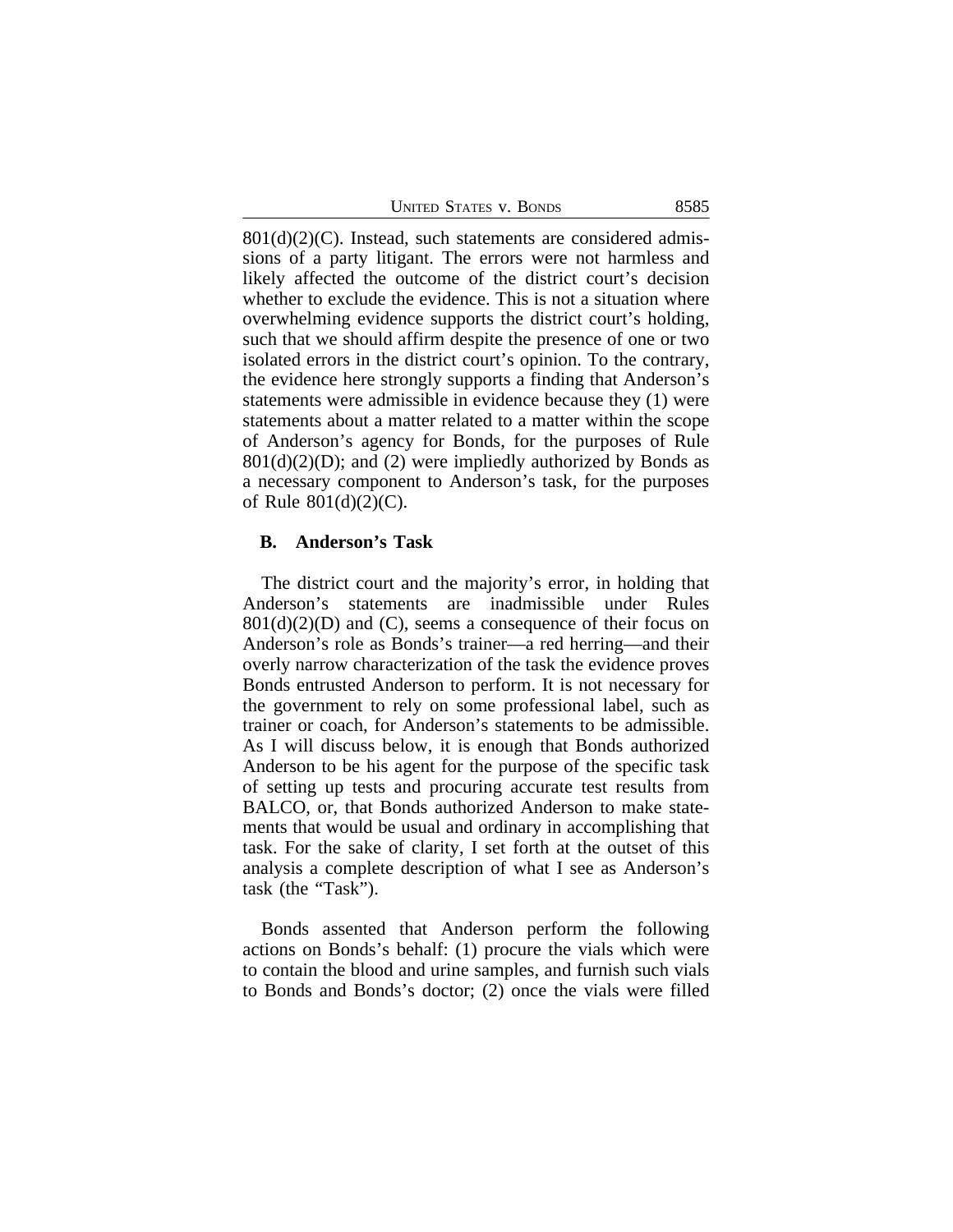with Bonds's samples, collect such samples from Bonds at Bonds's home; (3) deliver the samples to BALCO within 30 minutes of collection of the bodily fluids; (4) deal with BALCO to procure testing of the samples; (5) learn the test results from BALCO; and (6) report the test results to Bonds. For Anderson to accomplish this Task successfully, it was necessary for him to identify the samples in a manner that would later allow BALCO accurately to report test results to Anderson and for Anderson to know the results were truly of Bonds's samples, so he could accurately report to Bonds his BALCO results. Anderson's Task included each and all of the above-enumerated actions.

## **C. Anderson's Statements Are Admissible Under Rule 801(d)(2)(D) (statements of an agent concerning a matter within the scope of the agency or employment).<sup>5</sup>**

"A statement by the party's agent or servant concerning a matter within the scope of the agency or employment, made during the existence of the relationship" is not hearsay. Rule  $801(d)(2)(D)$ . The district court made two errors of law and one error of fact in deciding Anderson's statements were not admissible into evidence under Rule 801(d)(2)(D). First, the district court erred—and the majority here agrees—as to a matter of law in holding independent contractors could not be agents under Rule  $801(d)(2)(D)$ . Second, the district court erred as to a matter of law in holding Anderson's statements were inadmissible because making them was not *within the scope of Anderson's agency*, when the correct legal standard is whether an agent's [Anderson] statements *were related to a matter within the scope of his agency*. Finally, the district court erred as to a matter of fact in holding the government did not cite to any evidence of Bonds's relationship with Anderson and that there was no evidence that Bonds paid

**<sup>5</sup>** I begin with Rule 801(d)(2)(D) because it is more broad than Rule  $801(d)(2)(C)$  and our courts have more fully developed what statements are admissible under this rule.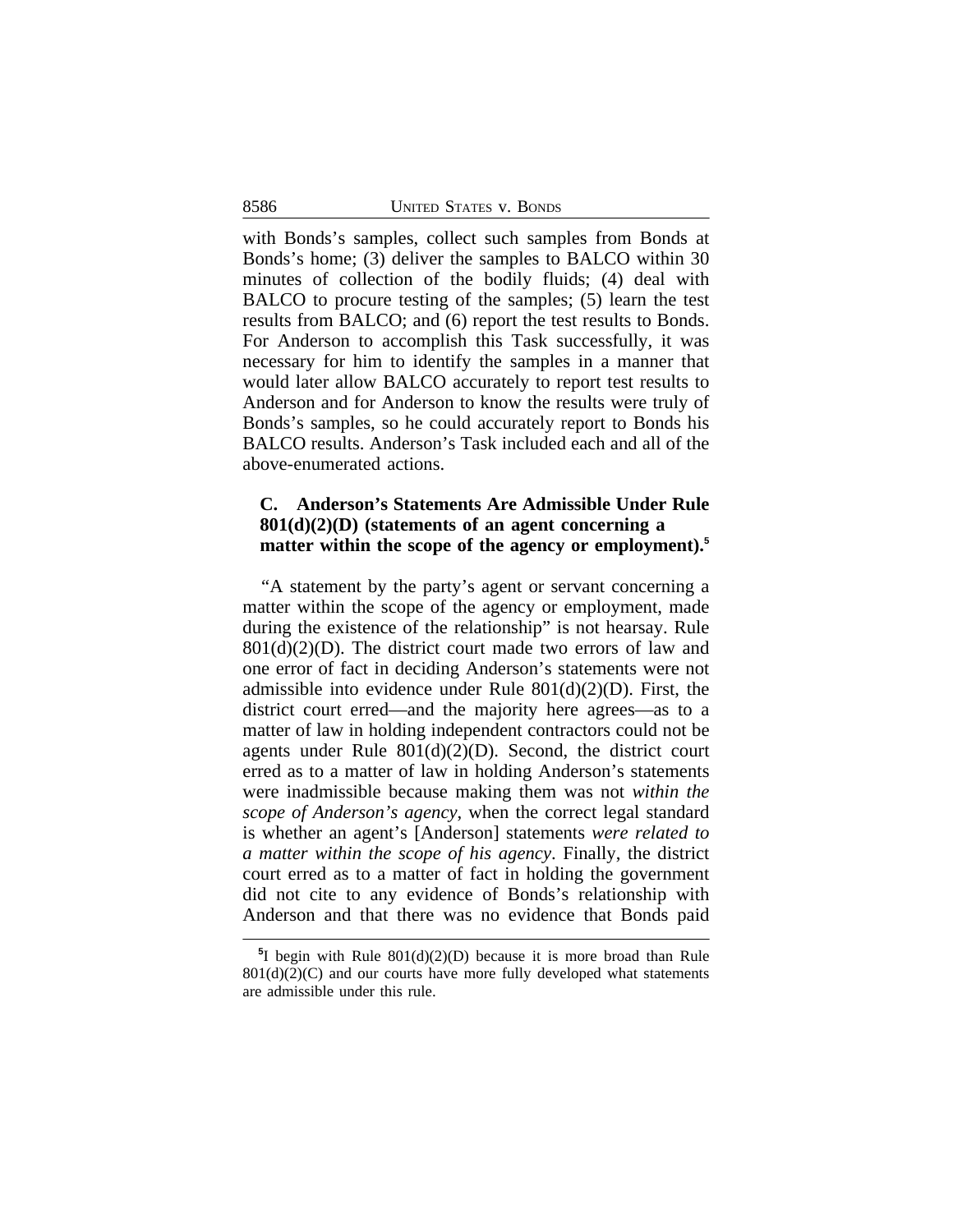Anderson. The record is replete with evidence of Bonds's relationship with Anderson and that Bonds paid Anderson, regularly and significantly. These errors are not harmless and should compel us to reverse.

The district court erred as to a matter of law in holding: "In the Ninth Circuit, independent contractors do not qualify as agents for the purposes of Rule 801(d)(2)(D)." *United States v. Bonds*, No. 07-00732, 2009 WL 416445, at \*5 (N.D. Cal. Feb. 19, 2009) (citing *Merrick v. Farmers Ins. Group*, 892 F.2d 1434 (9th Cir. 1990)). And there the district court stopped its analysis of Rule 801(d)(2)(D). We review de novo the legal issue whether independent contractors may qualify as agents for the purposes of Rule 801(d)(2)(D). *See Hinkson*, 585 F.3d at 1262. The majority correctly holds that finding an independent contractor relationship is not *sufficient* to show agency, but the majority also recognizes that such a finding does not *preclude* the existence of an agency relationship. Majority Op. at 8572. The majority is incorrect, therefore, in stating the district court identified the correct legal standard. *See* Majority Op. at 8571-72. On the contrary, based on the law and even on the majority's view of the law, the district court was wrong as a matter of law when it held independent contractors were *categorically* non-agents.

The one benefit of the majority's opinion on the independent contractor issue, is that it explains away the somewhat careless language in *Merrick* and clarifies that independent contractors may indeed be agents for the purposes of Rule  $801(d)(2)(D)$ . Majority Op. at 8571-72. Nevertheless, the majority still begins its analysis of that rule by citing *NLRB v. Friendly Cab Co., Inc.*, 512 F.3d 1090, 1096 (9th Cir. 2008), a decision that is entirely about distinguishing independent contractors from employees in the collective bargaining context and has nothing to do with those aspects of agency law that provide for the imputation of an agent's statement to his principal, here a defendant in a criminal case. The claim that independent contractors may not be *agents* for the pur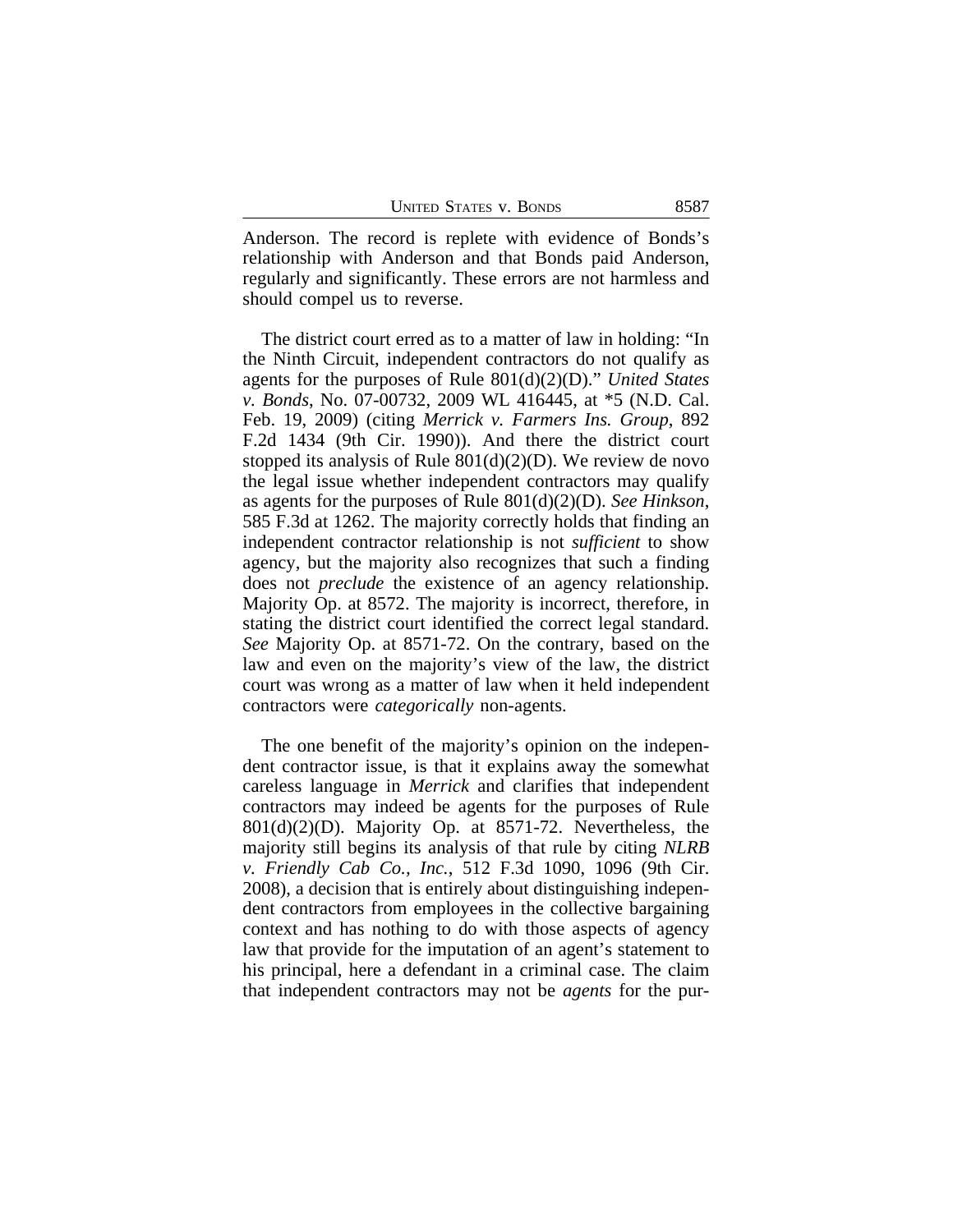pose of Rule  $801(d)(2)(D)$  is a legal error; cases that distinguish between independent contractors and *employees* are not relevant to the definition of an *agent*. **6**

Because the district court erred as to a matter of law, we should review the record to determine whether its error was harmless; it was not. The evidence is sufficient to support a contrary finding: that Anderson *was* Bonds's agent. More than that, the evidence is compelling that Anderson's statements meet the requirements under Rule  $801(d)(2)(D)$ : Bonds's testimony shows that (1) Anderson was Bonds's agent for the Task; (2) Anderson's statements to Valente identifying the samples concerned a matter within the scope of the Task, hence Anderson's agency; and (3) Anderson made his statements during the existence of the agency relationship. Rather than categorically to have eliminated the possibility that Anderson could have been Bonds's agent because Anderson was an independent contractor, the district court should have applied the correct legal standards (see below) to the abundant evidence of Anderson's agency.

(1) *Anderson was Bonds's agent for the Task*. Agency is the fiduciary relationship that arises when one person, the principal, manifests assent to the agent for the agent to act on the principal's behalf and subject to the principal's control, and the agent agrees or otherwise consents. *Batzel v. Smith*, 333 F.3d 1018, 1035 (9th Cir. 2003); *accord* Restatement (Third) of Agency § 1.01 (2006). In short, agency requires (a) the principal's assent; (b) the principal's right to control; (c) the agent acting on the principal's behalf or benefit; and (d) the agent's consent.

<sup>&</sup>lt;sup>6</sup><sup>*M*</sup> The common law of agency . . . additionally encompasses the employment relation . . . . The common term 'independent contractor' is equivocal in meaning and confusing in usage because some termed independent contractors are agents while others are nonagent service providers . . . . This Restatement does not use the term 'independent contractor." Restatement (Third) of Agency § 1.01 cmt. c (2006).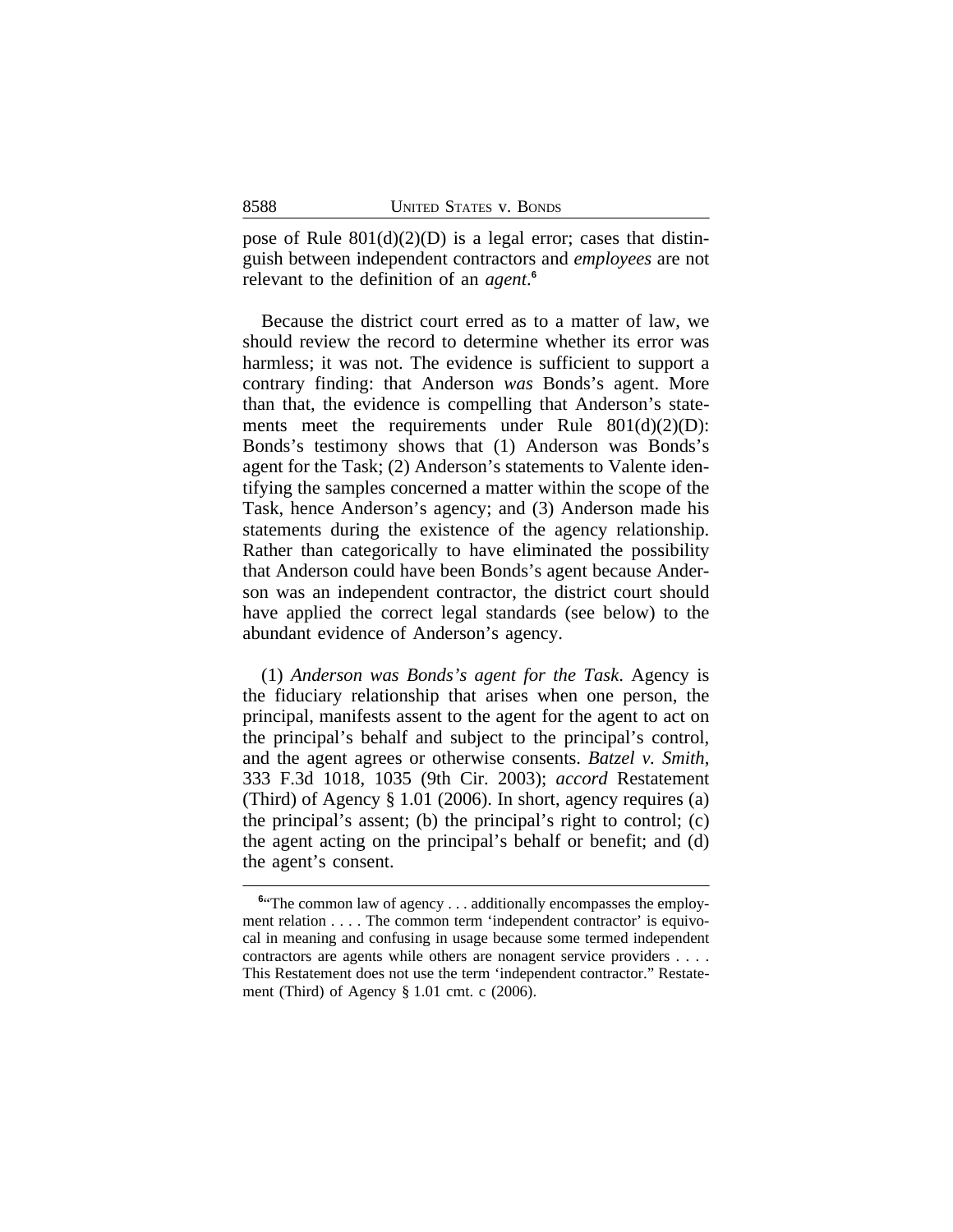| <b>UNITED STATES V. BONDS</b> |  |  |  | 8589 |
|-------------------------------|--|--|--|------|
|-------------------------------|--|--|--|------|

(a) *Bonds assented to Anderson's performance of the Task*. Bonds testified that he agreed to have Anderson take his blood and urine samples to BALCO. Moreover, Bonds manifested such assent not only to Anderson, but to BALCO, for Bonds testified he met with Conte, CEO of BALCO, and Anderson at BALCO's facilities. There, Conte, Bonds, and Anderson discussed testing Bonds's bodily fluids and the consequent results as to his nutrient levels. Bonds did not object to Anderson's dealing with BALCO to procure the testing and results discussed. Bonds also asked Anderson to have him tested to check Major League Baseball's tests for errors.

(b) *Bonds had the right to control Anderson's performance of the Task*. "The principal's right of control presupposes that the principal retains the capacity throughout the relationship to assess the agent's performance, provide instructions to the agent, and terminate the agency relationship by revoking the agent's authority." Restatement (Third) of Agency § 1.01 cmt. f (2006). This is a key point of dispute between my analysis and that of the majority; I think the evidence shows Bonds had the capacity to control Anderson's performance of the Task and the panel does not. Admittedly, Bonds testified he did not exercise much supervisory authority over Anderson. But our inquiry is not whether Bonds *exercised* his authority, but only whether Bonds *had* the authority to exercise in the first place. *Id.* cmt. c ("A principal's failure to exercise the right of control does not eliminate it."). For example, just because a movie actor does not exercise his right to reject a screen role through his agent does not mean that he no longer has an agent, or that he can no longer reject roles through the agent.

Here, Bonds had the capacity to assess Anderson's performance. For example, Bonds could have called BALCO to verify Anderson was procuring testing and successfully delivering the samples within 30 minutes of collection. Or, Bonds could have reviewed the test results documents. Bonds's own testimony creates an inference that Bonds could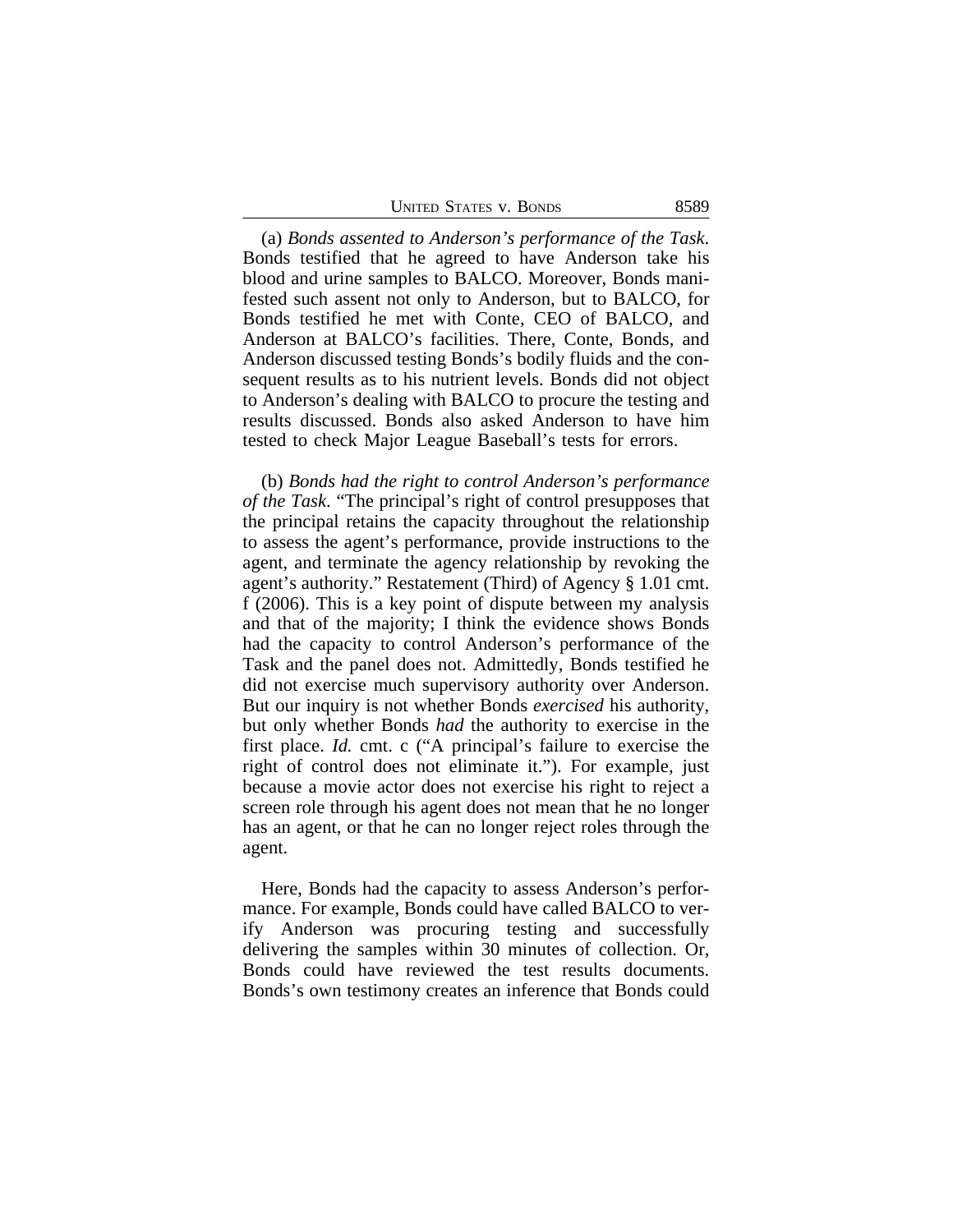have done so: "So, I never saw the documents. I should have. Now that I think of it with the situation that is now, I should have." The fact that Bonds did not assess and modify or terminate Anderson's performance of the Task does not mean, as a matter of law, that Bonds lacked the *right* to do so.

Bonds also had the right to instruct Anderson. Not only did Bonds have that right, but he exercised it by instructing Anderson when and where Anderson was to collect Bonds's samples and when and where Anderson was to deliver the samples. The majority is correct that Bonds did not instruct Anderson regarding the 30-minute limit, but that limit did provide one measure by which Bonds could evaluate Anderson's actions. The point, however, is that Bonds did instruct Anderson when and where to collect his samples—at his home in San Francisco. The majority seems to argue that the fact that Bonds's house was also a suitable location under the 30-minute requirement is incompatible with Bonds's instructing Anderson, Majority Op. 8573-74, but that is illogical. There were many places they could meet that were within 30 minutes of BALCO; Bonds instructed Anderson to come to Bonds's house and not to another location, most likely because it was a private place where Bonds's personal doctor would be comfortable drawing his blood and collecting his urine. Further, Bonds controlled when he could be tested because Anderson could not complete his task without Bonds's samples.**<sup>7</sup>**

Moreover, the majority completely omits the fact that Bonds met with BALCO's CEO Conte to discuss, in Anderson's presence, the procedure for testing his blood and urine.

<sup>&</sup>lt;sup>7</sup>The majority contends that Anderson's flexibility in administering creams to Bonds shows that Bonds did not exercise control over Anderson as his trainer. Majority Op. at 8571. Again, the Government does not need to rely on Anderson's relationship to Bonds as his trainer to show Anderson was Bonds's agent for the purposes of the Task. Moreover, Bonds had the *right* to exercise such control merely by telling Anderson not to rub cream on him.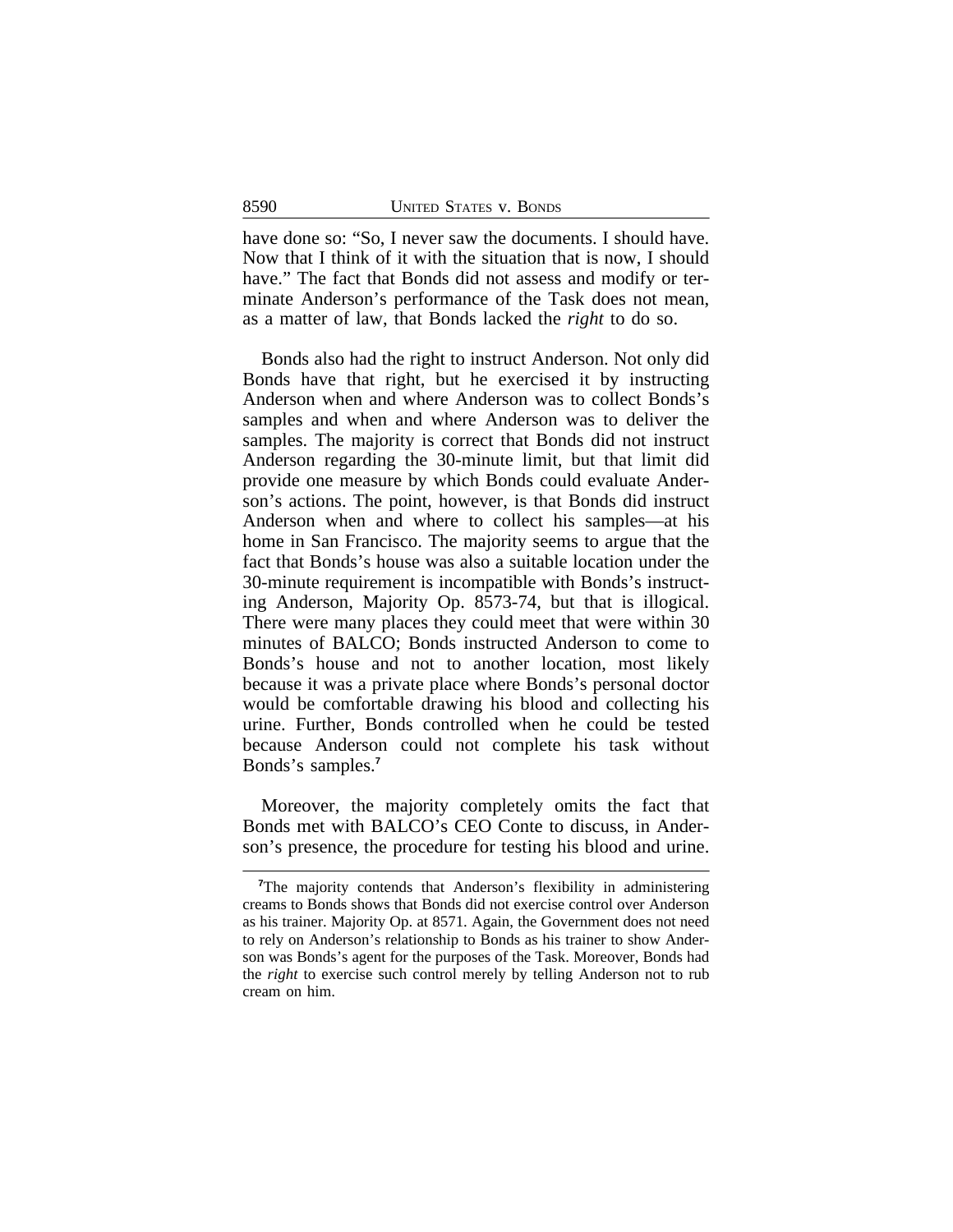This fact strongly supports the conclusion that Bonds was intimately familiar with BALCO's testing procedures, and therefore able to assess and instruct Anderson, even if he "didn't think anything about it" after doing so.

Most importantly, Bonds had the right and ability to terminate the agency relationship—a factor essentially ignored by the majority. Were Bonds to decide to terminate the relationship, he could simply have stopped giving samples of his blood and urine to Anderson. Without Bonds's samples, Anderson could not perform the Task. It would be implausible to find Anderson had access to some reserve of Bonds's blood or urine that he could have tested despite Bonds's terminating his agency relationship with Anderson. Besides, any such reserves could not meet the 30-minutes-from-draining "shelf life" requirement. The majority simply asserts, without explanation, that Bonds's right to terminate Anderson's role in dealing with BALCO was not enough to prove Bonds had control over Anderson's actions.

The majority also asserts Bonds and Anderson never manifested an agreement as to control. Majority Op. at 8573-74. I can only interpret this point to be based on the majority's confusion between the requirement that the principal and agent respectively manifest assent and consent to the agency relationship and the requirement that the principal has the right to control the agent's actions. The majority suggests there must be an explicit agreement between a principal and agent that the principal may control the agent's actions. There is no support for that claim in the Restatement or the law generally. The majority points to the Restatement (Third) of Agency's distinction between agents and service providers. § 1.01 cmt. f. Nothing in the comment to the Restatement section cited states how the principal and agent must manifest assent and consent to the right of control; to the contrary "[a] principal's power to give instructions" is "created by the agency relationship." *Id.* Further, none of the illustrations provided in Restatement (Third) of Agency § 1.01, comment f, mention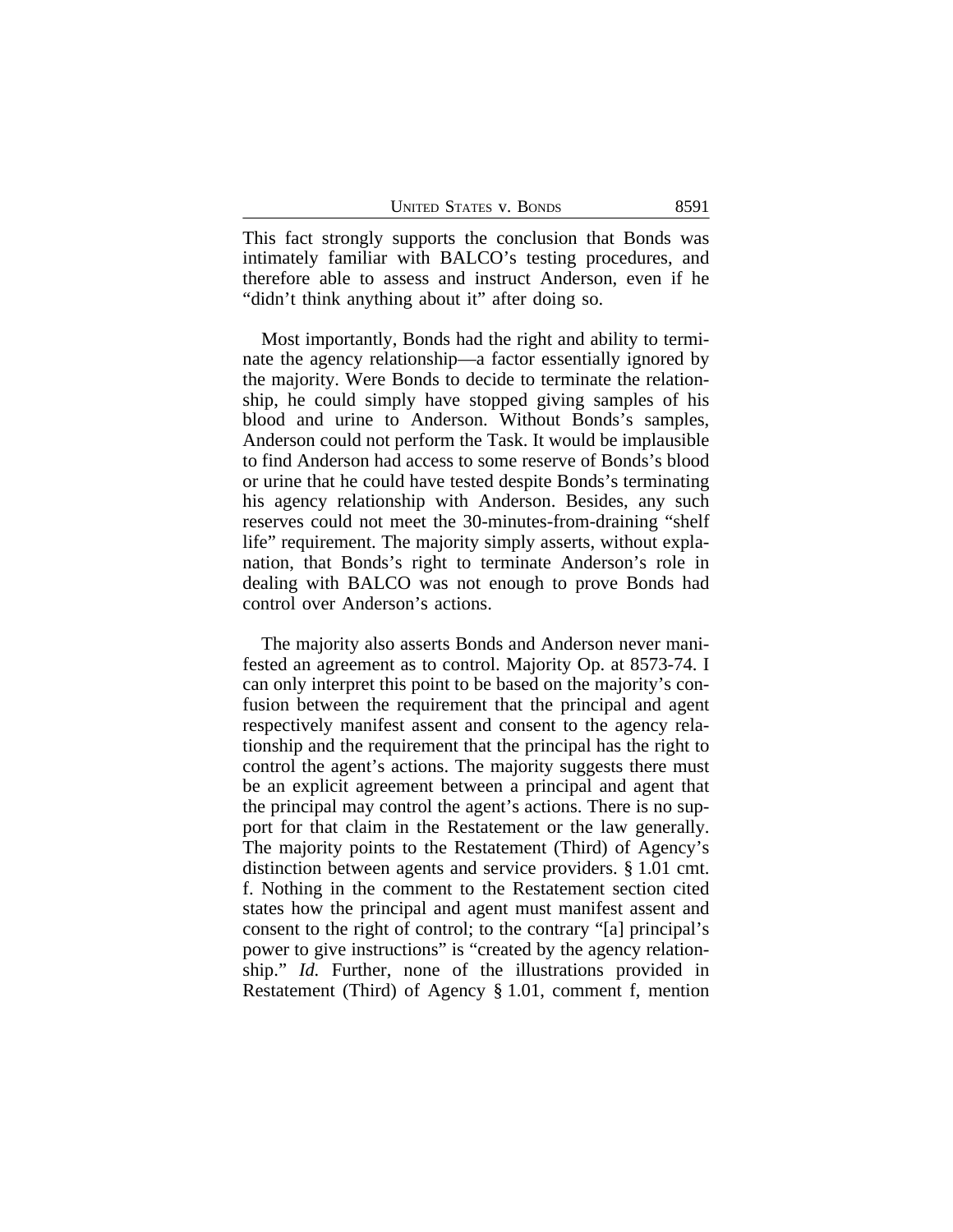anything about an agreement as to control. Instead, the illustrations contemplate that an agent has a right to resign as the principal's agent if the agent does not wish to follow an instruction. *Id.* The reference to "service providers," relied on by the majority, is explained by turning to § 1.01, comment c, which distinguishes service providers on the basis that agents deal with third parties while service providers do not. *Id.* cmt. c. Here, Anderson dealt with a third party, BALCO; that is an attribute of an *agent*, not of a service provider.

By demanding affirmative evidence of a manifestation of assent and consent to the right to control, the majority puts the cart before the horse. As the Restatement explains:

If the principal requests another to act on the principal's behalf, indicating that the action should be taken without further communication and the other consents so to act, an agency relationship exists. If the putative agent does the requested act, it is appropriate to infer that the action was taken as agent for the person who requested the action unless the putative agent manifests an intention to the contrary or the circumstances so indicate.

*Id.* cmt. c. Bonds requested Anderson act on his behalf by taking his samples to BALCO and having them tested.**<sup>8</sup>** Anderson did so. There is no evidence Anderson manifested an intention to refuse the Task, nor are there circumstances that indicate he did not consent. Therefore, the evidence gives rise to a compelling inference that Anderson acted as Bonds's agent, subject to Bonds's control.

The majority's application of the law of agency to the facts

**<sup>8</sup>**Bonds requested Anderson perform this act even though Anderson initiated the idea for testing Bonds. It does not matter who came up with the idea. Once Bonds decided he should be tested, he requested Anderson to perform the Task.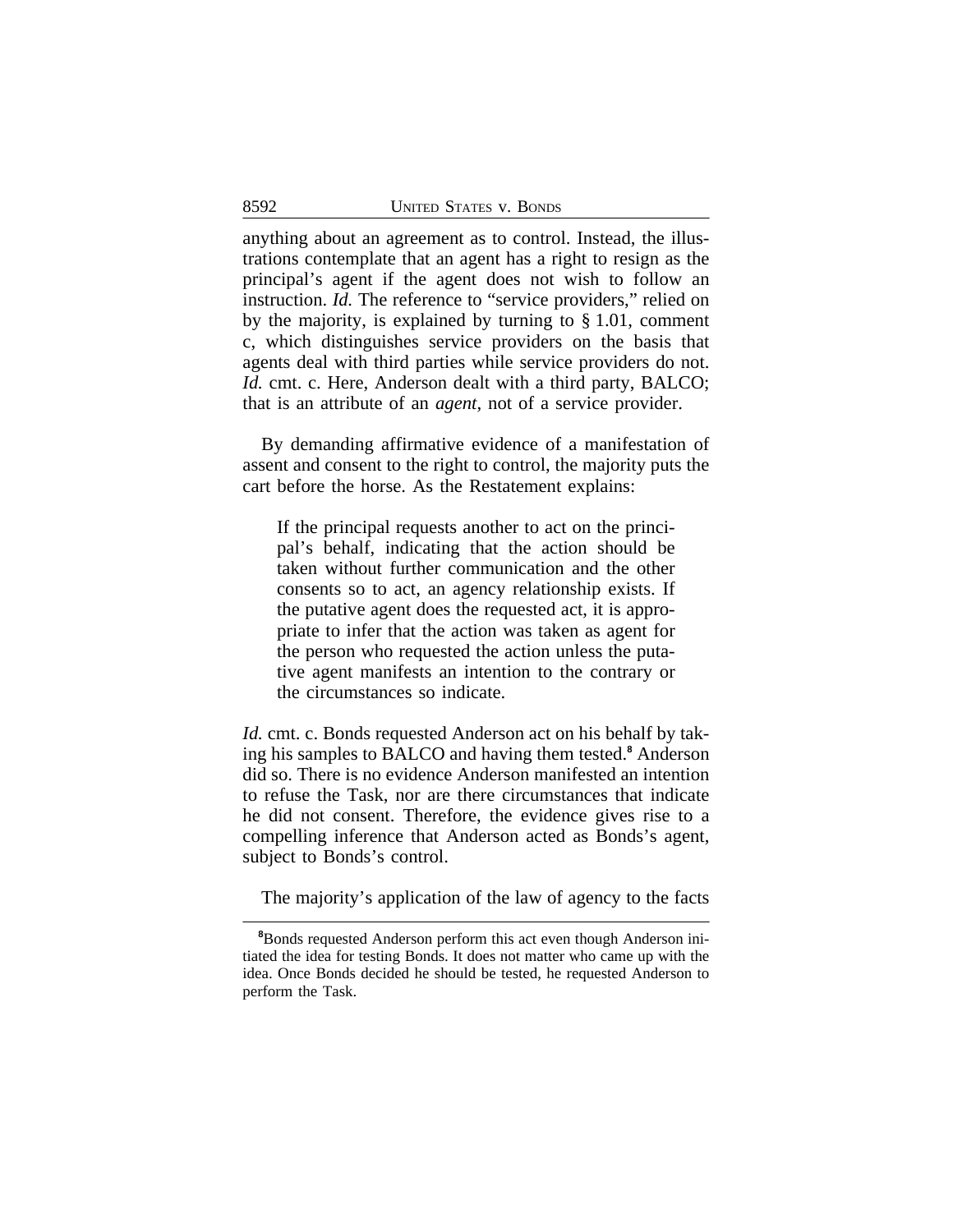in this case imposes unwarranted obstacles to the government's showing that Anderson was Bonds's agent. The holding in this case is flatly inconsistent with how this court has handled similar cases in the past.

In *United States v. Jones*, 766 F.2d 412 (9th Cir. 1985), Jones appealed his conviction for interference with commerce by threats of violence under 18 U.S.C. § 1951. 766 F.2d at 413. Jones called Kelsay, an accounts representative at a savings and loan, and told her to pay him \$65,000 or else he would kill her daughter. *Id.* Jones arranged to pick up the extortion money from Kelsay. *Id.* At the arranged time and place, two other men arrived and attempted to collect the extortion money. *Id.* Kelsay testified the two men made outof-court statements that showed they were paid by a third man to collect a bag. *Id.* The prosecution introduced evidence that Jones was observed meeting with the two men shortly before they met with Kelsay. *Id.* at 415.

On those facts, we affirmed the district court's holding that the two men were Jones's agents and that their statements that they had been paid by a third man to collect a bag were admissible in evidence under Rule 801(d)(2)(D) to prove the truth of the matter the two men had asserted in their out-ofcourt statements. *Id.* There was no evidence the two men were employed or paid regularly by Jones. The court did not analyze whether the two men were independent contractors, and from the facts recited in the opinion, it is unlikely the two men would be employees. It was enough the two men were performing a task for their principal, defendant-Jones, and were talking about matters related to the scope of their task.

In *Harris v. Itzhaki*, 183 F.3d 1043 (9th Cir. 1999), Harris, an African-American woman, sued her putative landlords, the Itzhakis, for racial discrimination in letting an apartment, under the Fair Housing Act. 183 F.3d at 1049. Harris overheard Ms. Waldman, an elderly tenant who performed several tasks for the landlords, say to a repairman/gardener: "The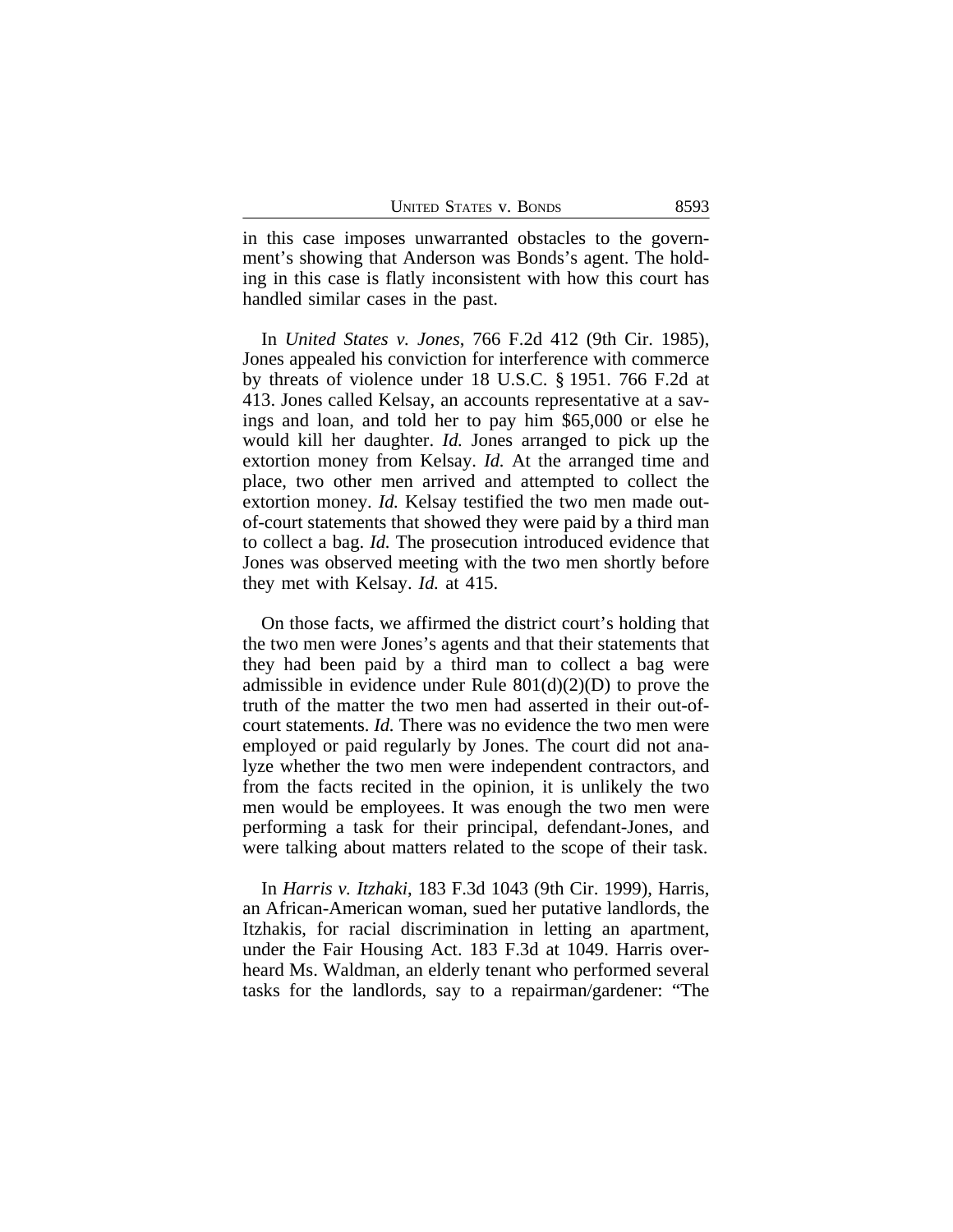owners don't want to rent to Blacks." *Id.* at 1048. Harris complained to her local housing council based on Ms. Waldman's statement. In response, the housing council tested the Itzhakis' apartments for racial discrimination through the use of black and white fair housing testers. *Id.* The testers reported that the black tester was treated in a discriminatory manner based on her race. *Id.* The district court granted summary judgment against Harris on the ground that Harris failed to produce admissible evidence of racial discrimination. *Id.* at 1049.

We reversed, holding there was sufficient evidence from which a jury could reasonably find Ms. Waldman was an agent of the Itzhakis and that her statement that the Itzhakis did not want to rent to Blacks was admissible in evidence under Rule 801(d)(2)(D). *Id.* at 1054 ("[T]he question of agency should be submitted to the jury unless the facts are clearly insufficient to establish agency or there is no dispute as to the underlying facts."). Ms. Waldman assisted the Itzhakis by collecting rent checks and showing vacant units to prospective tenants; this evidence supported the finding of agency. *Id.* The court noted that Ms. Waldman received no payment or discount on rent for her services, but did not hold the lack of remuneration disqualified Ms. Waldman as an agent.**<sup>9</sup>** *Id.*

In *Jones* and *Itzhaki*, the evidence supporting a finding of agency was much weaker than it is in Bonds's case. In *Jones*, the defendant never testified he sent the two men to collect the swag from Kelsay; here, the entrustment of BALCO testing and reporting to Anderson is drawn directly from Bonds's own testimony.**<sup>10</sup>** In *Itzhaki*, the agent acted gratuitously, doing small favors for her landlords that did not even require

**<sup>9</sup>** In *Itzhaki*, the court afforded deference to the definition of agency provided by HUD regulations. *See* 24 C.F.R. § 100.20. That regulation defines agency in a manner that is consistent with the federal law of agency. *Itzhaki*, 183 F.3d at 1054.

**<sup>10</sup>**I acknowledge the applicable burden of proof on the government was lower in *Jones*. But, the case provides a clear example of an agency relationship in circumstances with much less evidence than in this case. *Jones* does not compel the majority to reverse, but it does show the majority's notion of agency is too narrow.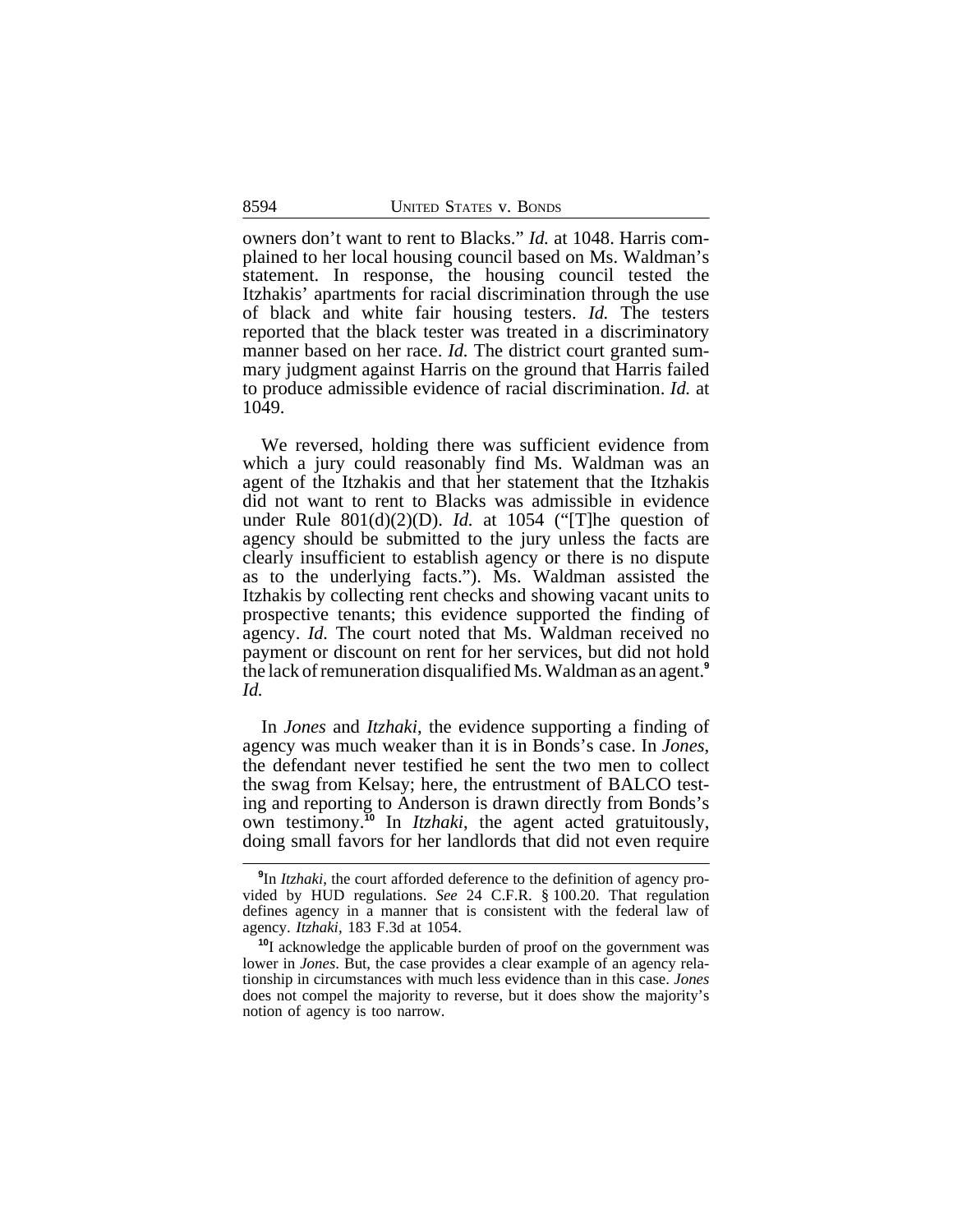| <b>UNITED STATES V. BONDS</b><br>8595 |  |
|---------------------------------------|--|
|---------------------------------------|--|

her to leave her apartment complex; here, Anderson's Task was much more significant—it required him to drive between Bonds's home in San Francisco and BALCO's offices in Burlingame at specific times, negotiate the testing of Bonds's samples with BALCO, and then return to Bonds to report the results.**<sup>11</sup>** And, of course, Anderson did not act gratuitously; he was paid a yearly stipend, plus a bonus and a valuable ring for helping in Bonds's fitness program.

I need not quarrel with the majority's analysis of whether Anderson was an employee; he was clearly an agent, which is enough to allow admission into evidence of his statements and have the issue of agency submitted to a jury. But even as to the employment issue, the majority misapplies the correct standard of review. Specifically, the majority admits that the fact Bonds paid Anderson annually supports finding an employment relationship, Majority Op. at 8572, but omits the fact that the district court never considered that fact and worse —the district court found Bonds had *not* paid Anderson. The district court based its holding on its finding that it was not evident Bonds ever paid Anderson or that if he did, Bonds only gave Anderson a ring worth \$3,000. *Bonds*, 2009 WL 416445, at \*5.

This finding of fact is clearly erroneous. Bonds's testimony shows he did pay Anderson \$15,000 annually for the six years beginning in 1998 and ending in 2003. Bonds also paid Anderson \$20,000 as a bonus when Bonds broke the single season home run record in 2001. In response to a question

**<sup>11</sup>**The majority writes *Itzhaki* has no relevance here because it involved an objection to evidence at trial and not a motion in limine. Majority Op. 8575. The majority provides no authority for this distinction and there is none. The issue whether there is sufficient foundational evidence of the existence of an agency relationship to admit into evidence statements by the alleged agent is the same at trial and in a motion in limine. *See* Advisory Committee Notes, 2000 Amendment, Fed. R. Evid. 103 (equating "rulings on evidence whether they occur at or before trial, including socalled 'in limine' rulings").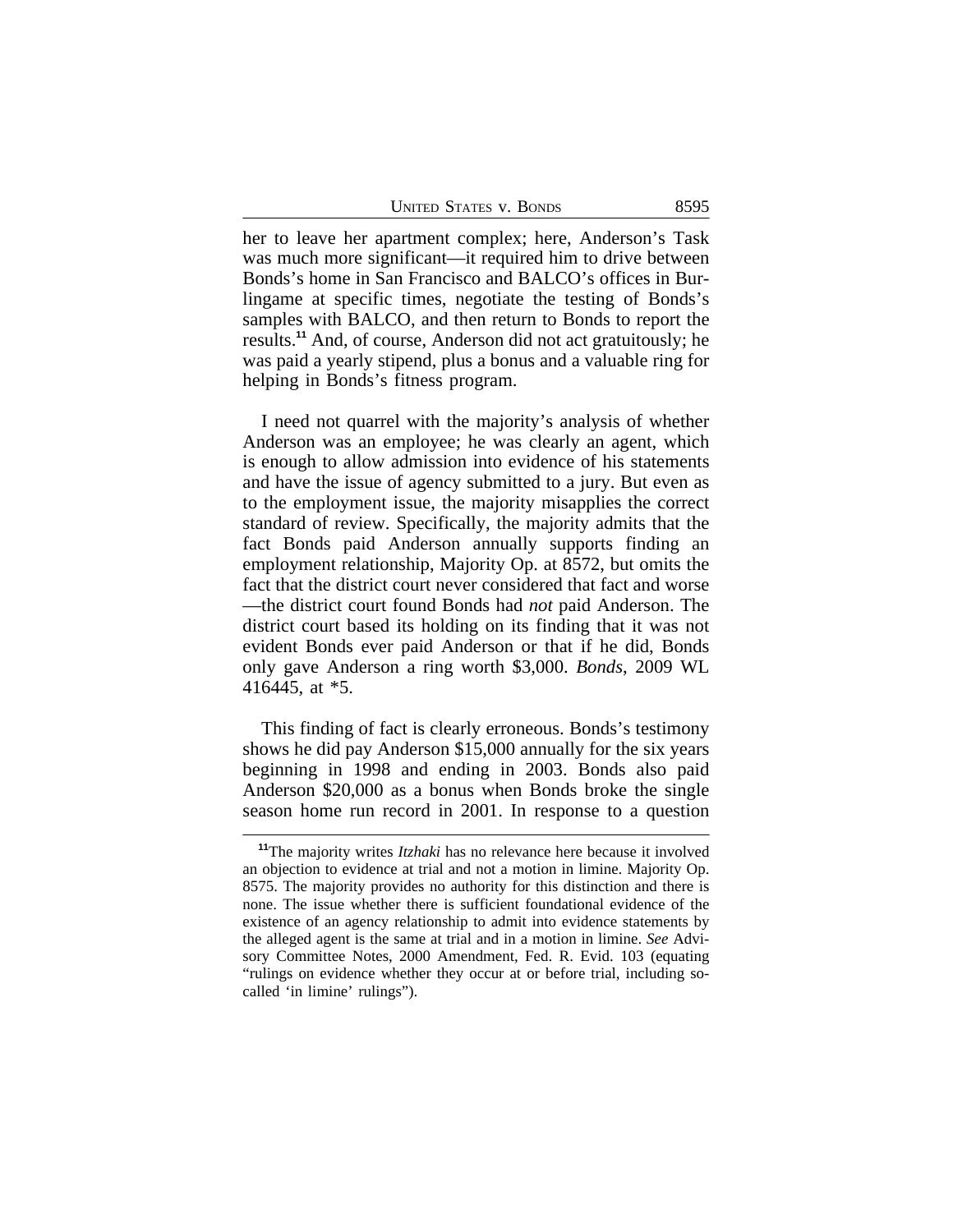from a grand juror, Bonds testified he paid his other trainers, whom he considered to be employees, similar amounts. The majority asserts "Bonds paid gratuitously," Majority Op. at 8572, which suggests Bonds did not receive any return value from Anderson, but that claim is implausible: Bonds received, at a minimum, weight training coaching from Anderson, creams, and a liquid; and, performance of the sample testing Task. Of course, had the district court considered the evidence of Bonds's payments, it may also have found the payments were in part for Anderson to obtain the test results that helped Anderson monitor Bonds's nutritional requirements, and later to verify that Bonds had not taken steroids in case the tests run by Major League Baseball came back positive for steroids. Instead of acknowledging the district court's clear error and then deciding whether that error was prejudicial to the government, the majority ignores the error and reviews the district court's legal conclusion deferentially. Majority Op. at 8572 (searching only for a "sufficient basis" for the district court's holding).

In summary then, the district court abused its discretion because, by holding that statements by independent contractors are inadmissible under Rule 801(d)(2)(D), the court failed to identify the correct legal standard: independent contractors can be agents for purposes of imputation of statements to a principal. *See Hinkson*, 585 F.3d at 1262. This is reversible error because it prejudiced the government's rights; in other words, the district court may have ruled in the government's favor had the district court applied the correct standard of law to these facts. The majority itself admits: "the district court might, in the exercise of its discretion, have reached a different decision." Majority Op. at 8576. The error more likely than not prejudiced the rights of the government. *See Hinkson*, 585 F.3d at 1282. At the very least, we should remand to the district court to decide, for the first time, whether Anderson qualified as an agent irrespective of whether he was an independent contractor.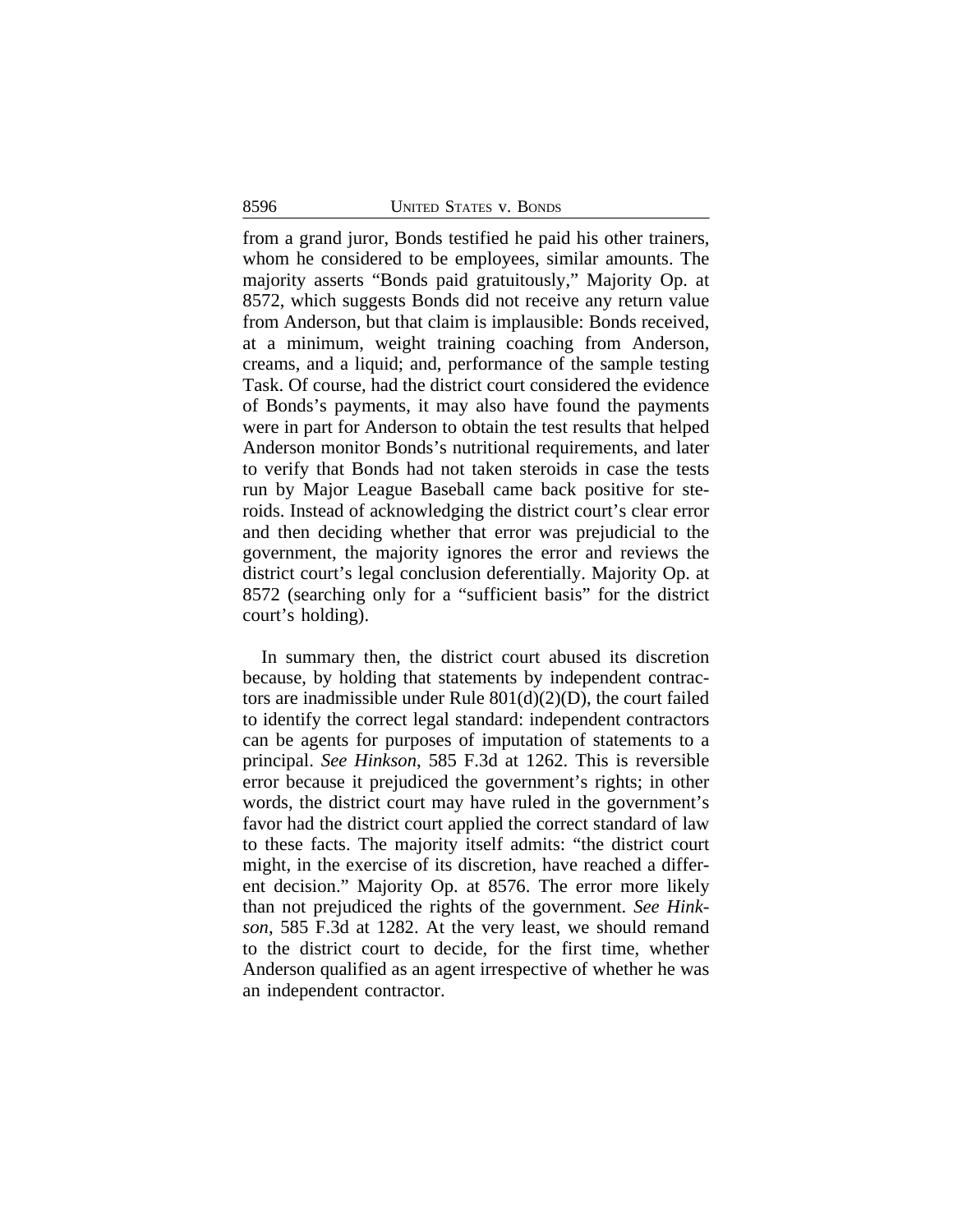(c) *Anderson acted on Bonds's behalf, or for his benefit*. Anderson performed his Task so that Bonds would better be able to manage his nutrition and diet. The parties do not dispute that Anderson acted on Bonds's behalf.

(d) *Anderson consented to perform the Task*. Bonds testified that Anderson took Bonds's samples and reported back with the results, and Valente testified that Anderson arrived at BALCO with blood and urine samples that Anderson identified as Bonds's. Anderson's performance is sufficient to show his consent. Restatement (Third) of Agency § 1.01 cmt. c.

Therefore, Anderson was Bonds's agent for the purpose of the Task. This conclusion is obvious if one considers similar facts in a slightly different legal context. Imagine that Anderson were not quite so loyal. Had Anderson sold documents showing Bonds tested positive for steroids to a celebrity gossip publication, would Bonds have a cause of action against Anderson for breach of Anderson's duty of confidentiality? Yes: "An agent's relationship with a principal may result in the agent learning information about the principal's health, life history, and personal preferences that the agent should reasonably understand the principal expects the agent to keep confidential. An agent's duty of confidentiality extends to all such information concerning a principal even when it is not otherwise connected with the subject matter of the agency relationship." Restatement (Third) of Agency § 8.05 cmt. c. Bonds could assert a cause of action only if Anderson were his *agent*, but I have no doubt a court evaluating Bonds's relationship with Anderson in that context would hold Anderson was Bonds's agent for the purpose of the Task. It would not even be necessary for Bonds to adduce facts supporting the claim that Anderson was his friend or trainer.

(2) *Anderson's statements to Valente concerned, or were related to, a matter within the scope of Anderson's authority*. The district court erred on an issue of law in holding the gov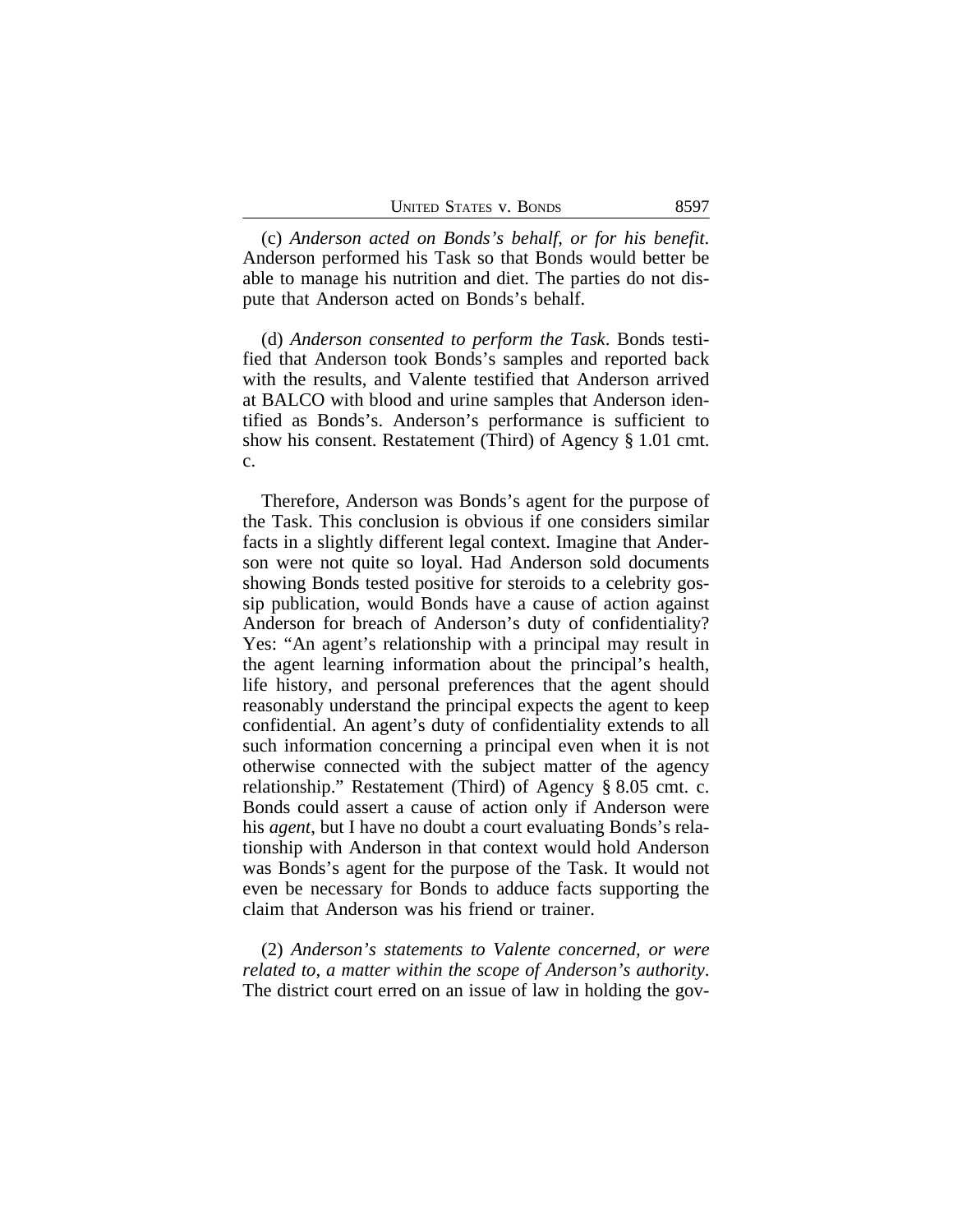ernment failed to show the task of identifying Bonds's samples was *within the scope* of the Task he gave Anderson. *See Bonds*, 2009 WL 416445, at \*5 ("The government has not established by a preponderance of the evidence that Anderson was defendant's agent or that the task of identifying defendant's samples *was within the scope* of Anderson's agency" (emphasis added)). Under Rule  $801(d)(2)(D)$ , the proffering party must show the statement is *related to a matter* within the agent's scope of authority, not that making the statement is itself *within the scope* of authority. *Hoptowit v. Ray*, 682 F.2d 1237, 1262 (9th Cir. 1982) (holding Rule 801(d)(2)(D) "does not require a showing that the statement is within the scope of the declarant's agency. Rather, it need only be shown that the statement be *related to a matter* within the scope of the agency." (emphasis added)). Anderson's statements are related to the scope of his agency because it was pertinent for Anderson to tell BALCO from whom the samples were taken to have BALCO accurately label the test results, so Anderson could accurately report to Bonds the results of the tests on the samples.

The district court's error is not harmless because it may have admitted into evidence Anderson's statements if it had considered whether they were related to a matter within the scope of his agency and did not take an incorrectly restrictive view of what types of statements were admissible into evidence under Rule 801(d)(2)(D).

(3) *It is undisputed the statements were made during the existence of the agency relationship between Bonds and Anderson*.

Therefore, as Anderson's statements meet the three requirements under Rule  $801(d)(2)(D)$  for admitting in evidence Anderson's statements to Valente identifying the samples as Bonds's, the district court's decision to exclude such testimony should be reversed. The district court erred as to a matter of law by holding independent contractors could not be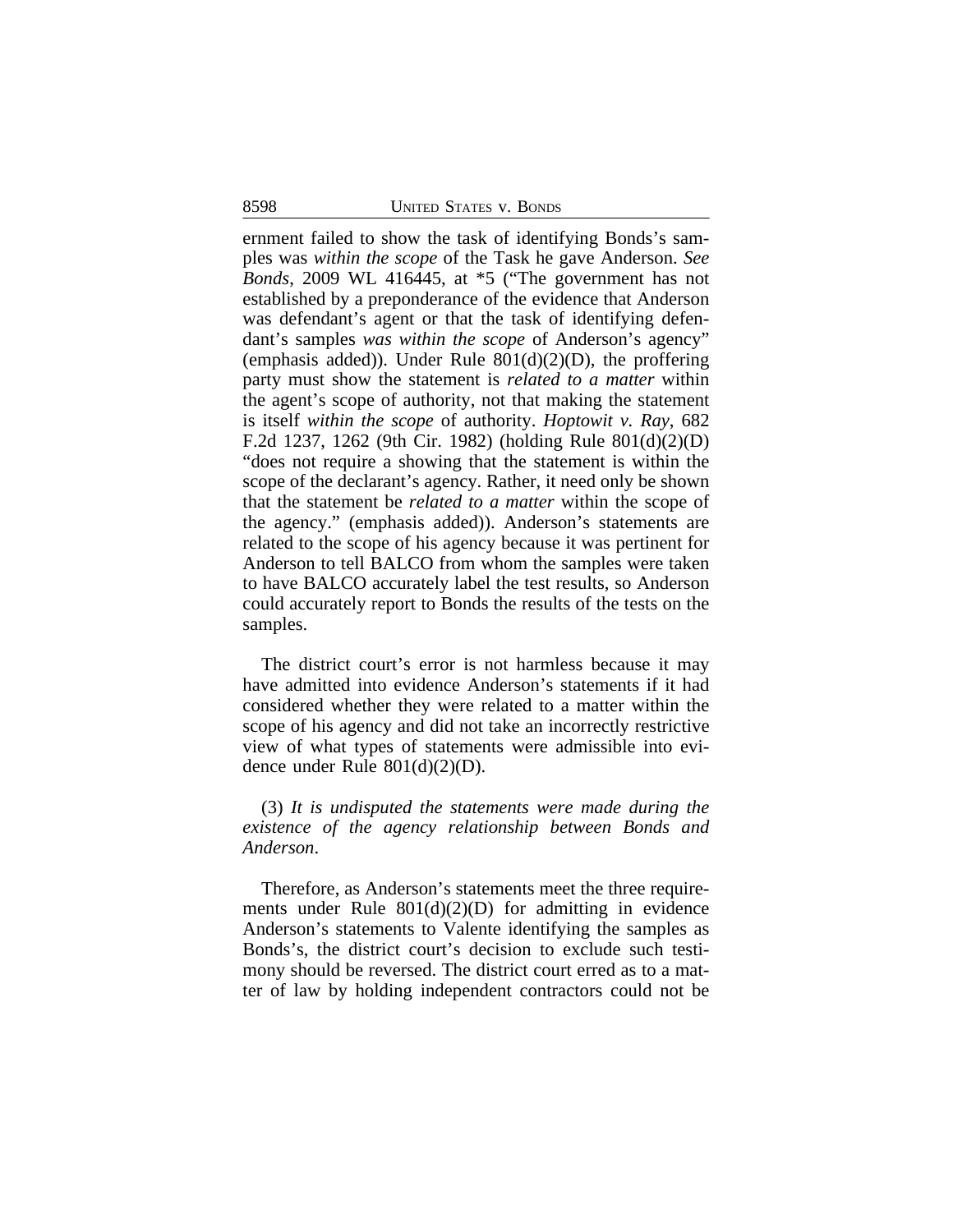agents and by holding that statements admissible under Rule  $801(d)(2)(D)$  must be made within the scope of the agency relationship. The district court also clearly erred when it found there was no evidence that Bonds paid Anderson, with the exception of a ring worth \$3,000.

Because the district court erred as to a matter of law, the majority is wrong to apply a deferential standard of review. Moreover, the majority fails in its attempt to distinguish *Jones* or *Itzhaki*, two cases where the agency relationship at issue was far more attenuated than is the case here. Reviewing the record below to determine only if the district court's misstatements of law caused the government prejudice, the ineluctable conclusion is that the district court's error did prejudice the government and its decision should be reversed.

### **D. The evidence is also admissible under Rule 801(d)(2)(C) (authorized admissions) because Bonds authorized Anderson to tell BALCO the samples were Bonds's.**

"A statement by a person authorized by the party to make a statement concerning the subject" is not hearsay. Rule  $801(d)(2)(C)$ . Anderson's statements to Valente identifying blood and urine samples are not hearsay under Rule 801(d)(2)(C) because Bonds impliedly authorized Anderson to make those statements. Bonds's testimony shows he impliedly authorized Anderson to have Bonds's bodily fluids tested by BALCO and to report the results to Bonds so Bonds could know the test results. Anderson's statements identifying Bonds's samples concerned the subject of his Task.

To qualify a statement under this rule, the proffering party must show the declarant had "authority to speak on a particular subject on behalf of someone else." *Precision Piping & Instr., Inc. v. E.I. du Pont de Nemours & Co.*, 951 F.2d 613, 619 (4th Cir. 1991).**<sup>12</sup>** In practice, courts determine whether

<sup>&</sup>lt;sup>12</sup>There is a dearth of Circuit case law explaining Rule  $801(d)(2)(C)$ . Because there are few pertinent cases, I turn to out-of-circuit authority to examine the dimensions of this rule.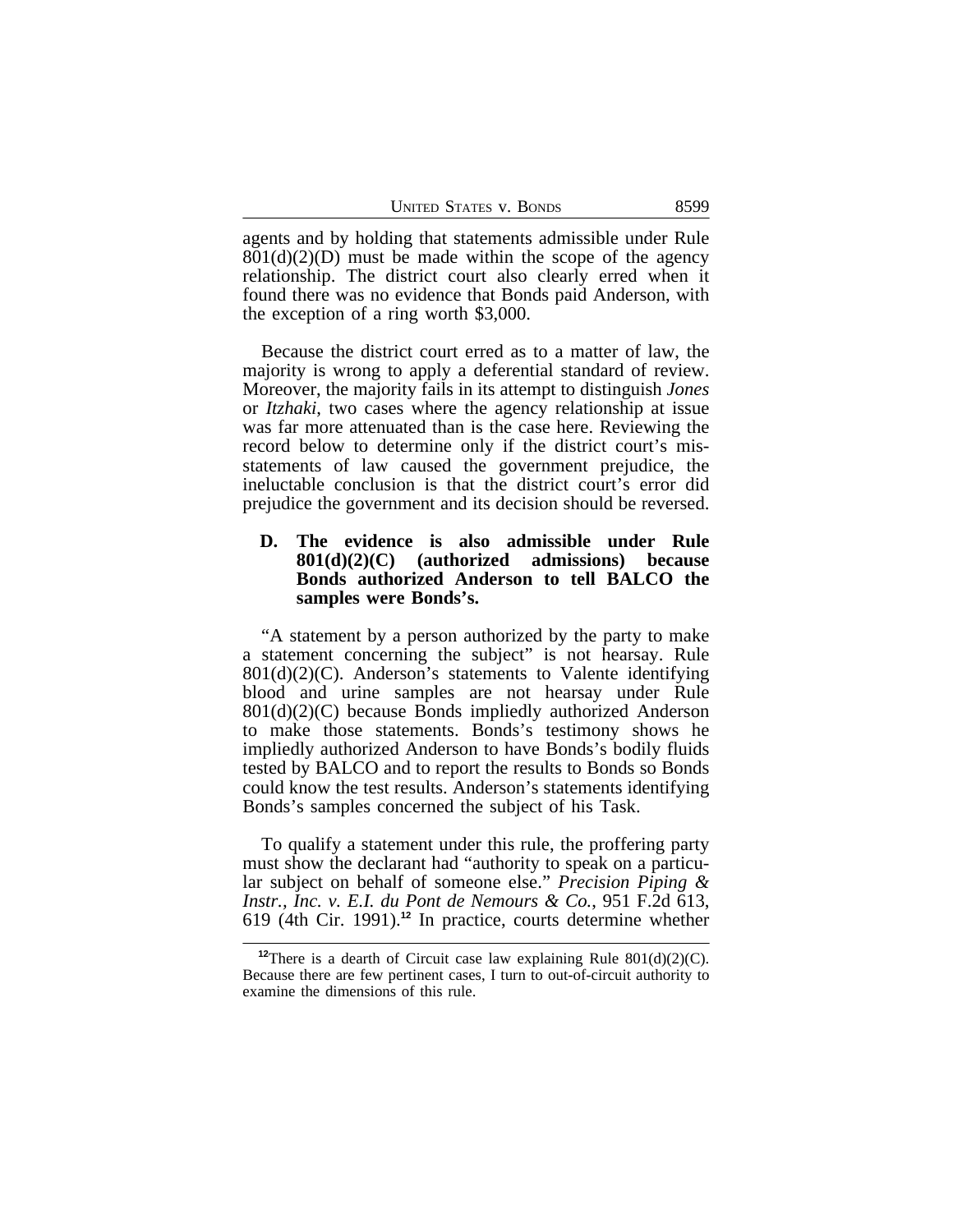the declarant was authorized to speak based on the *nature of the relationship* between the party and the declarant, or based on the *nature of the task* the declarant was to perform. *See* Christopher B. Mueller and Laird C. Kirkpatrick, *Federal Evidence* § 8:50 (2008). The majority errs in stating the applicable law by importing, without citation, the requirement the authority to speak on behalf of the principal be "specific" or done "specifically," whatever that might mean.**<sup>13</sup>** Majority Op. at 8567-69.

Courts have admitted in evidence statements made by declarants authorized to perform a particular task, when the nature of the task implies the authority to speak. *E.g. United States v. Iaconetti*, 540 F.2d 574, 577 (2d Cir. 1976); *see also Reid Bros. Logging Co. v. Ketchikan Pulp Co.*, 699 F.2d 1292, 1306 (9th Cir. 1982). In these cases, the scope of authority was much narrower than in the cases where the role of the declarant—i.e., the nature of the *relationship*—was to speak for the party against whom the statement was offered. Yet in each case, the nature of the *task* entrusted to the declarant impliedly carried with it the authority to speak for the party who had authorized the task. The extent of the authority to speak is implied from the nature of the task and not exclusively by the occupation of the declarant, nor the nature of the relationship between the declarant and the person who impliedly authorized him to speak.

In *Iaconetti*, a government inspector was convicted of having solicited and received a bribe. 540 F.2d at 575. Defendant

**<sup>13</sup>**It is not clear whether the "specific" requirement is meant in the sense of "expressly" authorized (as opposed to "impliedly" authorized), or in the sense of "particularly" authorized (as opposed to "generally" authorized).

For purposes of determining what was authorized there is no rule of agency law of which I know that determines an agent is unauthorized unless he is given "specific" authority to do a task. When a clerk is asked to mail a letter, is he not authorized to place a stamp on it unless he is "specifically" told to use a stamp?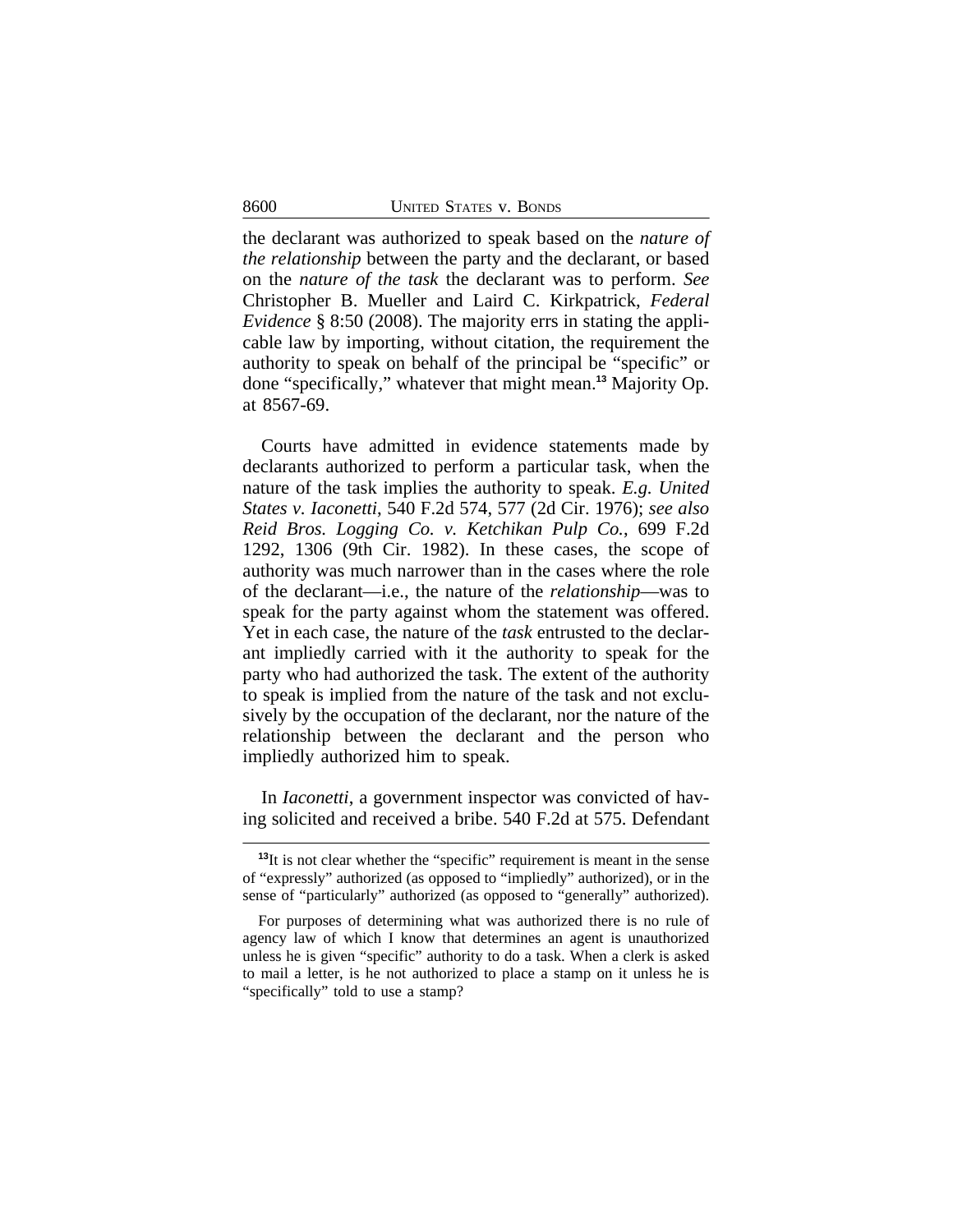| UNITED STATES V. BONDS |  | 8601 |
|------------------------|--|------|
|                        |  |      |

Iaconetti was assigned to conduct a survey of a company to determine whether it was capable of performing a contract upon which it had successfully bid. *Id.* at 576. Iaconetti met with Lioi, President of the company, and intimated he would assure a favorable report on the company if the company paid Iaconetti one percent of the contract price. *Id.* Lioi told two of his business partners, Babiuk and Goldman, and his lawyer Stern, about Iaconetti's solicitation of a bribe. *Id.* Lioi then told the FBI, who had him audio-record his meeting with Iaconetti where Lioi gave Iaconetti the bribe money. *Id.* The FBI arrested Iaconetti after he received the money from Lioi. *Id.*

The government's chief witness at trial was Lioi. *Id.* Defense counsel sought to impeach Lioi by suggesting on cross-examination that Lioi, rather than defendant Iaconetti, had initiated the scheme to pay the bribe. *Id.* To rebut this defense assertion and to corroborate Lioi's testimony, the government put on Goldman and Stern, who testified that Lioi had told them Iaconetti had asked for the bribe. *Id.* The district court denied Iaconetti's post-conviction motion for a new trial made on the grounds that Goldman's testimony was inadmissible hearsay. *Id.* at 576-77.

The Second Circuit affirmed, holding Goldman's testimony was admissible under Rule  $801(d)(2)(C)$  because "by demanding the bribe Iaconetti necessarily authorized the persons who ran the business to discuss his demand among themselves." *Id.* at 577.**<sup>14</sup>** Attorney Stern's testimony, that Lioi had told him of Iaconetti's bribe request, however, was inadmissible under Rule 801(d)(2)(C) because it was not necessary for Lioi to consult with his personal attorney as to whether to pay

<sup>&</sup>lt;sup>14</sup>Note that the Second Circuit held Iaconetti "necessarily authorized" Lioi, not "specifically" authorized, nor "expressly authorized." *Id.* at 577. In determining what, under the circumstances, was impliedly authorized, one considers what was necessary or normal. One does not insert requirements of "specificity," from sources unidentified, as a consideration.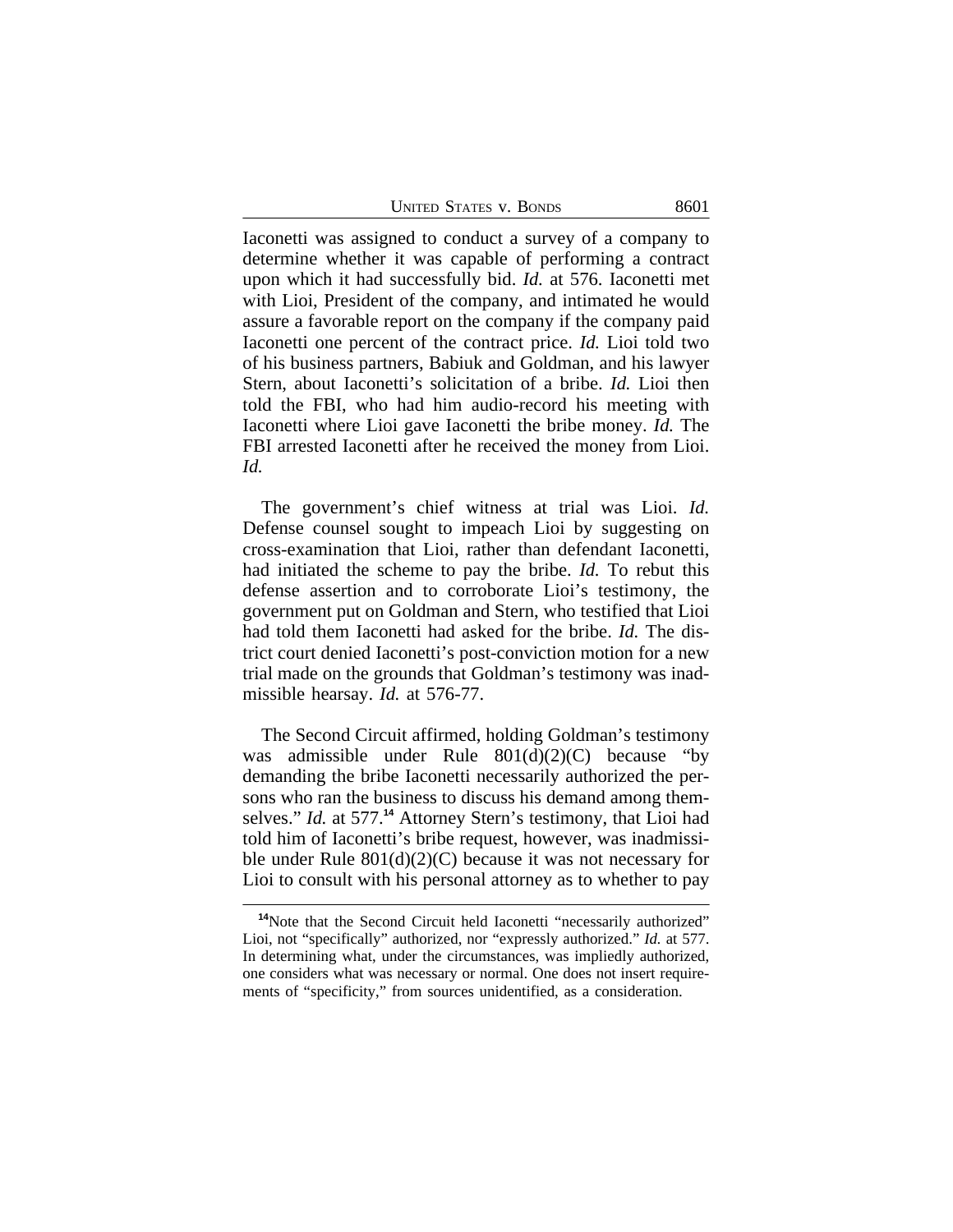Iaconetti the bribe. On the other hand, it *was* necessary for Lioi to relay the bribe request to his business associates because their assent was necessary to get the money to pay the bribe. *Id.* at 577-78.

Similarly, by asking Anderson to deliver blood samples to BALCO for testing and to report the results back to Bonds, Bonds necessarily authorized Anderson to identify the source of the blood; otherwise, Bonds could not be assured of the accuracy of the results, which was the whole purpose of the Task entrusted by Bonds to Anderson. Without identification of who had supplied the samples, Anderson's Task would have been a fool's errand.

Our most extensive discussion of Rule  $801(d)(2)(C)$  is found in *Reid Bros*. Reid Brothers Logging Co. sued two pulp companies for violations of the Sherman Act. 699 F.2d at 1295. The district court found the pulp company defendants had conspired to dominate all segments of the southeast Alaska timber industry. *Id*. On appeal, the defendants challenged on hearsay grounds the district court's admission of a report that was material to show defendants engaged in predatory pricing. *Id.* at 1306 ("[T]he report . . . provided the sole support for the district court's finding that the defendants purposefully set log prices at levels below market value."). We held the report was admissible under Rule 801(d)(2)(C). *Id.* The report had been prepared by an employee of the Oji Paper Company of Japan. *Id.* Oji Paper Company was a shareholder of defendant-ALP's parent company. *Id.* The report was prepared at the request of ALP's chairman. *Id.* The Oji Paper Company employee who prepared the report was given access to ALP's books and records and accompanied ALP employees to logging camps. *Id.* He presented the report to a meeting of the ALP Log Committee and the report was circulated to ALP officers and managers. *Id.* Based on those facts, we held "there can be little question that [the employee] was 'authorized' by ALP to make statements regarding the entire scope of ALP's woods operations." *Id.*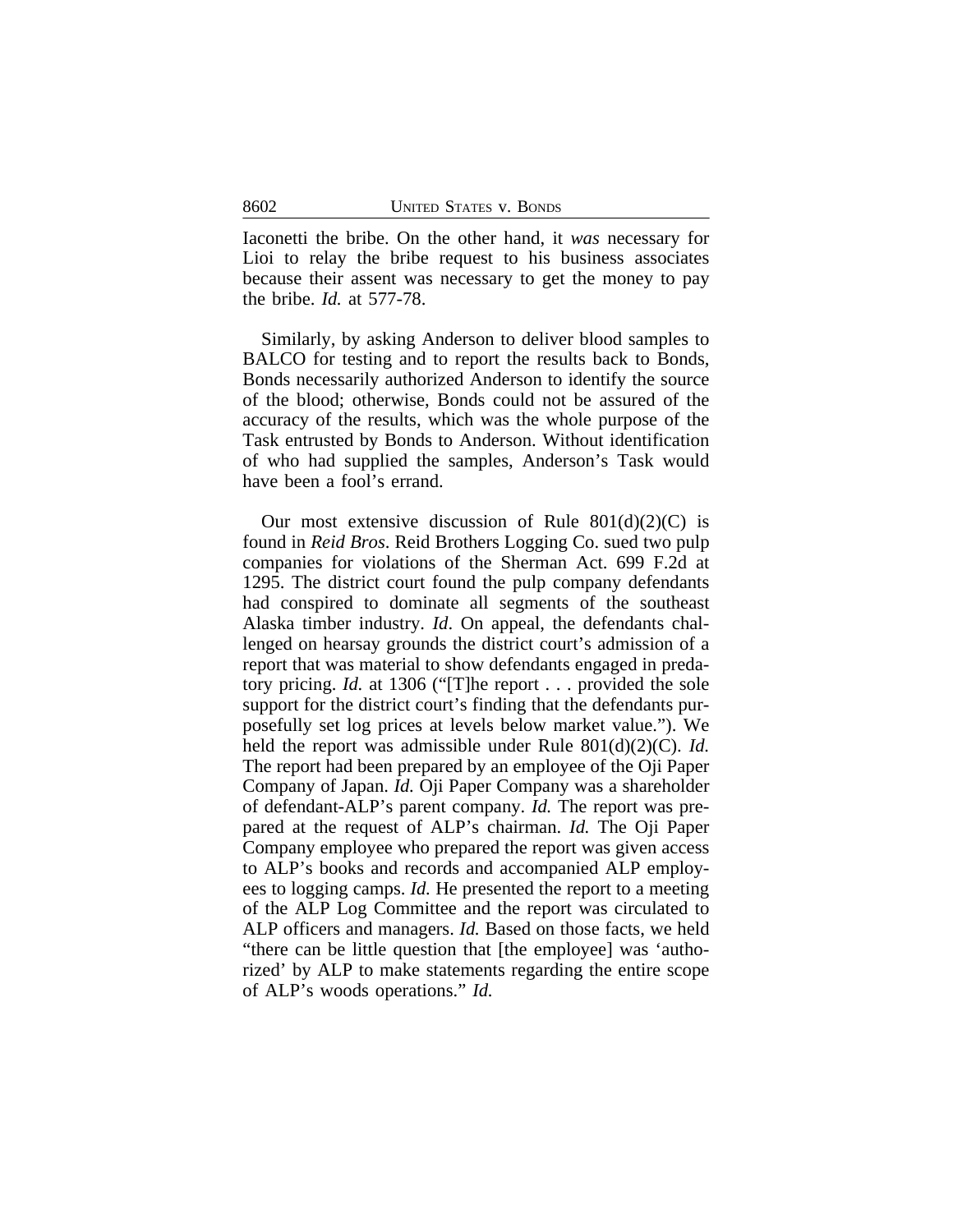| UNITED STATES V. BONDS |  | 8603 |
|------------------------|--|------|
|------------------------|--|------|

In *Reid Brothers*, ALP authorized declarant—the Oji Paper Company employee—to produce a report of ALP's woods operations, including the price structure for the purchase of logs, to further ALP's knowledge of how best to conduct its business. Similarly, Bonds authorized Anderson to deal with BALCO to produce test results of Bonds, to further Bonds's knowledge of how best to modify his nutritional intake. Oji Paper Company employee's statements regarding the price structure of ALP's purchase of logs were necessary to make his report accurate. Anderson's statements regarding Bonds's name were necessary to make his report of Bonds's test results accurate. In *Reid Brothers*, it was not necessary for the plaintiffs who offered into evidence the Oji Paper Company employee's statements to show ALP specifically authorized Oji Paper Company employee's statements regarding the price structure of log purchases; it was sufficient that ALP authorized a survey of its own log operations from which said price information came. Here, Bonds authorized a review of his nutritional levels and Anderson's statements in furtherance of accurately assessing his nutritional levels were thereby impliedly authorized.

With these cases in mind, I turn to the district court's analysis of whether Anderson's statements are admissible under Rule  $801(d)(2)(C)$ .

I begin with the district court's most serious error, which pervades its analysis of the admissibility into evidence of Anderson's statements—that it focused solely on whether the nature of Anderson's role *as a trainer* authorized him to speak on Bonds's behalf. In doing so, the district court overlooked the undisputed evidence as to the full nature of Anderson's Task with BALCO. So does the majority. *See* Majority Op. at 8567-68. Anderson's formal label as a trainer should not trump the actual function he performed for Bonds. For Anderson to accomplish his Task successfully, it was necessary for Anderson to identify the samples in a manner that would later allow BALCO accurately to report test results back to Ander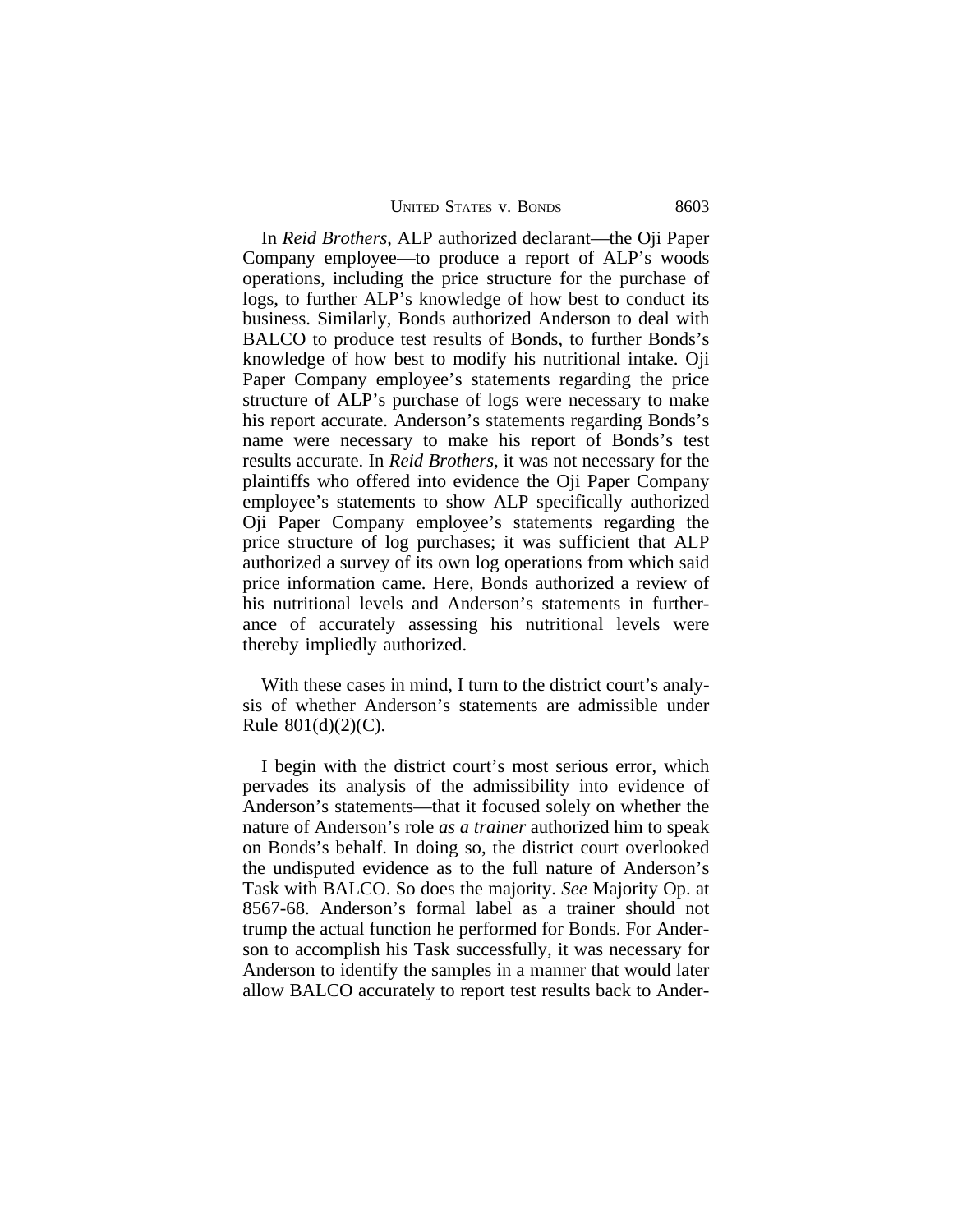son and for Anderson to know the results were of Bonds's samples, so he could accurately report to Bonds his BALCO results.

But the district court did not look to the full Task; it stated: "[t]he rationale for Rule  $801(d)(2)(C)$  simply does not apply here. If a party authorizes a declarant to speak on his behalf and the declarant makes an admission, Rule  $801(d)(2)(C)$  provides a mechanism for that admission to be used against the party. Trainers, unlike lawyers, brokers, sales personnel, and those with supervisory responsibilities, are not generally authorized to speak for principals." 2009 WL 416445, at \*5. The district court's standard—that trainers are not generally authorized to speak for their trainees—is correct, but only if read in isolation. The district court does not explain how that *general* standard applies to this particular case. We are left to guess why the district court reached the conclusion that Anderson was not authorized based on this general standard.

One possible interpretation of the district court's opinion is that the district court simply ignored the word "generally" in its statement of the law. If the district court proceeded with its analysis on the grounds that "trainers . . . are not [ ] authorized to speak for principals," that is a ruling on a question of law; we then review that ruling de novo. *See Hinkson*, 585 F.3d at 1262. The holding that trainers are not authorized to speak for trainees is incorrect because no rule of law prohibits a trainee from authorizing his trainer to speak for the trainee. It is true only that the duties of a trainer do not usually include making statements to third parties. Furthermore, this holding is incorrect because a person may be authorized to speak on behalf of a principal independently from that person's role as a trainer. The fact that Anderson was also Bonds's trainer should not preclude the district court from holding that Bonds authorized his friend Anderson to perform the Task. For instance, if Bonds had told a John Smith to speak on his behalf at a press conference, and John Smith happened to be the batboy for the San Francisco Giants, John Smith's profes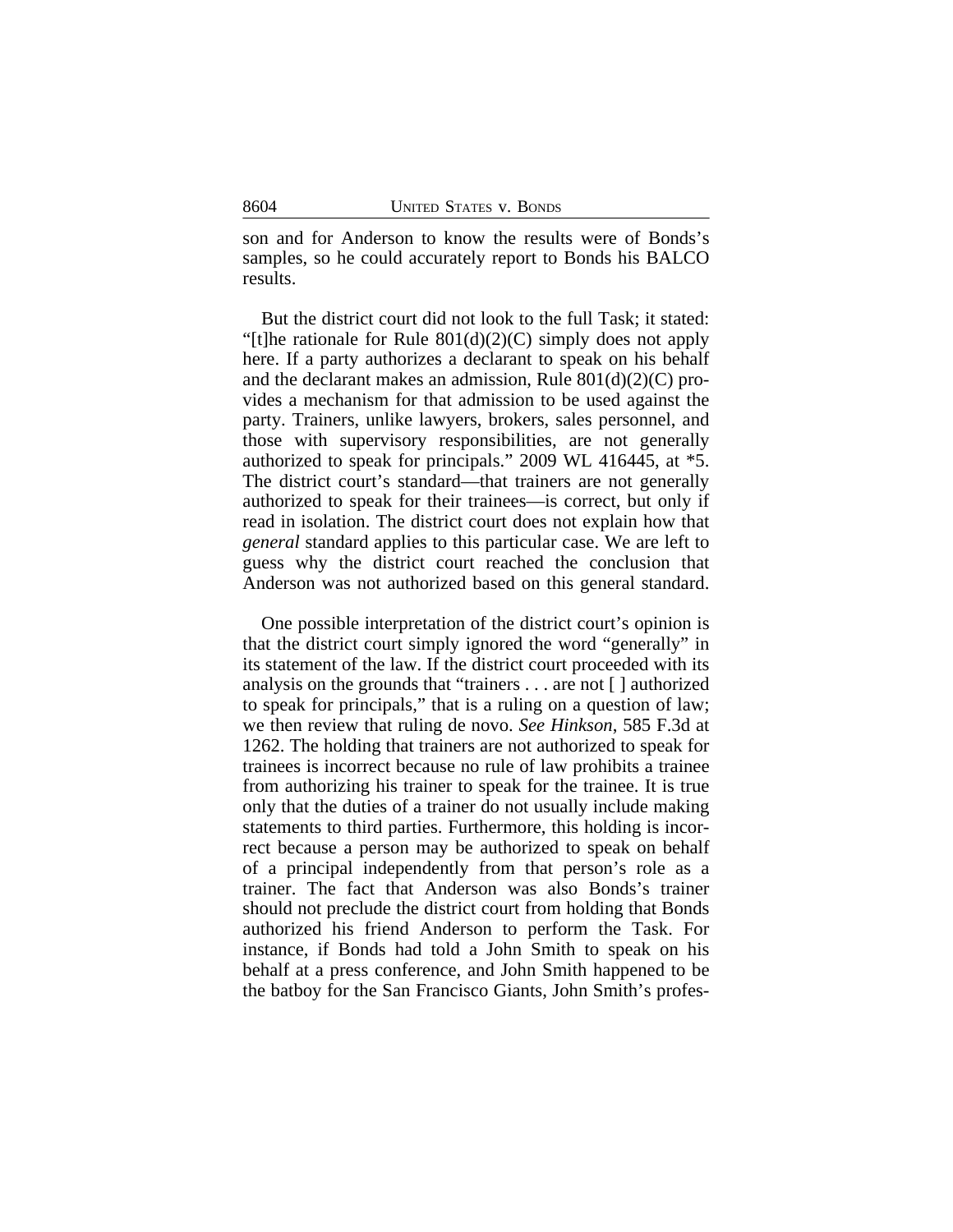sion as batboy would not undercut Bonds's authorization of Smith to speak on his behalf, although batboys as a group and profession are not usually thought of as ballplayers' spokesmen.

The other possible interpretation of the district court's opinion is that the district court applied the correct standard of law, but found the facts on this record were inadequate to fit Anderson's statements into an exception to the general standard that trainers are not generally authorized to speak on behalf of their trainees. This is an application of the law to the facts, which we review for clear error under *Hinkson*, 585 F.3d at 1262. The district court clearly erred because its application was illogical; all reasonable inferences that may be drawn from facts in the record show that Anderson was authorized to speak, not as Bonds's trainer, but as the person Bonds entrusted to complete the Task. It was clear error for the district court to limit its consideration to Anderson's *role* as a trainer, without considering what facts established his implied authority to speak for Bonds: the *nature of the Task* entrusted to Anderson by Bonds.

Earlier in the district court's opinion, it described the nature of the task Anderson was required to perform as "the delivery of defendant's samples to BALCO." 2009 WL 416445, at \*5. This is a finding of fact, as to what constituted Anderson's task, which we review for clear error. *Hinkson*, 585 F.3d at 1263. But, the district court did clearly err in finding Anderson's task was mere delivery of samples to BALCO because the record shows Anderson's Task included far more—from procuring the vials to reporting the results to Bonds—as discussed earlier in this dissent. *See* discussion *supra* p. 8585-86.

The district court committed another error of law in holding Anderson was not authorized to identify Bonds by name because Bonds provided Anderson with blood and urine samples in response to requests *from Anderson*, rather than had the request originated *from Bonds*. The district court stated: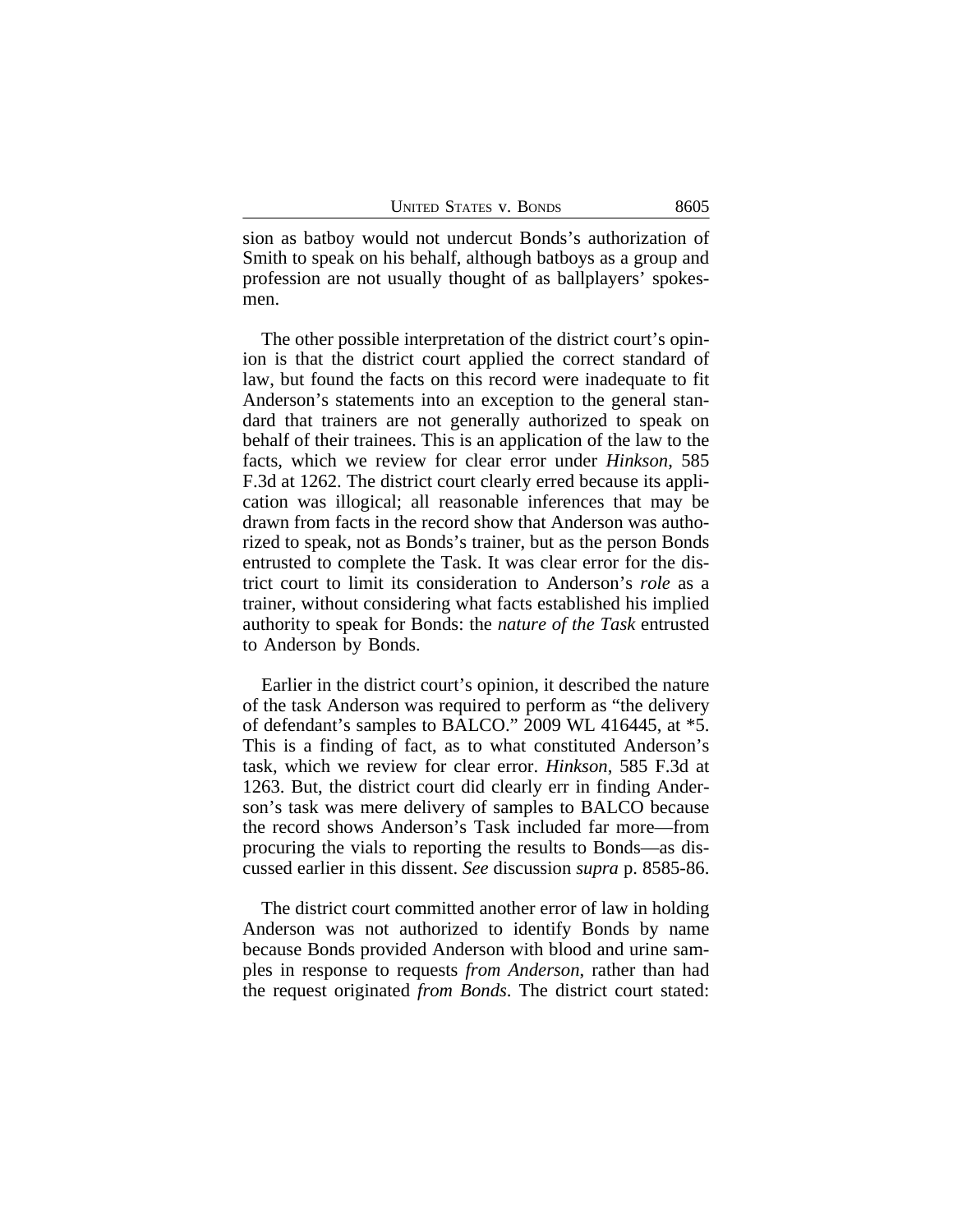#### 8606 UNITED STATES v. BONDS

"[Bonds's] testimony establishes that he provided the samples in response to a request from Anderson, not that defendant hired Anderson to perform this task." *Bonds*, 2009 WL 416445, at \*5. Although the district court's statement is phrased as a finding of fact, the district court implicitly holds that, as a matter of law, admission into evidence of statements under Rule  $801(d)(2)(C)$  requires that (1) the person authorizing the speaker must not be acting in response to a request from the speaker himself and (2) that authorization is synonymous with *hiring* a speaker to perform a task. These are legal issues that we review de novo. There is no support for a requirement that an impliedly authorized declarant cannot suggest the task in the first place. In *Reid Bros.*, we did state that the report admitted under Rule  $801(d)(2)(C)$  was conducted at the request of the company's CEO, but I see no reason why our analysis would have been different if Oji Paper Company of Japan had approached ALP first and offered to draft the report, so long as the principal assented to the declarant's performance of the task. *See* 699 F.2d at 1306. The reference in *Reid Bros.* to the company's request shows only that party-ALP actually authorized the report and that the consultant did not write it spontaneously on his own. Here, Bonds's own testimony shows he authorized Anderson to procure BALCO testing of Bonds's bodily fluids; Bonds impliedly authorized Anderson to identify the samples to insure the accuracy of the test results as to *his* bodily fluids. The only determinative factor is whether Bonds *agreed* to Anderson's suggestion, which he did.**<sup>15</sup>**

<sup>&</sup>lt;sup>15</sup>The fact that Anderson suggested the task might be relevant if there were some dispute over the *scope* of the task. In that case the issue of who initially suggested the task might be probative of whether there was a meeting of the minds as to the scope of Anderson's authority. Here, however, we consider the scope of the task solely from Bonds's own testimony and it is Bonds who claims he entrusted Anderson with the Task. Therefore, there is no dispute over the scope of the task and we may properly decide solely from Bonds's testimony to the grand jury what statements were impliedly authorized as part of that Task.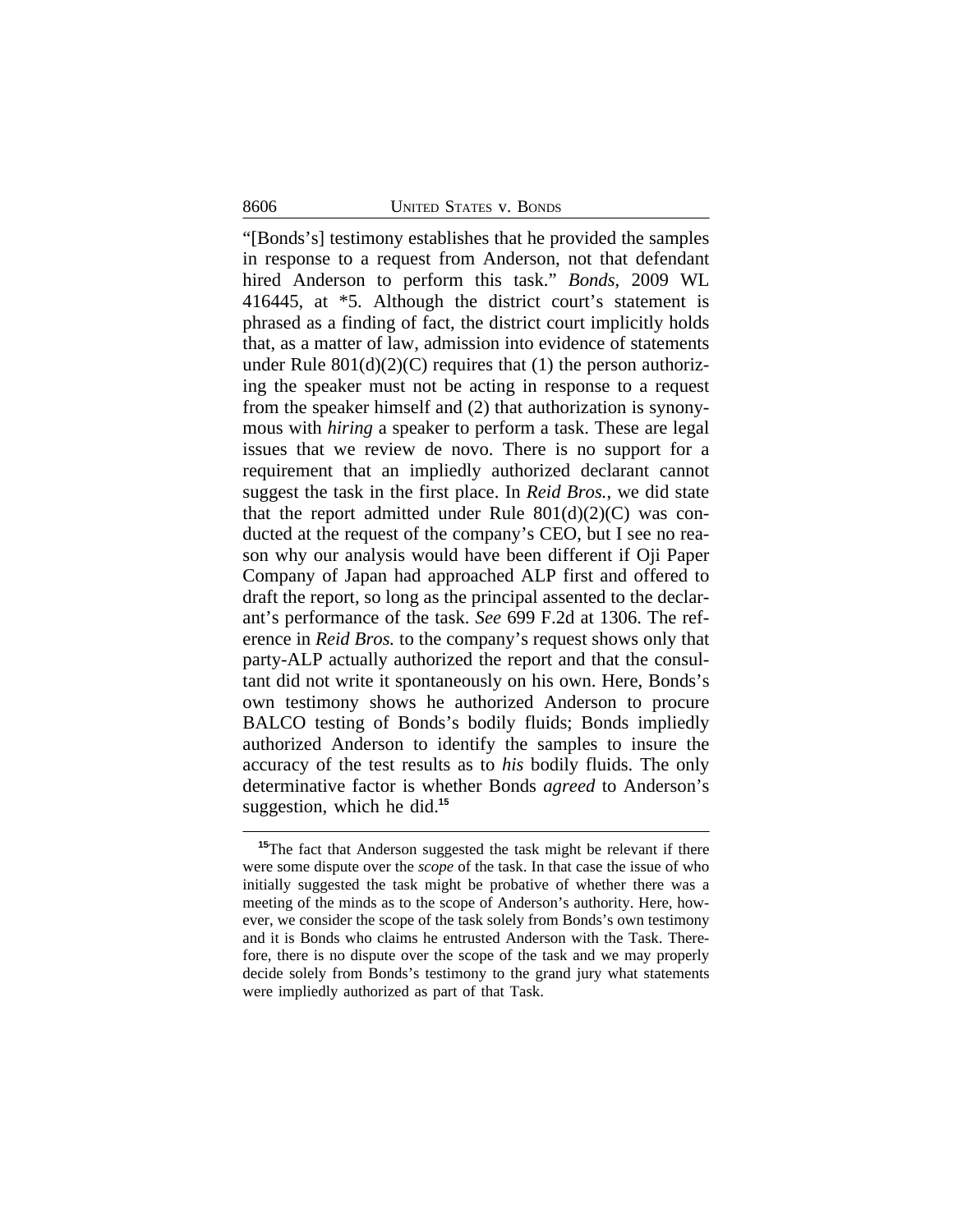| 8607<br>UNITED STATES V. BONDS |  |
|--------------------------------|--|
|--------------------------------|--|

The majority attempts to distinguish *Iaconetti* on the same grounds. Majority Op. at 8567-68. Whereas defendant-Iaconetti demanded a bribe, it was Anderson who raised the possibility of testing Bonds's blood. But, the majority misses the point of *Iaconetti*. Iaconetti gave Lioi, the company president, the task of getting the bribe money from the company. To accomplish that task, Iaconetti impliedly authorized Lioi to pass his demand for money to the people who controlled the company's money, including witness-Goldman. Here, Bonds gave Anderson the task of testing Bonds's bodily fluids and reporting the results. Just as it was necessary for Lioi to pass on Iaconetti's demands to the people in the company who could pay the money, it was necessary for Anderson to identify the source of the bodily fluids to the laboratory that would test the samples. Otherwise, Anderson could not achieve an accurate completion of the Task of testing and reporting.

Moreover, the majority simply has its facts wrong when it writes the steroid testing was all Anderson's idea, Majority Op. at 8567-68: Bonds testified it was *his* idea to have his blood tested for steroids at BALCO after Major League Baseball collected his blood on May 29, 2003. Bonds wanted to keep Major League Baseball honest. The majority contends this fact, and presumably anything that occurred after 2002, is not relevant, but does not explain why. Evidence that Bonds expected Anderson to be able to test his blood for steroids, and that he would initiate a request for such testing, is probative of his entire relationship with Anderson, where there is not a scintilla of evidence the relationship between Anderson and Bonds changed after 2002. To the contrary, it was in 2003, after the World Series of 2002, and when Bonds hit 73 home runs, that Bonds bestowed a World Series ring and a \$20,000 bonus on Anderson.

There is likewise no support for the district court's implicit holding that a party must have *hired* a speaker for the speaker's statements to be authorized. "To hire" suggests payment.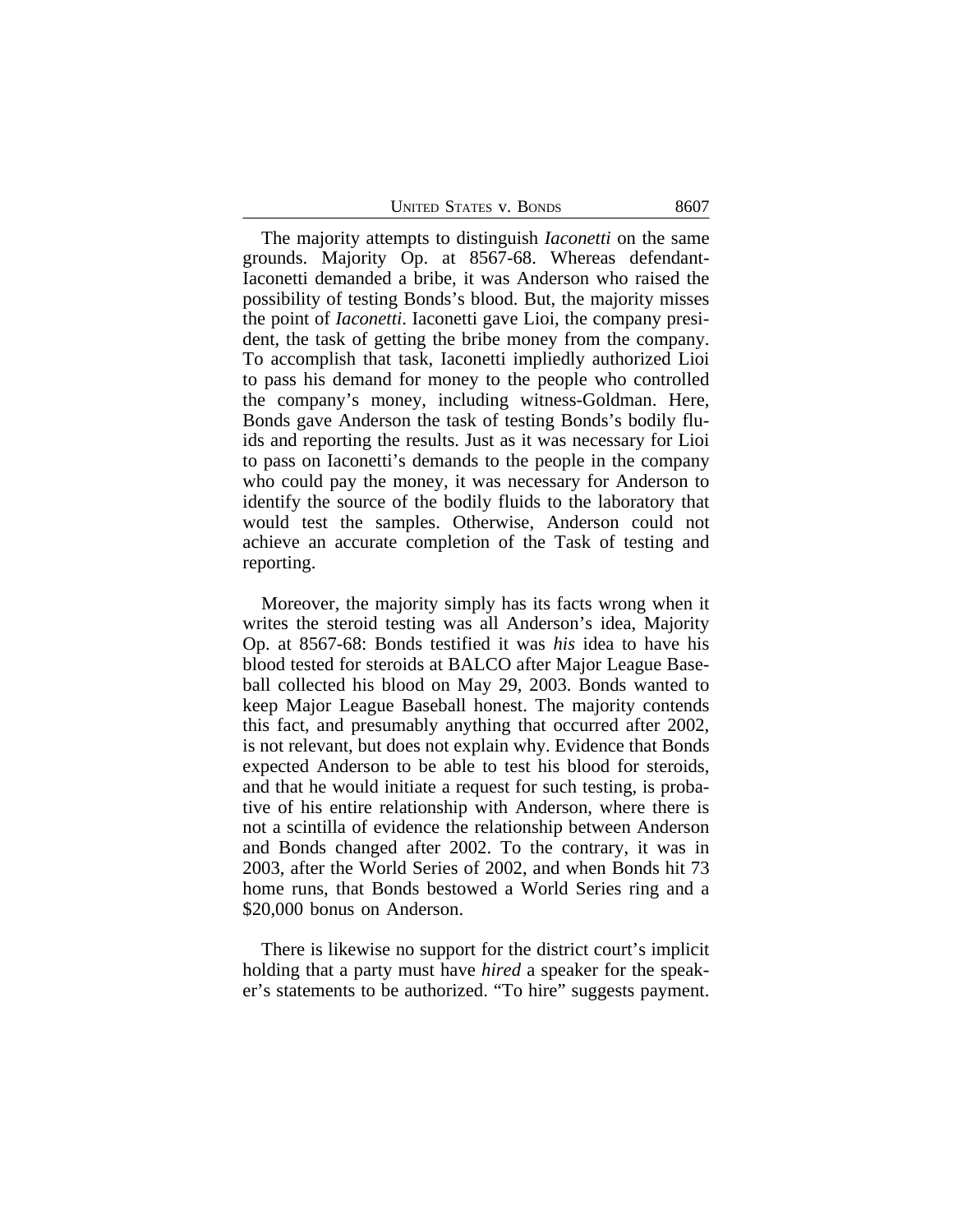*See* Webster's Third New International Dictionary 1072 (1965) (Hire: "To engage the personal services of for a fixed sum: employ for wages"). But payment is not a requirement under Rule 801(d)(2)(C). *Iaconetti*, 540 F.2d at 575-76 (finding statements were authorized even though Iaconetti did not pay Lioi to relay his bribe money demand to Lioi's business associates).

Next, the district court clearly erred when it found Bonds's "equivocal answers about the number of samples [Bonds] gave Anderson [were] not sufficiently certain to establish Anderson had authority to speak with regard to the particular samples at issue here." *Bonds*, 2009 WL 416445, at \*5. The majority adopts and repeats this error. Majority Op. at 8568-69. Without further analysis, this is simply a nonsequitur. Neither the district court nor the majority explain why Bonds's uncertain memory as to the *number* of samples given cuts against a finding that he authorized Anderson. As such, the district court clearly erred by misapplying the law to these facts because it is illogical to hold Anderson's statements are not admissible into evidence based on a nonsequitur.

I can imagine one situation where the number of times Bonds authorized Anderson to perform the Task would matter. If Bonds testified he gave Anderson samples on only *three* occasions, and Anderson submitted to BALCO samples on *four* occasions—samples that he claimed were Bonds's then there would be some reason to suspect Anderson was not authorized to make identifying statements on one occasion. In that situation, the district court might not be able to identify and rule out which test was unauthorized, and therefore it might be reasonable to exclude all of Anderson's identifying statements.

But that situation is not relevant here. Not only was a "three of four" situation not discussed by Bonds before the district court or this court, but the record does not provide any basis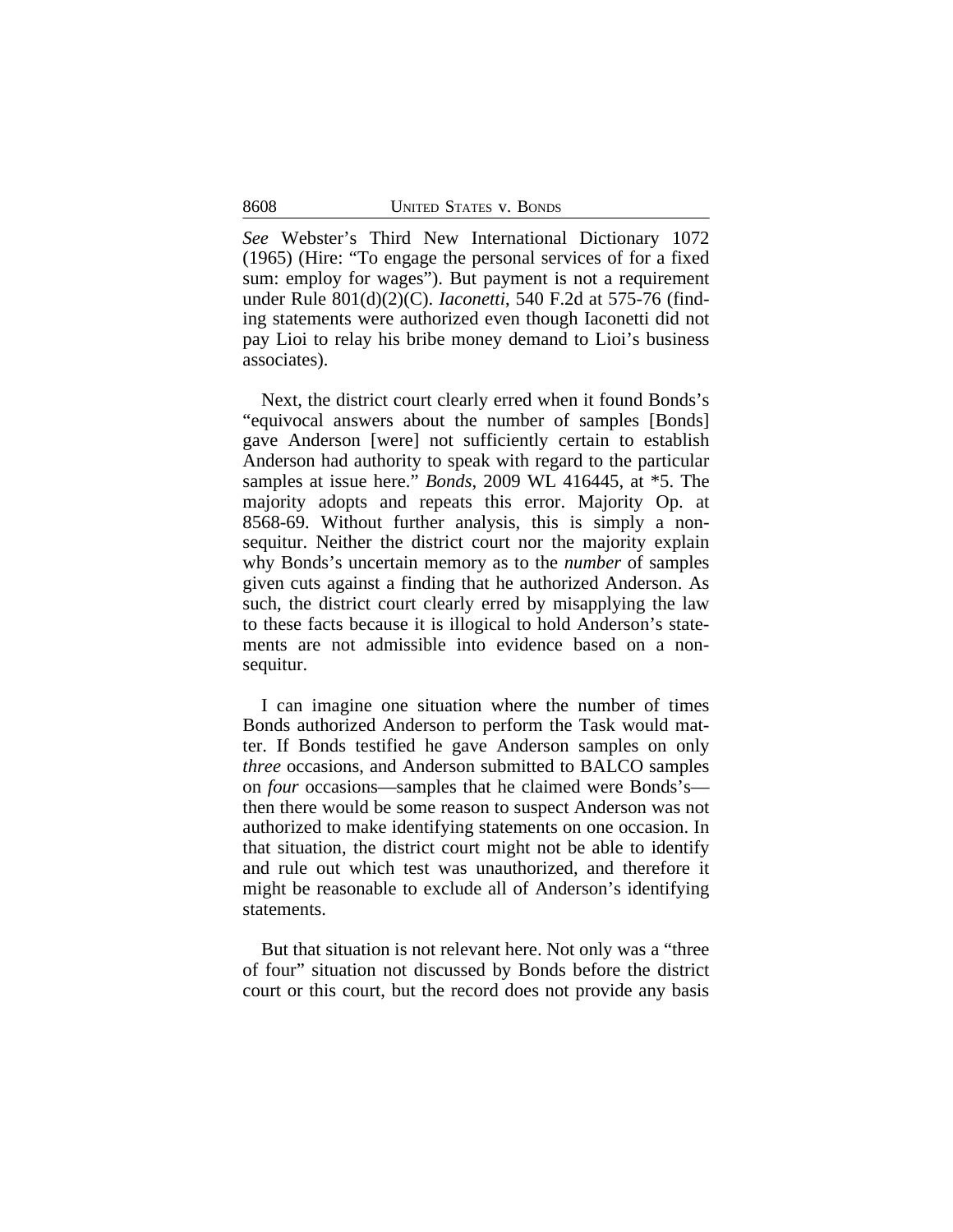| UNITED STATES V. BONDS | 8609 |
|------------------------|------|
|------------------------|------|

for a claim that Anderson delivered more samples than Bonds authorized to be tested. Remember, the record is clear and undisputed that *each* sample was gathered from Bonds's doctor at Bonds's home contemporaneously, in Bonds's presence, with Bonds donating the sample. As Bonds testified regarding the collection of his blood and urine samples: "[W]e just gave it to Greg [Anderson]." The factual record is without dispute: Each and every sample was collected with Bonds's cooperation and consent. There is not a word in the record that Anderson handled anybody else's samples, or what possible motivation he could have had to frame Bonds with another's blood. Just the opposite. Anderson has been willing to stay in jail for an extended period for contempt of court to avoid testifying against Bonds.

The district court also erred—and here the majority agrees —on an issue of law in holding Anderson's statements were not an "admission" because the statement was not against Anderson's interest. Rule  $801(d)(2)(C)$  does not require the statement to be against the declarant's interest. There is no requirement an authorized statement must be against the interest of either the speaker or the principal. *See, e.g.*, *Reid Bros.*, 699 F.2d at 1306. I concede this error would not alone compel us to reverse the decision below, but it is cumulative with the numerous errors of law and fact in the district's court decision.

The majority adds a whole new erroneous contention to the district court's errors: it relies on the notion that Bonds was just "accommodating the wishes of a friend." Majority Op. at 8568. Perhaps I spend my time in the wrong social circles, but in my experience "accommodating the wishes of a friend" has never quite included giving friends my blood or urine; a screwdriver or a ride if his car breaks down, sure, but not vials of my bodily fluids. But, even if giving away blood and urine is something now done among friends, I do not see how "accommodating the wishes of a friend" is necessarily exclusive of "providing Anderson with the authority to speak." *Id.*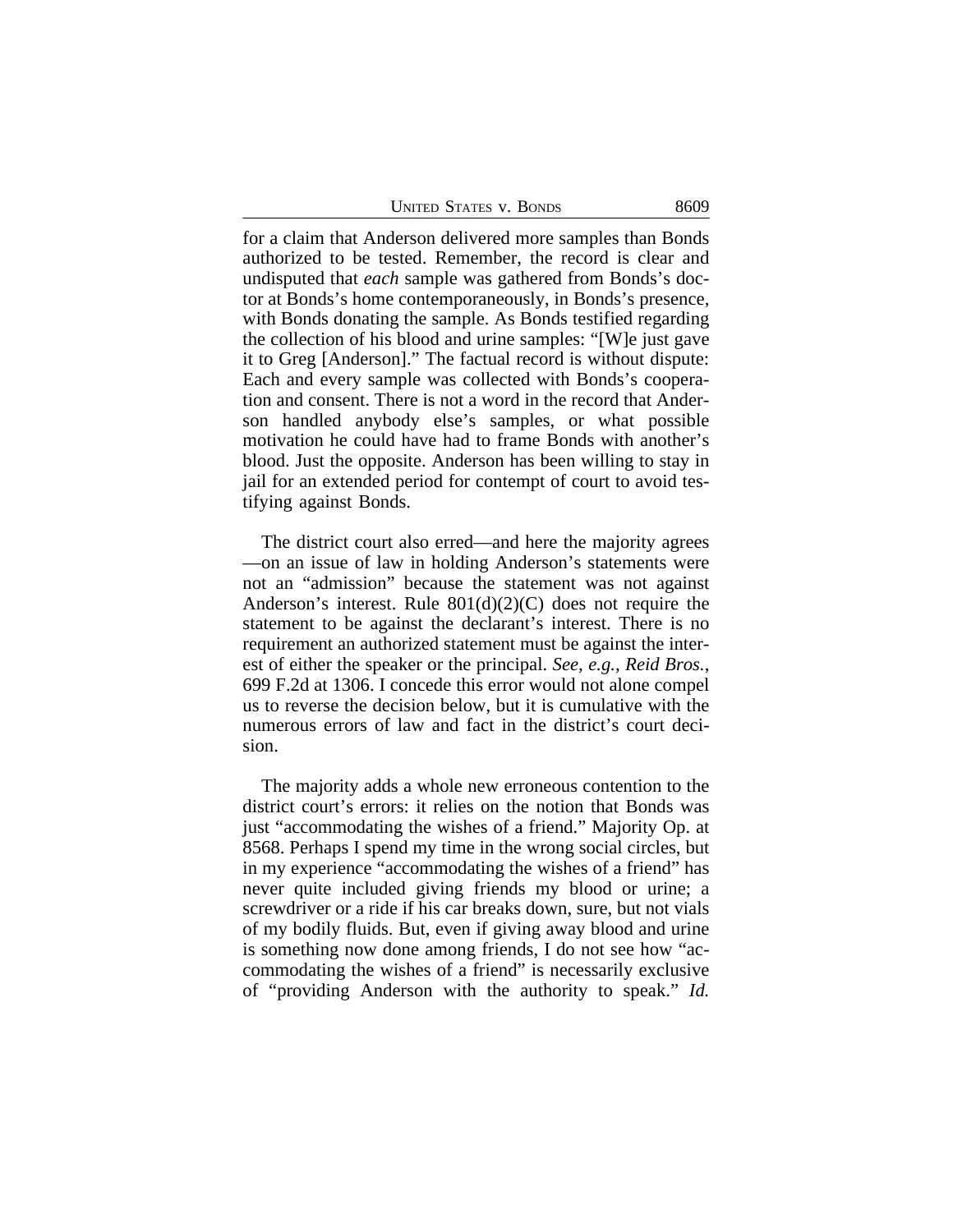(internal quotation marks omitted). The majority suggests Bonds had nothing to gain from Anderson's Task. That is flat wrong: Bonds testified he gave Anderson his blood and urine samples for the ostensible reason that he expected the test results to help him improve his nutrition. Bonds testified: "I was just baffled like, you know, should have been doing this a long time ago, you know, drawing blood, finding out what you're lacking and stuff, you know, keep your energy up if you're this or that." Later, Bonds expected the test results to keep Major League Baseball honest when it performed its unannounced steroid test.

Finally, the majority contends Anderson was not impliedly authorized to identify Bonds's samples because Anderson *could* have provided BALCO the samples anonymously. The majority does not rely on any authority for its contention, which is inconsistent with *Iaconetti* and *Reid Bros*.; in neither of those cases did the court rule out all hypotheses as to how the statements could have been made, but were not. In *Iaconetti*, for example, the speaker, Lioi, told his business partners that he needed to collect company money to pay Iaconetti's bribe. Although the Second Circuit found those statements were necessarily authorized, the majority's analysis here would compel a different result. Lioi *could* have lied to his business partners about the need for the money. He *could* have said it was needed for an unexpected emergency—e.g., that a valued employee needed uncovered medical treatment. This type of second-guessing whether a statement is strictly necessary would eliminate the admissibility of all statements impliedly authorized, because whenever the party authorizing a statement does not draft the exact words of a statement, another formulation of the statement is possible. Instead, *Iaconetti* and *Reid Bros.* hold that statements may be impliedly authorized so long as they are made to complete a task in the ordinary and usual manner.

The assertion that Anderson could provide Bonds's samples anonymously is also unsupported on the record. It is not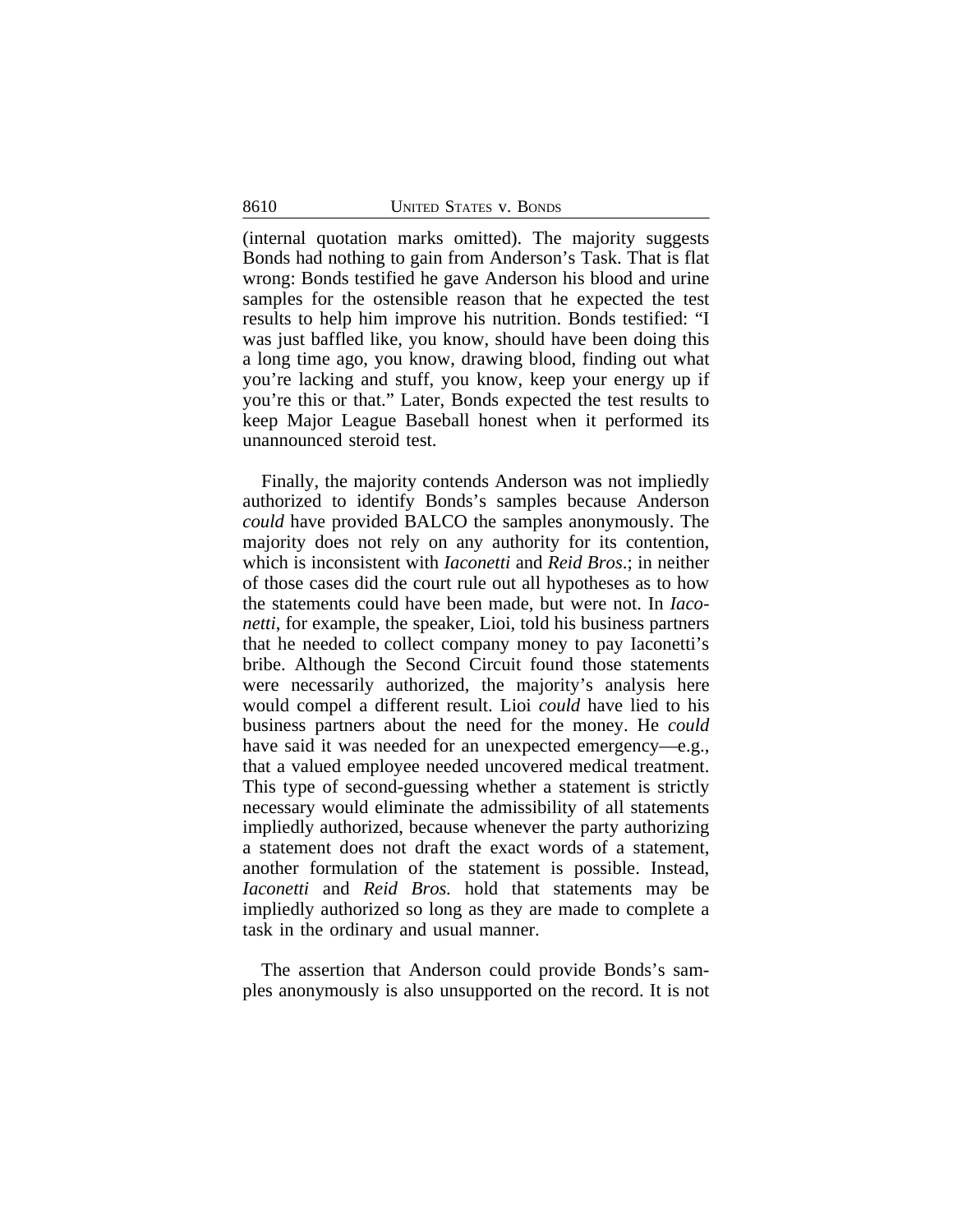UNITED STATES V. BONDS 8611

evident that BALCO would have tested random samples provided by Anderson, without the cachet of Bonds's name. Moreover, Bonds testified that he did not request or expect Anderson to keep his identity confidential. To the contrary, Bonds revealed his identity when he met with the CEO of BALCO to discuss his testing and when he publicly spoke about it in an advertisement for BALCO.

If Anderson's sole task were to deliver the samples to BALCO, I would agree with the district court's determination as to lack of authorization of Anderson to speak for Bonds to identify the donor of the samples: couriers and postal workers are not impliedly authorized to make statements as to the parcel's provenance on behalf of the people from whom they take parcels and make deliveries. *See* Restatement (Third) of Agency § 1.01 cmt. h (2006). It is not necessary for a courier to identify the source of a letter or package. Indeed, in most cases the courier has no personal knowledge who delivered the goods to the office for the final delivery. But, as the elements of Anderson's Task reveal—when that Task is at last fully described—Anderson was much more than a courier. He was responsible for *dealing* with BALCO under highly specific conditions of delivery—conditions set by Bonds (samples to be picked up at Bonds's home) and BALCO (samples to be tested within thirty minutes of extraction), but *not* set by Anderson. He was also responsible for reporting back the results of Bonds's tests. Bonds testified: "[Greg Anderson] came in with the vials, my doctor drew the blood, we just gave it to Greg. Greg went down there and *dealt* with it" (emphasis added). The authority to *deal* with a third party is a classic element of authorizing a person to act for another.**<sup>16</sup>**

**<sup>16</sup>**Admittedly, the distinction between an authorized speaker under Rule  $801(d)(2)(C)$  and an agent under Rule  $801(d)(2)(D)$  appears blurry when discussing "authorization." These roles are distinguished, however, by the fact that an authorized speaker under Rule  $801(d)(2)(C)$  is not necessarily subject to the other requirements necessary for agency under Rule 801(d)(2)(D).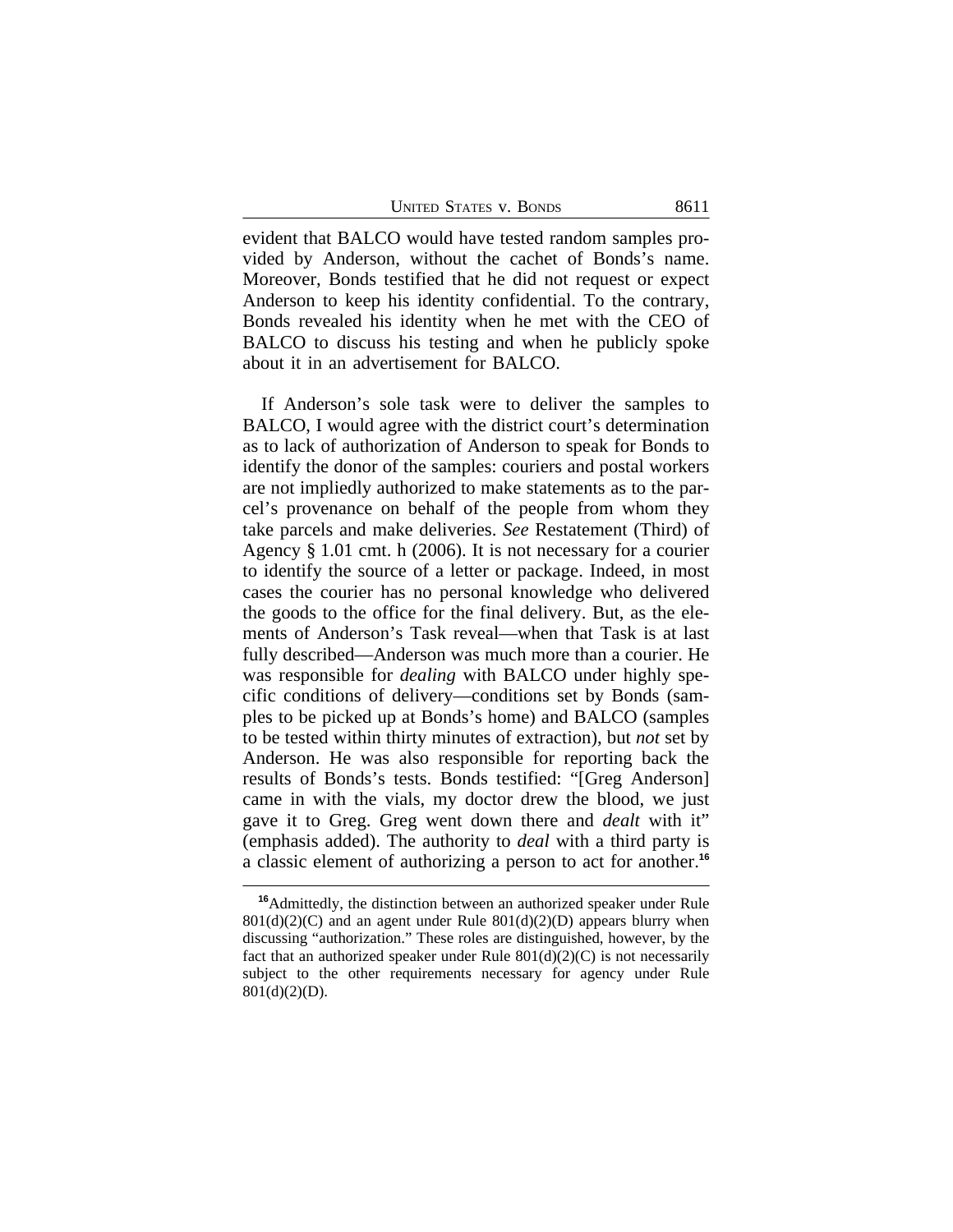*See* Restatement (Third) of Agency § 1.01 cmt. c ("Authors, performers, and athletes often retain specialized agents to represent their interests in dealing with third parties . . . . [A] relationship of agency always contemplates three parties—the principal, the agent, and the third party with whom the agent is to *deal*." (internal quotation marks omitted) (emphasis added)).

The district court's errors of law and fact require reversal. In deciding an interlocutory appeal, we will reverse an evidentiary ruling for abuse of discretion only if such nonconstitutional error more likely than not would affect the outcome of the case. *See Hinkson*, 585 F.3d at 1282. A preponderance of the evidence proves Bonds authorized Anderson to perform the task, which impliedly authorized Anderson to identify the origin of the samples he delivered to BALCO. The district court's incorrect reading of the law and clear errors of fact affected and effected its erroneous decision. Therefore, I would reverse the district court's decision not to admit Anderson's statements under Rule 801(d)(2)(C).

#### **IV. Conclusion**

The district court's errors in labeling Anderson's statements—identifying blood and urine samples handed by Anderson to Valente at BALCO as Bonds's—as hearsay contravene Rules  $801(d)(2)(C)$  (authorized admissions) and  $801(d)(2)(D)$  (statements of an agent related to the subject of his agency). As to both Rules, the district court has erred as to (1) the correct legal standard to be applied, and (2) its findings of fact.

First, upon the more commonly visited hearsay exception, Anderson's statements to Valente: (1) were made while Anderson was Bonds's agent, in dealing with BALCO for the production of accurate test results of Bonds's bodily fluids; and (2) were related to the scope of his agency—to help